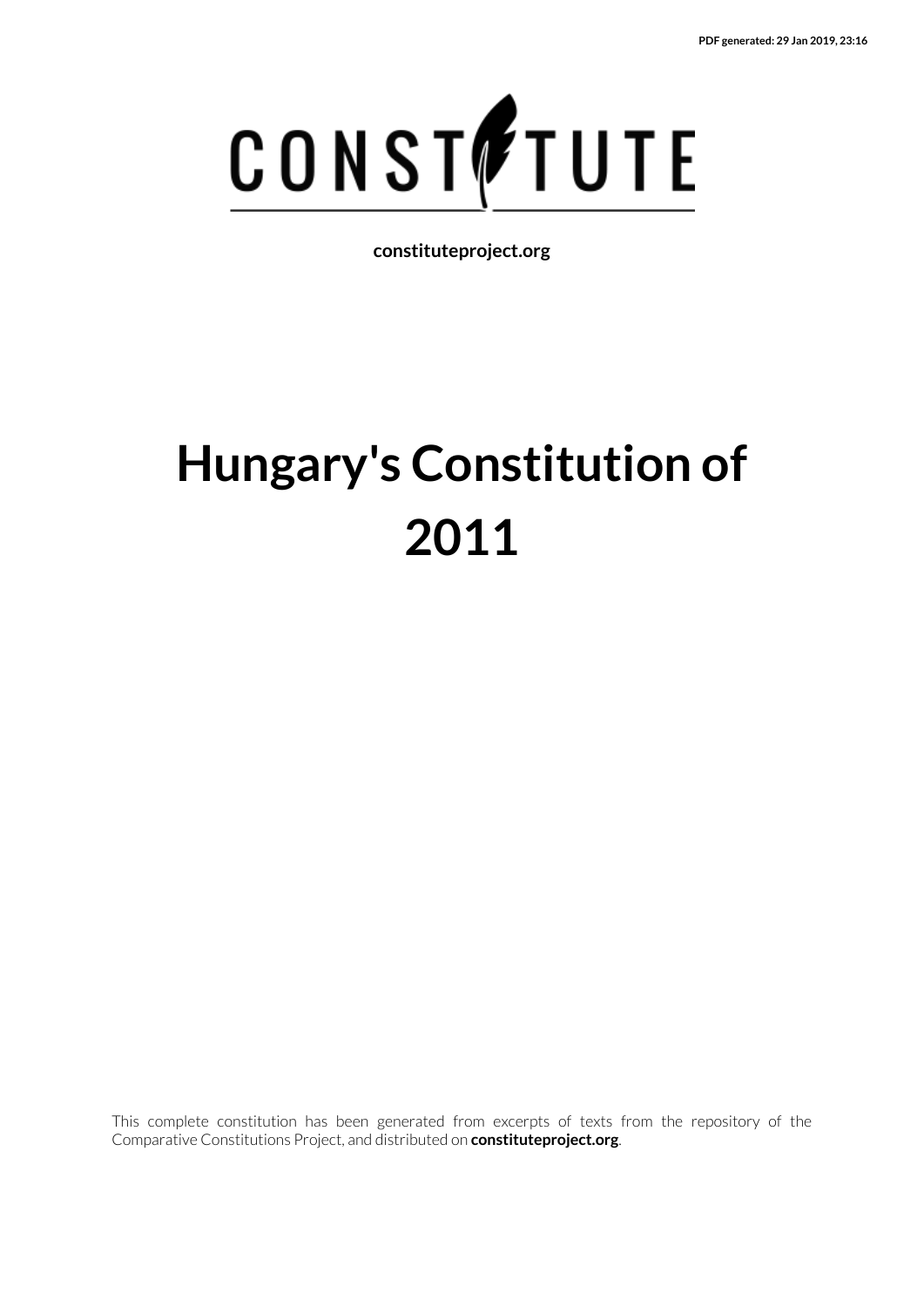# **Table of contents**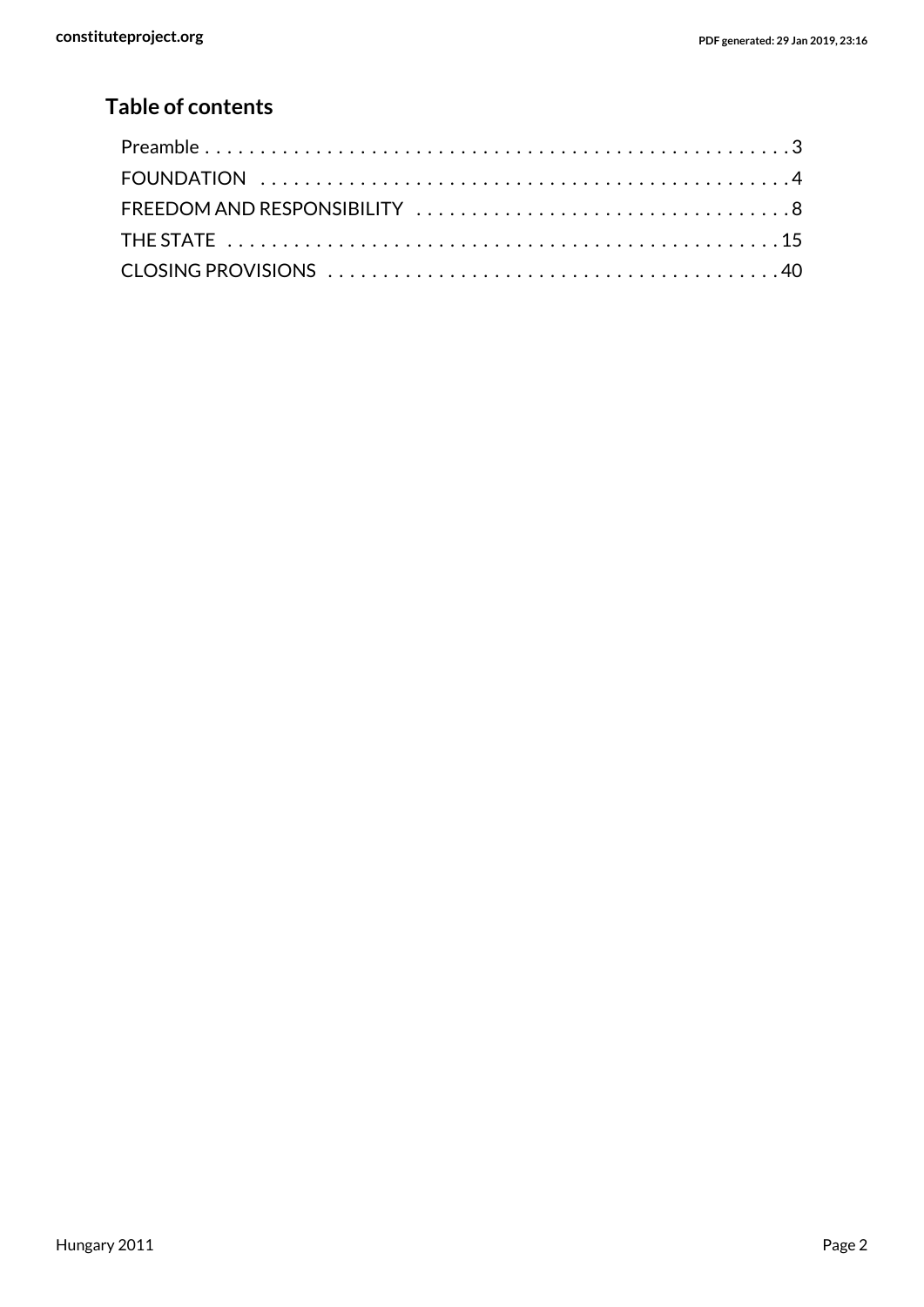• Political theorists/figures

# • Motives for writing constitution **Preamble**

<span id="page-2-5"></span><span id="page-2-4"></span><span id="page-2-0"></span>WE, THE MEMBERS OF THE HUNGARIAN NATION, at the beginning of the new millennium, with a sense of responsibility for every Hungarian, hereby proclaim the following:

- **•** We are proud that our king Saint Stephen built the Hungarian State on solid ground and made our country a part of Christian Europe one thousand years ago.
- **•** We are proud of our forebears who fought for the survival, freedom and independence of our country.
- **•** We are proud of the outstanding intellectual achievements of the Hungarian people.
- **•** We are proud that our people has over the centuries defended Europe in a series of struggles and enriched Europe's common values with its talent and diligence.
- **•** We recognise the role of Christianity in preserving nationhood. We value the various religious traditions of our country.
- **•** We promise to preserve the intellectual and spiritual unity of our nation torn apart in the storms of the last century. The nationalities living with us form part of the Hungarian political community and are constituent parts of the State.
- <span id="page-2-10"></span><span id="page-2-7"></span><span id="page-2-6"></span><span id="page-2-3"></span>**•** We commit to promoting and safeguarding our heritage, our unique language, Hungarian culture, the languages and cultures of nationalities living in Hungary, along with all man-made and natural assets of the Carpathian Basin. We bear responsibility for our descendants; therefore we shall protect the living conditions of future generations by making prudent use of our material, intellectual and natural resources.
- **•** We believe that our national culture is a rich contribution to the diversity of European unity.
- **•** We respect the freedom and culture of other nations, and shall strive to cooperate with every nation of the world.
- <span id="page-2-2"></span>• Human dignity **•• Buman dignity •• We hold that human existence is based on human dignity.** 
	- **•** We hold that individual freedom can only be complete in cooperation with others.
	- **•** We hold that the family and the nation constitute the principal framework of our coexistence, and that our fundamental cohesive values are fidelity, faith and love.
	- **•** We hold that the strength of community and the honour of each person are based on labour, an achievement of the human mind.
	- **•** We hold that we have a general duty to help the vulnerable and the poor.
	- **•** We hold that the common goal of citizens and the State is to achieve the highest possible measure of well-being, safety, order, justice and liberty.
	- **•** We hold that democracy is only possible where the State serves its citizens and administers their affairs in an equitable manner, without prejudice or abuse.
	- **•** We honour the achievements of our historical constitution and we honour the Holy Crown, which embodies the constitutional continuity of Hungary's statehood and the unity of the nation.
	- **•** We do not recognise the suspension of our historical constitution due to foreign occupations. We deny any statute of limitations for the inhuman crimes committed against the Hungarian nation and its citizens under the national socialist and communist dictatorships.

• Integration of ethnic communities

- <span id="page-2-9"></span>• Right to culture
- Protection of environment Integration of ethnic communities
- Protection of language use
- Right to reasonable standard of living

<span id="page-2-8"></span><span id="page-2-1"></span>• Reference to country's history • Crimes of the previous regime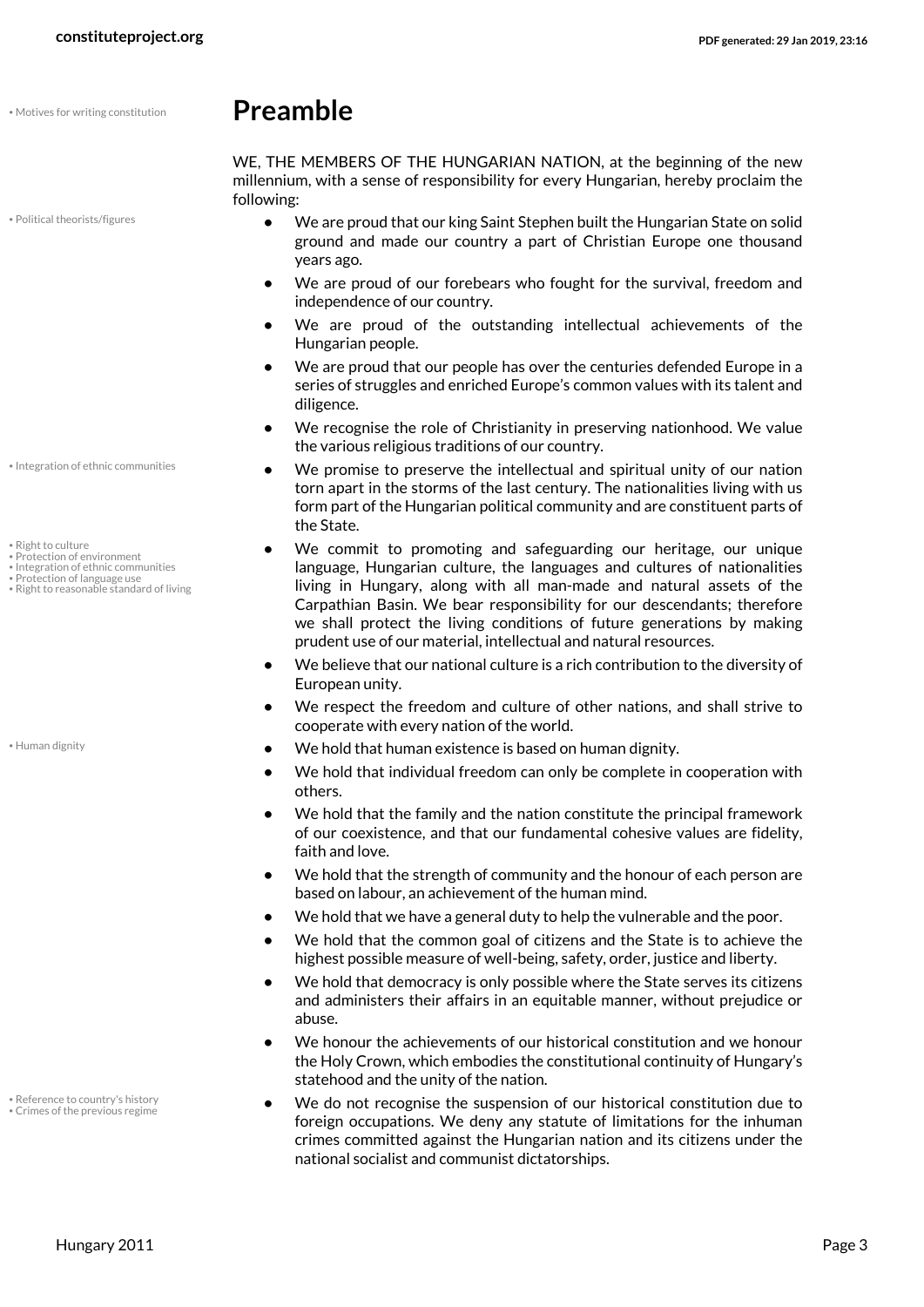- Reference to country's history
- Reference to country's history
- Reference to country's history • Right to self determination
- Reference to country's history
- **•** We do not recognise the communist constitution of 1949, since it was the basis for tyrannical rule; therefore we proclaim it to be invalid.
- **•** We agree with the members of the first free Parliament, which proclaimed as its first decision that our current liberty was born of our 1956 Revolution.
- <span id="page-3-2"></span>**•** We date the restoration of our country's self-determination, lost on the nineteenth day of March 1944, from the second day of May 1990, when the first freely elected body of popular representation was formed. We shall consider this date to be the beginning of our country's new democracy and constitutional order.
- <span id="page-3-1"></span>**•** We hold that after the decades of the twentieth century which led to a state of moral decay, we have an abiding need for spiritual and intellectual renewal.
- **•** We trust in a jointly-shaped future and the commitment of younger generations. We believe that our children and grandchildren will make Hungary great again with their talent, persistence and moral strength.
- **•** Our Fundamental Law shall be the basis of our legal order: it shall be a covenant among Hungarians past, present and future; a living framework which expresses the nation's will and the form in which we want to live.
- <span id="page-3-0"></span>**•** We, the citizens of Hungary, are ready to found the order of our country upon the common endeavours of the nation.

# **FOUNDATION**

### **Article A**

The name of OUR COUNTRY shall be Hungary.

### **Article B**

- <span id="page-3-3"></span>**1.** Hungary shall be an independent, democratic state governed by the rule of law.
- \* Type of government envisioned **2.** Hungary's form of government shall be that of a republic.
	- **3.** The source of public power shall be the people.
	- **4.** The people shall exercise its power through its elected representatives or, in exceptional cases, in a direct manner.

### **Article C**

- **1.** The functioning of the Hungarian State shall be based on the principle of separation of powers.
- **2.** No person's activity shall be aimed at the forcible acquisition, exercise or exclusive possession of power. Every person shall be entitled and obliged to act against such attempts in a lawful way.
- **3.** The State shall have the exclusive right to use coercion in order to enforce the Fundamental Law and legislation.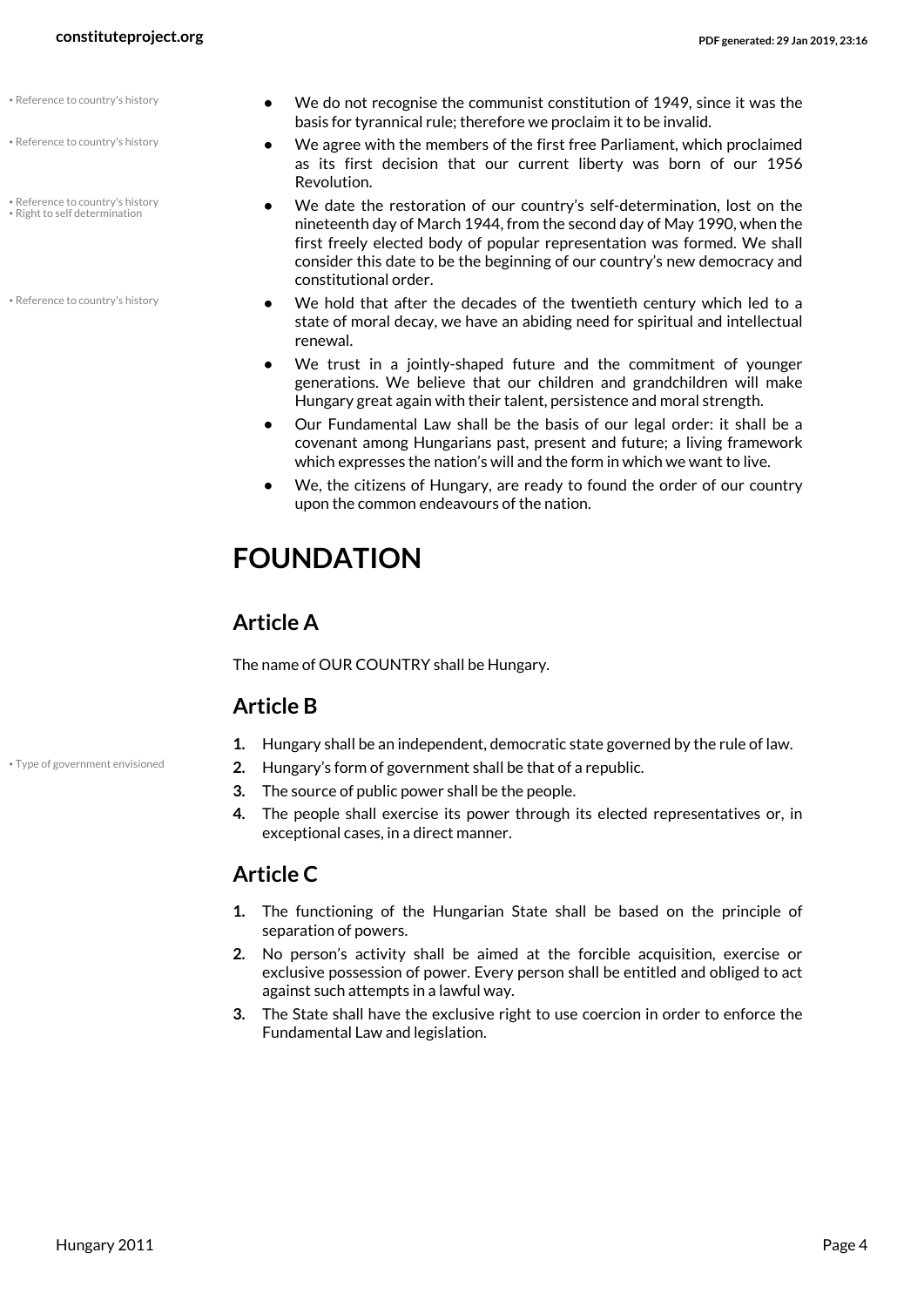### **Article D**

Bearing in mind that there is one single Hungarian nation that belongs together, Hungary shall bear responsibility for the fate of Hungarians living beyond its borders, and shall facilitate the survival and development of their communities; it shall support their efforts to preserve their Hungarian identity, the assertion of their individual and collective rights, the establishment of their community self-governments, and their prosperity in their native lands, and shall promote their cooperation with each other and with Hungary.

# <span id="page-4-7"></span>• International organizations **Article E** • Regional group(s)

- <span id="page-4-2"></span>**1.** In order to enhance the liberty, prosperity and security of European nations, -Hungary shall contribute to the creation of European unity.
- **2.** With a view to participating in the European Union as a member state, Hungary may exercise some of its competences arising from the Fundamental Law jointly with other member states through the institutions of the European Union under an international agreement, to the extent required for the exercise of the rights and the fulfilment of the obligations arising from the Founding Treaties.
- **3.** The law of the European Union may stipulate a generally binding rule of conduct subject to the conditions set out in Paragraph (2).
- <span id="page-4-3"></span>**4.** The authorisation to recognise the binding nature of an international agreement referred to in Paragraph (2) shall require a two-thirds majority of the votes of the Members of Parliament.

### **Article F**

- <span id="page-4-4"></span>• National capital **1.** The capital of Hungary shall be Budapest.
	- **2.** The territory of Hungary shall be comprised of counties, cities, towns and villages. Cities and towns may be divided into districts.

# • Requirements for birthright citizenship **Article G** • Requirements for naturalization

- <span id="page-4-9"></span><span id="page-4-8"></span>**1.** The child of a Hungarian citizen shall be a Hungarian citizen by birth. A cardinal Act may define other cases of the origin or acquisition of Hungarian citizenship.
- **2.** Hungary shall defend its citizens.
- <span id="page-4-0"></span>**3.** No person may be deprived of Hungarian citizenship established by birth or acquired in a lawful manner.
- **4.** The detailed rules for citizenship shall be defined by a cardinal Act.

### <span id="page-4-5"></span>**Article H**

• Conditions for revoking citizenship

- <span id="page-4-10"></span>
- Protection of language use
- . Official or national languages **1.** In Hungary the official language shall be Hungarian.
- Protection of language use **2.** Hungary shall protect the Hungarian language.
- **Right to culture**<br>• Right to culture conservance use **3.** Hungary shall protect Hungarian Sign Language as a part of Hungarian culture.

### <span id="page-4-6"></span>**Article I**

**1.** The coat of arms of Hungary shall be a vertically divided shield with a pointed base. The left field shall contain eight horizontal bars of red and silver. The right field shall have a red background and shall depict a base of three green hills with a golden crown atop the central hill and a silver patriarchal cross issuing from the middle of the crown. The Holy Crown shall rest on top of the shield.

• International law

<span id="page-4-1"></span>• International law • Legal status of treaties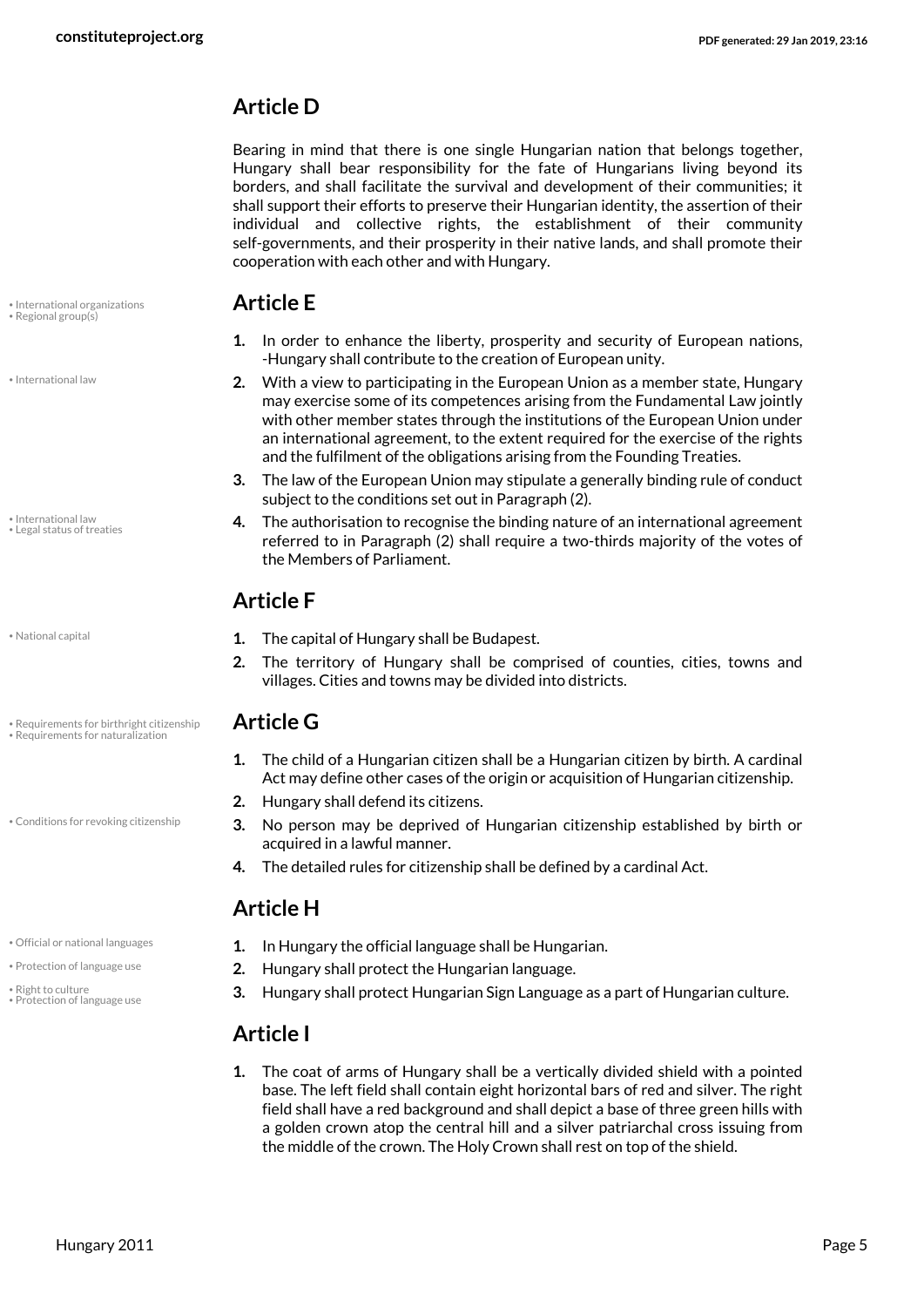• National flag

- <span id="page-5-1"></span>• National anthem
- <span id="page-5-2"></span>• National flag
- **2.** The flag of Hungary shall feature three horizontal bands of equal width coloured red, white and green from top to bottom as the symbols of strength, fidelity and hope respectively.
- **3.** The anthem of Hungary shall be the poem Himnusz by Ferenc Kölcsey set to music by Ferenc Erkel.
- **4.** The coat of arms and the flag may also be used in other historical forms. The detailed rules for the use of the coat of arms and the flag, and state decorations shall be defined by a cardinal Act.

### **Article J**

- **1.** The national holidays of Hungary shall be:
	- **a.** the 15th day of March, in memory of the 1848-49 Revolution and War of Independence,
	- **b.** the 20th day of August, in memory of the foundation of the State and King Saint Stephen the State Founder, and
	- **c.** the 23rd day of October, in memory of the 1956 Revolution and War of Independence.
- **2.** The official state holiday shall be the 20th day of August.

### **Article K**

The official currency of Hungary shall be the forint.

### • Right to found a family **Article L**

- **1.** Hungary shall protect the institution of marriage as the union of a man and a woman established by voluntary decision, and the family as the basis of the nation's survival.
- **2.** Hungary shall encourage the commitment to have children.
- **3.** The protection of families shall be regulated by a cardinal Act.

### <span id="page-5-6"></span><span id="page-5-5"></span>**Article M**

- **1.** The economy of Hungary shall be based on work which creates value and freedom of enterprise.
- <span id="page-5-4"></span>**2.** Hungary shall ensure the conditions for fair economic competition, act against any abuse of a dominant position, and shall defend the rights of consumers.

### • Powers of cabinet **Article N**

- **1.** Hungary shall enforce the principle of balanced, transparent and sustainable budget management.
- **2.** Parliament and the Government shall have primary responsibility for the enforcement of the principle set out in Paragraph (1).
- **3.** In the course of performing their duties, the Constitutional Court, courts, local governments and other state organs shall be obliged to respect the principle set out in Paragraph (1).

<span id="page-5-7"></span>

<span id="page-5-8"></span>• Right to marry

• Right to establish a business • Right to competitive marketplace

• Protection of consumers

<span id="page-5-3"></span>

<span id="page-5-0"></span>• Balanced budget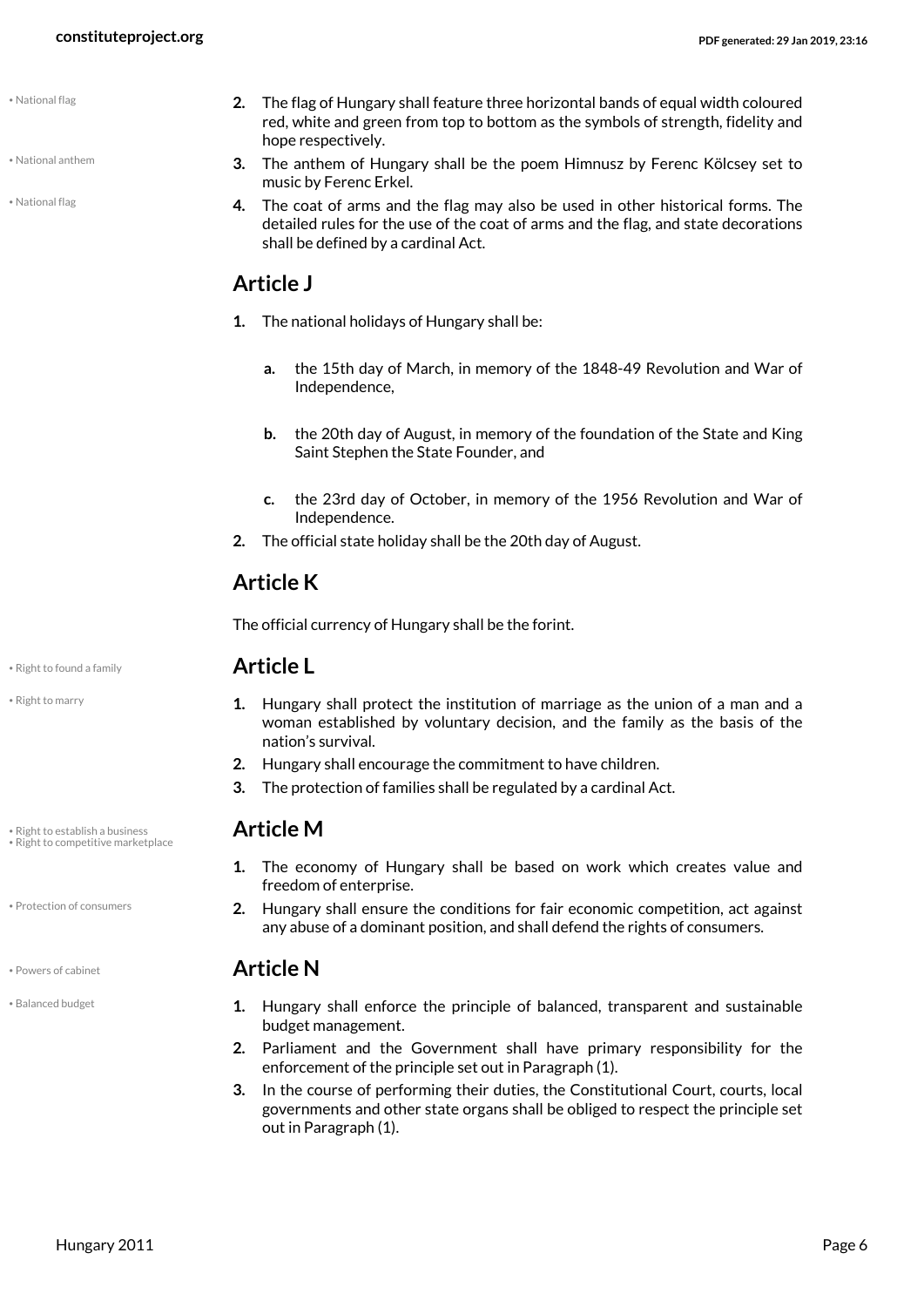### **Article O**

Every person shall be responsible for his or herself, and shall be obliged to contribute to the performance of state and community tasks to the best of his or her abilities and potential.

# <span id="page-6-7"></span>• Right to culture **Article P** • Protection of environment

<span id="page-6-6"></span>All natural resources, especially agricultural land, forests and drinking water supplies, biodiversity – in particular native plant and animal species – and cultural assets shall form part of the nation's common heritage, and the State and every person shall be obliged to protect, sustain and preserve them for future generations.

### **Article Q**

- **1.** In order to create and maintain peace and security, and to achieve the sustainable development of humanity, Hungary shall strive for cooperation with every nation and country of the world.
- **2.** Hungary shall ensure harmony between international law and Hungarian law in order to fulfil its obligations under international law.
- <span id="page-6-1"></span>**3.** Hungary shall accept the generally recognised rules of international law. Other sources of international law shall become part of the Hungarian legal system by publication in the form of legislation.

### **Article R**

- <span id="page-6-2"></span>**1.** The Fundamental Law shall be the foundation of the legal system of Hungary.
- Duty to obey the constitution **2.** The Fundamental Law and legislation shall be binding on every person.
	- **3.** The provisions of the Fundamental Law shall be interpreted in accordance with their purposes, the National Avowal and the achievements of our historical constitution.

- <span id="page-6-5"></span><span id="page-6-0"></span>**1.** A proposal for the adoption of a new Fundamental Law or any amendment of the present Fundamental Law may be submitted by the President of the Republic, the Government, any parliamentary committee or any Member of Parliament.
- **2.** The adoption of a new Fundamental Law or any amendment of the present Fundamental Law shall require a two-thirds majority of the votes of all Members of Parliament.
- **3.** The Speaker of the House shall sign the Fundamental Law or the amended Fundamental Law and send it to the President of the Republic. The President of the Republic shall sign the Fundamental Law or the amended Fundamental Law and shall order its publication in the Official Gazette within five days of receipt.
- **4.** The designation of the amendment of the Fundamental Law made during publication shall include the title, the serial number of the amendment and the date of publication.

### **Article T**

**1.** A generally binding rule of conduct may be laid down by a piece of legislation which is made by a body with legislative competence as specified in the Fundamental Law and which is published in the Official Gazette. A cardinal Act may lay down different rules for the publication of local ordinances and other

• International law

- <span id="page-6-8"></span><span id="page-6-3"></span>• Customary international law
- International law Treaty ratification
- <span id="page-6-4"></span>• Legal status of treaties

• Constitution amendment procedure **Article S**

• Legislative committees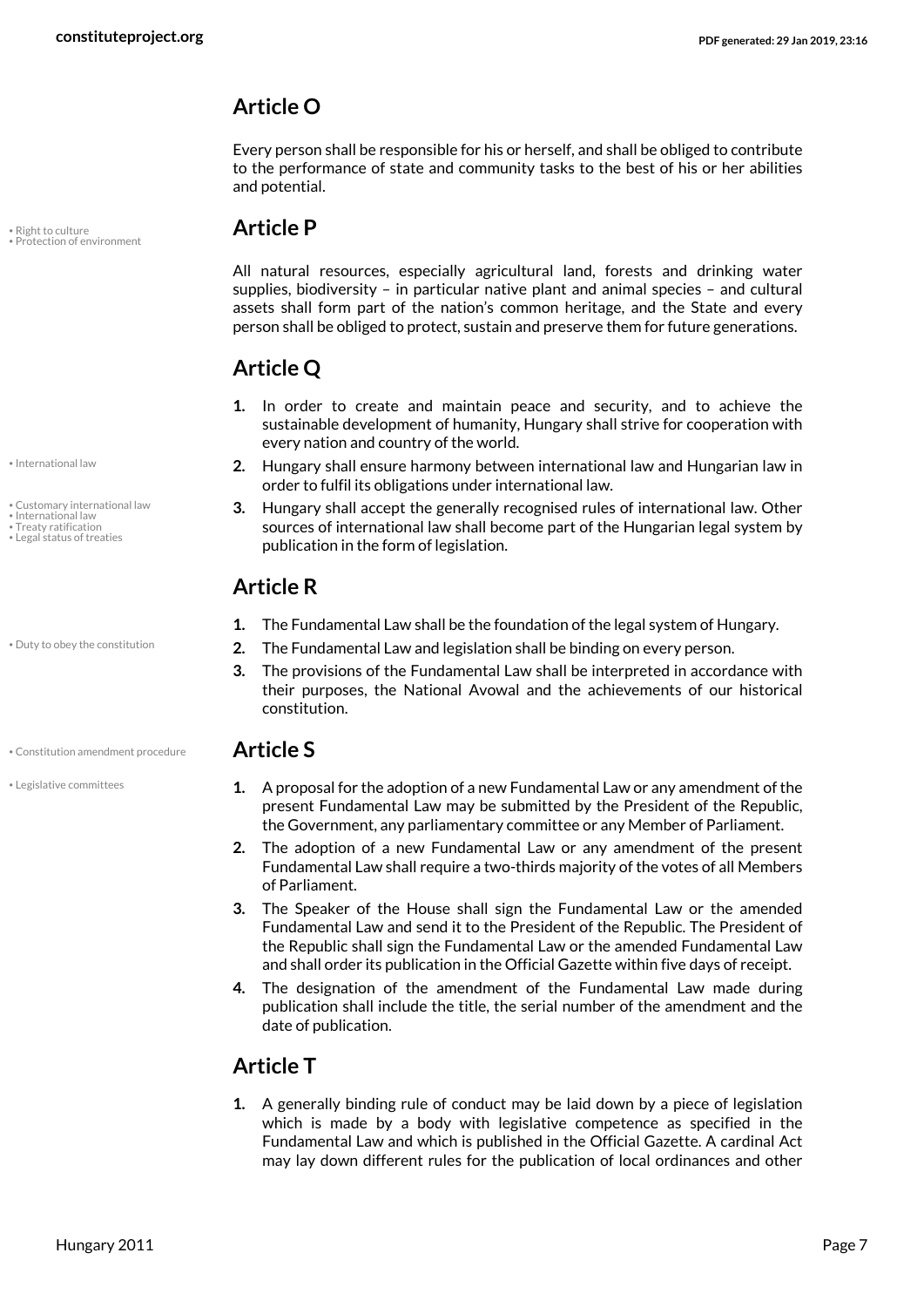- <span id="page-7-2"></span>• Central bank
- <span id="page-7-3"></span>• Emergency provisions
- Head of government decree power • Advisory bodies to the head of state
- <span id="page-7-7"></span>• Municipal government
- <span id="page-7-8"></span>• Supermajority required for legislation • Organic laws

<span id="page-7-6"></span>• Inalienable rights

<span id="page-7-5"></span>• Human dignity **Article II**

<span id="page-7-14"></span>• Right to found a family

<span id="page-7-15"></span>• Right to life

• Prohibition of cruel treatment

- <span id="page-7-11"></span><span id="page-7-10"></span>• Prohibition of slavery • Prohibition of torture
- Reference to science

<span id="page-7-13"></span>• Reference to science

• Protection from unjustified restraint **Article IV**

legislation adopted during any special legal order.

- <span id="page-7-4"></span><span id="page-7-1"></span>**2.** Legislation shall include Acts of Parliament, government decrees, orders by the Governor of the National Bank of Hungary, orders by the Prime Minister, ministerial decrees, orders by autonomous regulatory bodies and local ordinances. Legislation shall also include orders issued by the National Defence Council and the President of the Republic during any state of national crisis or state of emergency.
- **3.** No legislation shall conflict with the Fundamental Law.
- <span id="page-7-16"></span>**4.** Cardinal Acts shall be Acts of Parliament, the adoption and amendment of which requires a two-thirds majority of the votes of Members of Parliament present.

# <span id="page-7-0"></span>**FREEDOM AND RESPONSIBILITY**

### **Article I**

- **1.** The inviolable and inalienable fundamental rights of MAN shall be respected and defended by the State as a primary obligation.
- **2.** Hungary shall recognise the fundamental rights which may be exercised by individuals and communities.
- **3.** The rules for fundamental rights and obligations shall be determined by special Acts. A fundamental right may be restricted to allow the exercise of another fundamental right or to defend any constitutional value to the extent absolutely necessary, in proportion to the desired goal and in respect of the essential content of such fundamental right.
- **4.** Subjects of law established by an Act shall have the fundamental rights and obligations that by nature not only apply to natural persons.

Human dignity shall be inviolable. Every human being shall have the right to life and human dignity; embryonic and foetal life shall be subject to protection from the moment of conception.

### **Article III**

- <span id="page-7-9"></span>**1.** No person shall be subjected to torture, any inhuman or degrading treatment or punishment, or be enslaved. Human trafficking shall be prohibited.
- **2.** All medical and scientific experiments on human subjects without their free and informed consent shall be prohibited.
- **3.** All practices aimed at eugenics, any use of the human body or any of its parts for financial gain, and human cloning shall be prohibited.

- <span id="page-7-12"></span>**1.** Every person shall have the right to freedom and personal safety.
- **2.** No person shall be deprived of his or her liberty except for statutory reasons or as a result of a statutory procedure. Life imprisonment without parole shall only be imposed in relation to the commission of wilful and violent offences.
- **3.** Any person suspected of and arrested for committing any offence shall either be released or brought before a court as soon as possible. The court shall be obliged to give such person a hearing and to immediately make a decision with a written justification on his or her acquittal or conviction.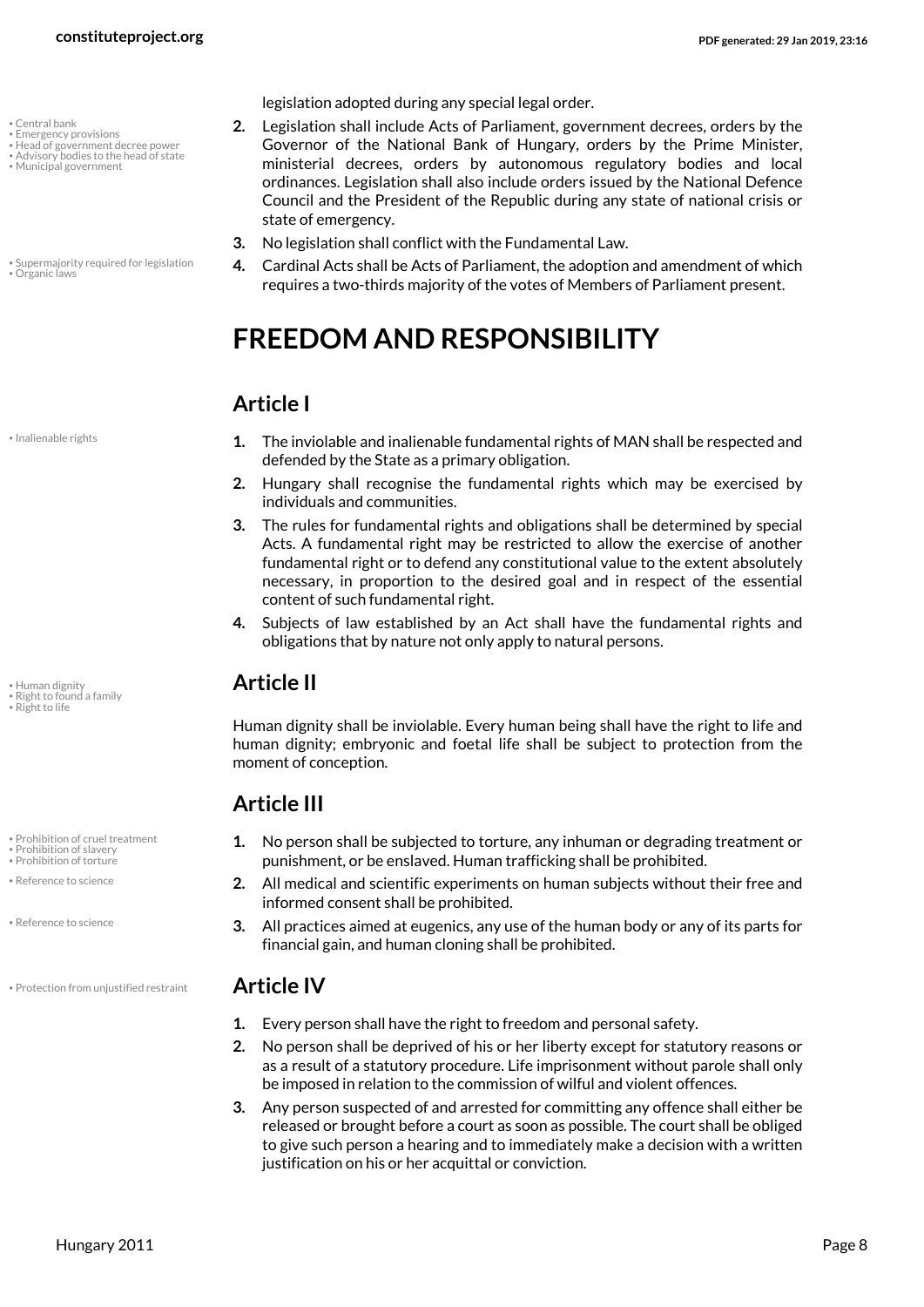- Protection from false imprisonment
- <span id="page-8-8"></span>**4.** A person whose liberty has been restricted without a well-founded reason or in an unlawful manner shall be entitled to indemnity.

### **Article V**

Every person shall have the right to repel any unlawful attack against his or her person or property, or one that poses a direct threat to the same.

### • Right to privacy **Article VI**

- <span id="page-8-14"></span>**1.** Every person shall have the right to the protection of his or her private and family life, home, relations and good reputation.
- **2.** Every person shall have the right to the protection of his or her personal data, and to access and disseminate data of public interest.
- **3.** The exercise of the right to the protection of personal data and the access to data of public interest shall be supervised by an independent authority.

### **Article VII**

- <span id="page-8-3"></span>**1.** Every person shall have the right to freedom of thought, conscience and religion. This right shall include the freedom to choose or change religion or any other persuasion, and the freedom for every person to proclaim, refrain from proclaiming, profess or teach his or her religion or any other persuasion by performing religious acts, ceremonies or in any other way, whether individually or jointly with others, in the public domain or in his or her private life.
- <span id="page-8-15"></span>**2.** The State and Churches shall be separate. Churches shall be autonomous. The State shall cooperate with the Churches for community goals.
- **3.** The detailed rules for Churches shall be regulated by a cardinal Act.

### <span id="page-8-10"></span><span id="page-8-9"></span>**Article VIII**

- Freedom of assembly **1.** Every person shall have the right to peaceful assembly.
	- **2.** Every person shall have the right to establish and join organisations.
	- **3.** The right to freedom of association shall allow the free establishment and operation of political parties. Political parties shall participate in the formation and proclamation of people's will. No political party may exercise public power in a direct way.
	- **4.** The detailed rules for the operation and financial management of political parties shall be regulated by a cardinal Act.
	- **5.** The right to freedom of association shall allow the free establishment and operation of trade unions and other representative bodies.

### <span id="page-8-12"></span>**Article IX**

- **Example 2.** Every person shall have the right to express his or her opinion.
	- **2.** Hungary shall recognise and defend the freedom and diversity of the press, and shall ensure the conditions for free dissemination of information necessary for the formation of democratic public opinion.
	- **3.** The detailed rules for the freedom of the press and the organ supervising media services, press products and the infocommunications market shall be regulated by a cardinal Act.

<span id="page-8-13"></span>

- Right to protect one's reputation
- Right to information
- <span id="page-8-11"></span>• Right to information

<span id="page-8-5"></span>• Freedom of religion • Freedom of opinion/thought/conscience

<span id="page-8-7"></span>• Official religion • Separation of church and state

<span id="page-8-0"></span>

- <span id="page-8-1"></span>Freedom of association
- Restrictions on political parties Right to form political parties

• Right to join trade unions

- <span id="page-8-2"></span>
- <span id="page-8-4"></span>• Freedom of press
- <span id="page-8-16"></span><span id="page-8-6"></span>• State operation of the media • Media commissi
- <span id="page-8-17"></span>• Telecommunications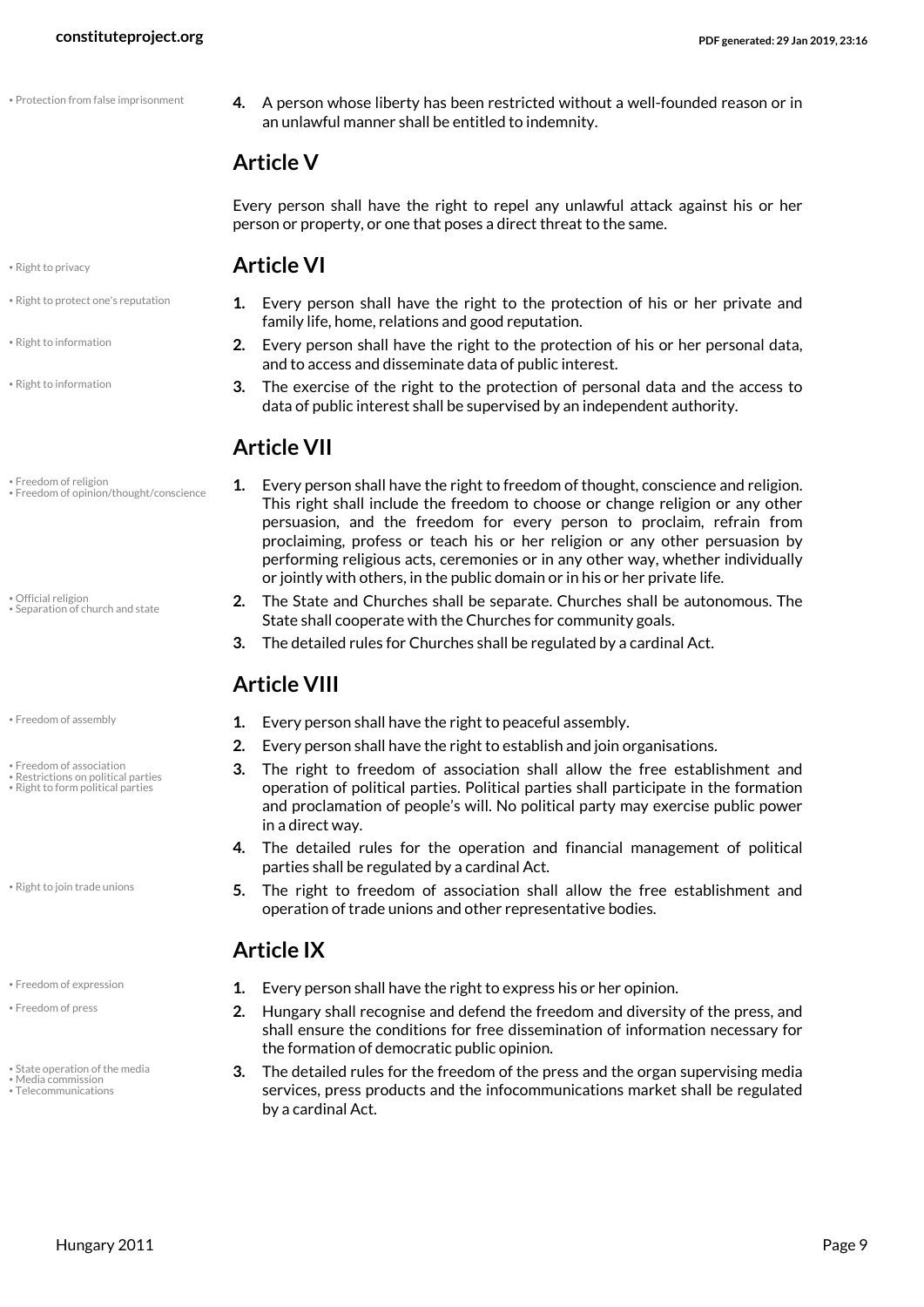- <span id="page-9-9"></span>• Right to academic freedom **Article X** • Reference to science
- Reference to art
- <span id="page-9-8"></span>• Reference to art

- Access to higher education
- <span id="page-9-4"></span>• Compulsory education • Free education
- Right to establish a business • Right to choose occupation
- <span id="page-9-2"></span>• Duty to work
- <span id="page-9-15"></span>• Right to work
- <span id="page-9-13"></span>
- Right to transfer property
- Protection from expropriation

- Prohibition of capital punishment • Extradition procedure
- Protection of stateless persons

- <span id="page-9-10"></span>**1.** Hungary shall ensure the freedom of scientific research and artistic creation, the freedom of learning for the acquisition of the highest possible level of knowledge, and the freedom of teaching within the framework determined by law.
- **2.** The State shall not be entitled to decide on questions of scientific truth, and scientists shall have the exclusive right to evaluate any scientific research.
- **3.** Hungary shall defend the scientific and artistic freedom of the Hungarian Academy of Sciences and the Hungarian Academy of Arts. All institutions of higher education shall be autonomous in terms of the contents and methodology of research and teaching, and their organisations and financial management shall be regulated by a special Act.

### **Article XI**

- **1.** Every Hungarian citizen shall have the right to education.
- <span id="page-9-1"></span><span id="page-9-0"></span>**2.** Hungary shall ensure this right by extending and generalising public education, providing free and compulsory primary education, free and generally available secondary education, and higher education available to every person according to his or her abilities, and by providing statutory financial support to beneficiaries of education.

### **Article XII**

- <span id="page-9-12"></span><span id="page-9-11"></span>**1.** Every person shall have the right to freely choose his or her work, occupation and entrepreneurial activities. Every person shall be obliged to contribute to the community's enrichment with his or her work to the best of his or her abilities and potential.
- **2.** Hungary shall strive to create conditions ensuring that every person who is able and willing to work has the opportunity to do so.

### • Right to own property **Article XIII**

- <span id="page-9-14"></span>**1.** Every person shall have the right to property and inheritance. Property shall entail social responsibility.
- <span id="page-9-6"></span>**2.** Property may only be expropriated in exceptional cases and in the public interest, in legally defined cases and ways, and subject to full, unconditional and immediate indemnity.

### **Article XIV**

- **1.** No Hungarian citizen may be expelled from the territory of Hungary and every Hungarian citizen may return from abroad at any time. Any foreign citizen staying in the territory of Hungary may only be expelled by a lawful decision. Collective expulsion shall be prohibited.
- <span id="page-9-5"></span><span id="page-9-3"></span>**2.** No person may be expelled or extradited to a state where he or she faces the danger of a death sentence, torture or any other inhuman treatment or punishment.
- <span id="page-9-7"></span>**3.** Hungary shall grant asylum to all non-Hungarian citizens as requested if they are being persecuted or have a well-founded fear of persecution in their native countries or in the countries of their usual residence due to their racial or national identities, affiliation to a particular social group, or to their religious or political persuasions, unless they receive protection from their countries of origin or any other country.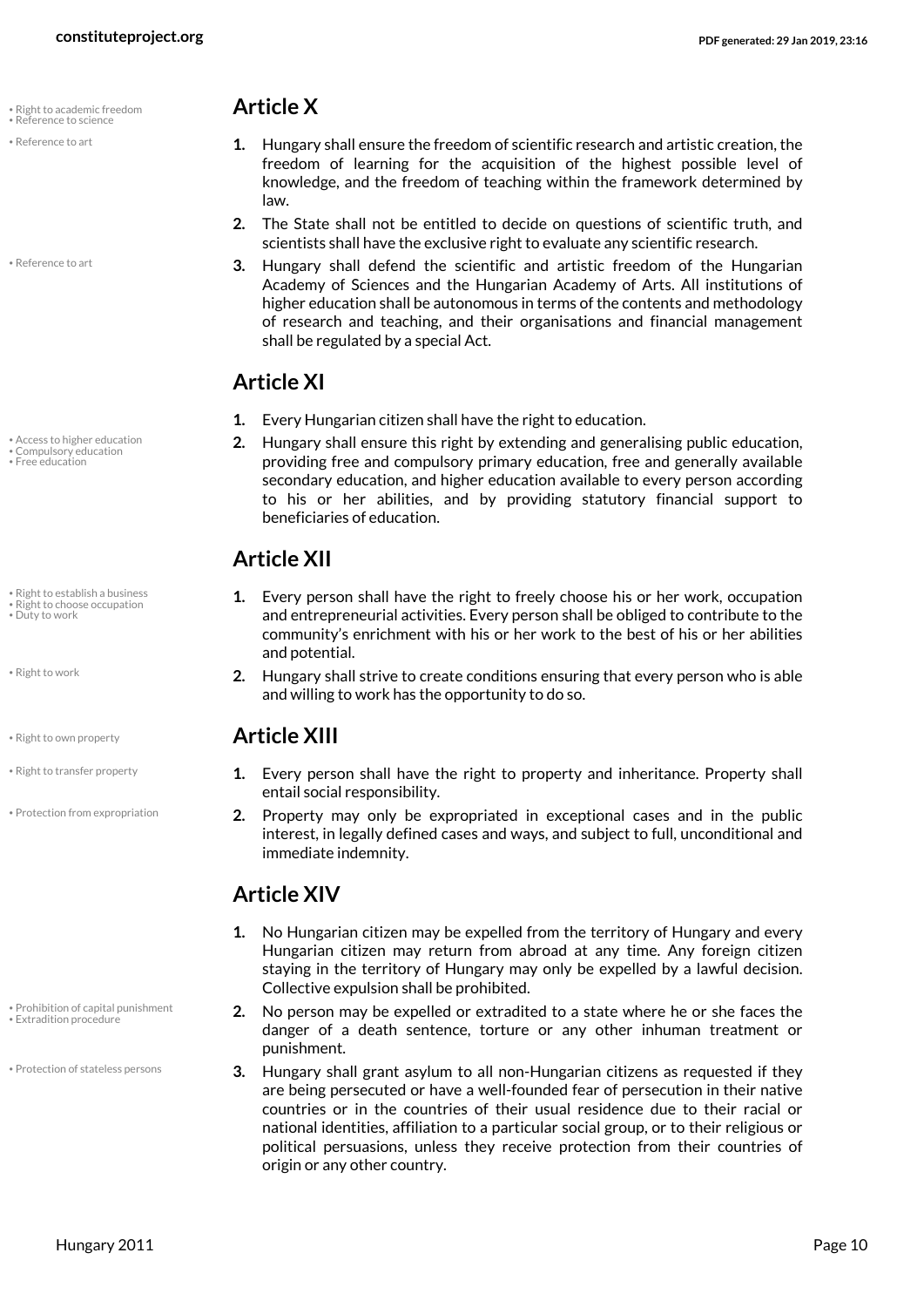• General guarantee of equality **Article XV**

- Equality regardless of gender
- Equality regardless of skin color Equality regardless of social status
- Equality regardless of financial status
- Equality regardless of political party
- Equality regardless of parentage Equality regardless of origin
- Equality regardless of race
- Equality regardless of language • Equality regardless of religion
- Equality for persons with disabilities
- Provision for matrimonial equality
- Rights of children
- Rights of children
- Rights of children

<span id="page-10-16"></span>• Right to strike

- Right to safe work environment
- Right to rest and leisure
- <span id="page-10-17"></span>• Rights of children **Article XVIII** • Limits on employment of children
- **State support for the unemployed Article XIX**
- State support for the disabled<br>• State support for children

- <span id="page-10-11"></span>**1.** Every person shall be equal before the law. Every human being shall have legal capacity.
- <span id="page-10-10"></span><span id="page-10-9"></span><span id="page-10-2"></span><span id="page-10-1"></span>**2.** Hungary shall ensure fundamental rights to every person without any discrimination on the grounds of race, colour, gender, disability, language, religion, political or other views, national or social origin, financial, birth or other circumstances whatsoever.
- <span id="page-10-7"></span><span id="page-10-6"></span><span id="page-10-5"></span><span id="page-10-4"></span><span id="page-10-3"></span>**3.** Women and men shall have equal rights.
- <span id="page-10-13"></span><span id="page-10-8"></span><span id="page-10-0"></span>**4.** Hungary shall adopt special measures to promote the implementation of legal equality.
- **5.** Hungary shall adopt special measures to protect children, women, the elderly and persons living with disabilities.

# **Article XVI**

- **1.** Every child shall have the right to the protection and care required for his or her proper physical, mental and moral development.
- **2.** Parents shall have the right to choose the type of upbringing they deem fit for their children.
- **3.** Parents shall be obliged to look after their children. This obligation shall include the provision of schooling for their children.
- **4.** Adult children shall be obliged to look after their parents if they are in need.

# **Article XVII**

- **1.** Employees and employers shall cooperate with each other in order to ensure jobs, make the national economy sustainable and for other community goals.
- **2.** Employees, employers and their representative bodies shall have a statutory right to bargain and conclude collective agreements, and to take any joint action or hold strikes in defence of their interests.
- <span id="page-10-15"></span>**3.** Every employee shall have the right to working conditions which respect his or her health, safety and dignity.
- <span id="page-10-14"></span>**4.** Every employee shall have the right to daily and weekly rest times and annual paid leave.

- <span id="page-10-12"></span>**1.** The employment of children shall be prohibited except for cases laid down in an Act posing no risk to the child's physical, mental or moral development.
- **2.** Hungary shall adopt special measures to protect young people and parents in the workplace.

- <span id="page-10-20"></span><span id="page-10-19"></span><span id="page-10-18"></span>**1.** Hungary shall strive to provide social security to all of its citizens. Every Hungarian citizen shall be entitled to statutory subsidies for maternity, illness, disability, widowhood, orphanage and unemployment not caused by his or her own actions.
- **2.** Hungary shall implement social security for the persons listed in Paragraph (1) and other people in need through a system of social institutions and measures.
- **3.** The nature and extent of social measures may be determined by law in accordance with the usefulness to the community of the beneficiary's activity.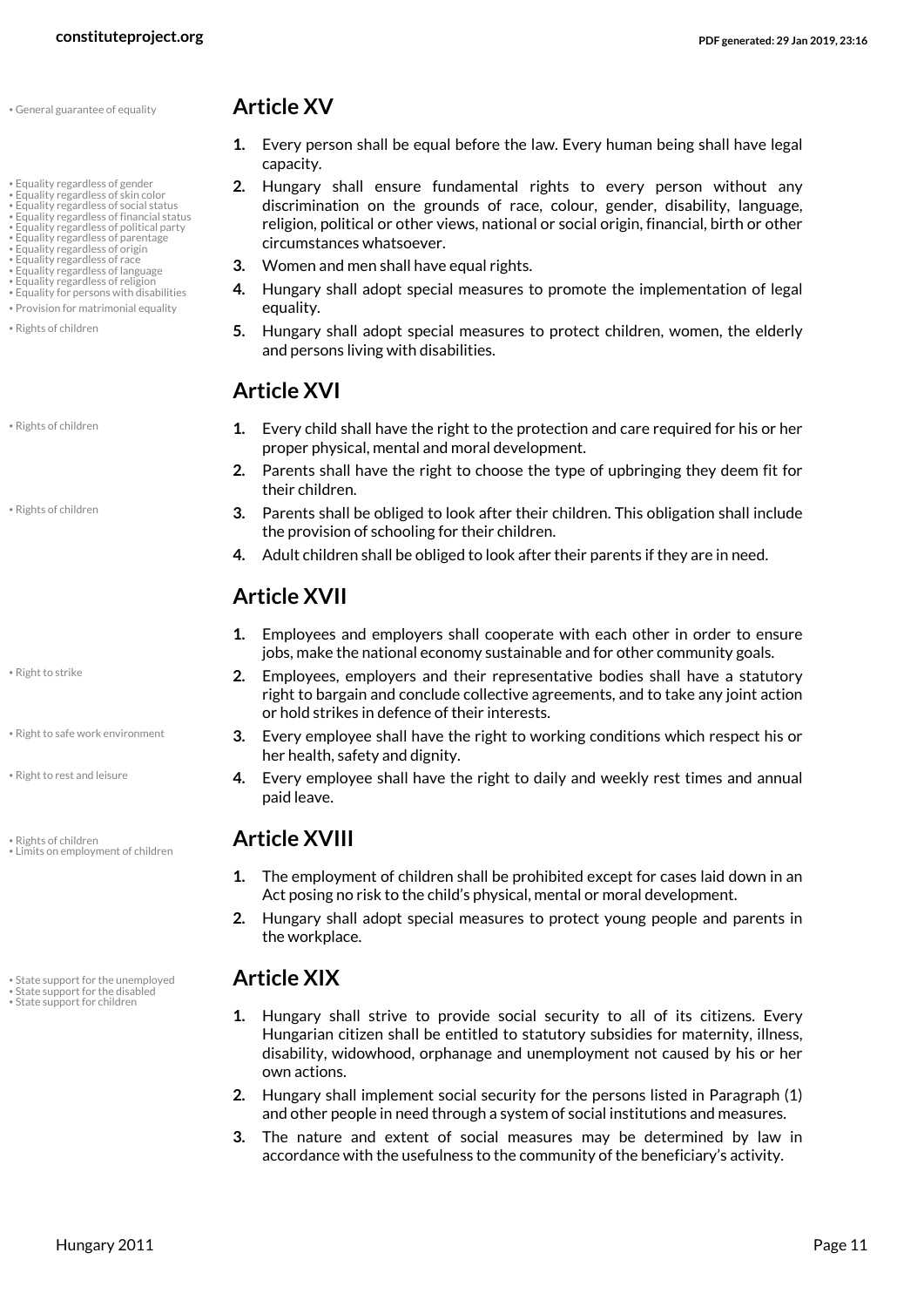<span id="page-11-11"></span>

• Protection of environment

**• Protection of environment Article XXI** 

- Municipal government
- <span id="page-11-10"></span><span id="page-11-8"></span>
- Regional group(s)<br>• Restrictions on voting
- Minimum age for first chamber
- Eligibility for first chamber
- First chamber selection • Claim of universal suffrage

• Restrictions on rights of groups

<span id="page-11-13"></span><span id="page-11-7"></span>**4.** Hungary shall promote the livelihood of the elderly by maintaining a general state pension system based on social solidarity and by allowing for the operation of voluntarily established social institutions. Eligibility for a state pension may include statutory criteria in consideration of the requirement for special protection to women.

### • Right to health care **Article XX**

- **1.** Every person shall have the right to physical and mental health.
- **2.** Hungary shall promote the exercise of the right set out in Paragraph (1) by ensuring that its agriculture remains free from any genetically modified organism, by providing access to healthy food and drinking water, by managing industrial safety and healthcare, by supporting sports and regular physical exercise, and by ensuring environmental protection.

- <span id="page-11-6"></span>**1.** Hungary shall recognise and enforce the right of every person to a healthy environment.
- **2.** A person who causes any damage to the environment shall be obliged to restore it or to bear all costs of restoration as defined by law.
- **3.** No pollutant waste shall be brought into Hungary for the purpose of dumping.

### <span id="page-11-12"></span>• Right to shelter **Article XXII**

Hungary shall strive to provide every person with decent housing and access to public services.

### • International organizations **Article XXIII**

- <span id="page-11-5"></span><span id="page-11-4"></span><span id="page-11-3"></span><span id="page-11-1"></span>**1.** Every adult Hungarian citizen shall have the right to be a voter as well as a candidate in the elections of Members of Parliament, local representatives and mayors, and of members of the European Parliament.
- <span id="page-11-2"></span><span id="page-11-0"></span>**2.** Every adult citizen of any other member state of the European Union who is a resident of Hungary shall have the right to be a voter as well as a candidate in the elections of local representatives and mayors, and of members of the European Parliament.
- **3.** Every adult person who is recognised as a refugee, immigrant or resident of Hungary shall have the right to be a voter in the elections of local representatives and mayors.
- **4.** The exercise or completeness of active suffrage may be subject to the requirement of residence in Hungary, and passive suffrage may be subject to further criteria under a cardinal Act.
- **5.** Every elector may participate in the election of local representatives and mayors in the locality of his or her residence or registered address. Every elector may exercise his or her right to vote in the locality of his or her residence or registered address.
- <span id="page-11-9"></span>**6.** A person disenfranchised by a court for committing an offence or due to his or her limited mental capacity shall have no suffrage. No citizen of any other member state of the European Union who is a resident of Hungary shall have passive suffrage if he or she has been disenfranchised in his or her native country under any law, court or official decision of his or her state of citizenship.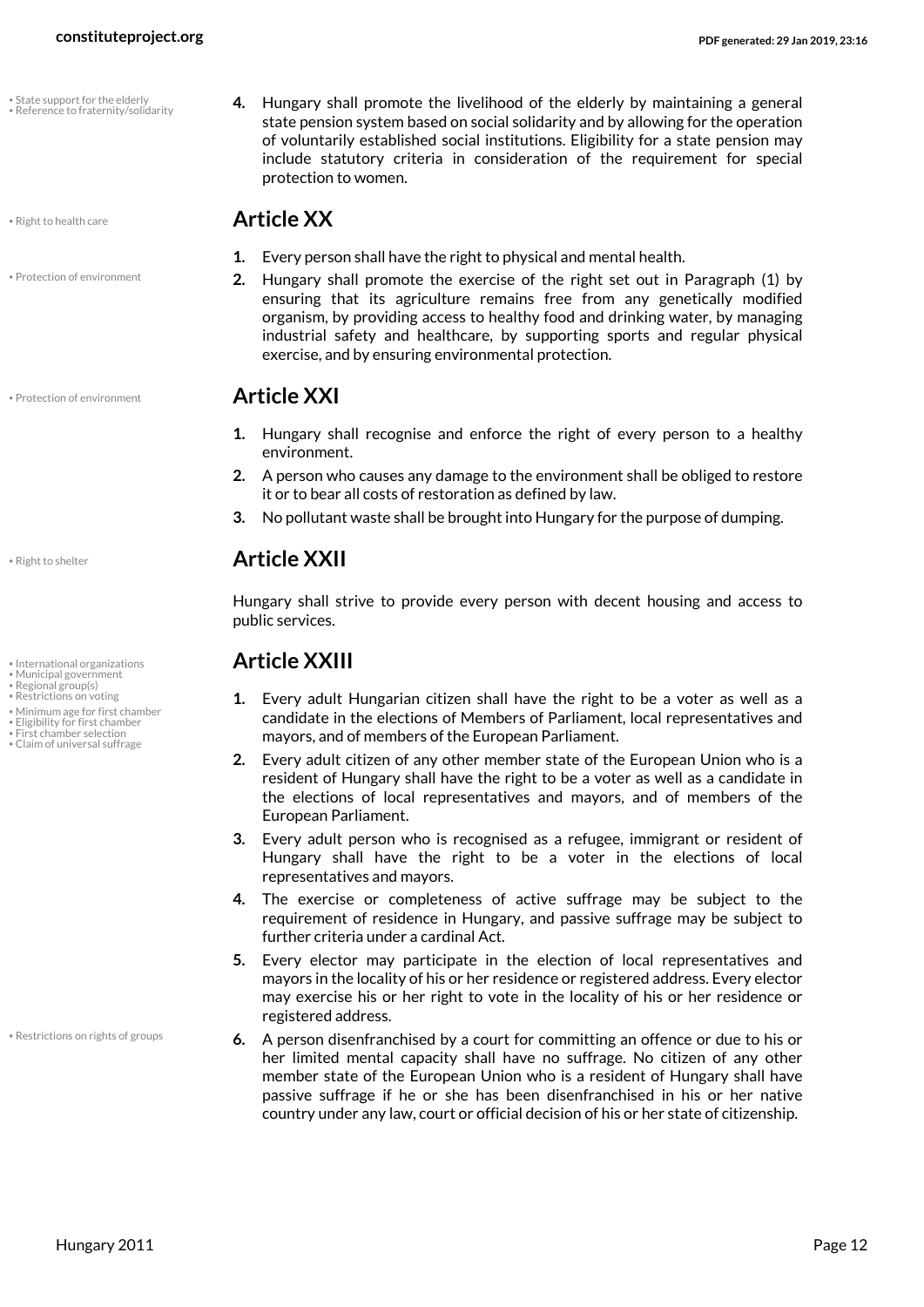<span id="page-12-9"></span>• Civil service recruitment

• Ultra-vires administrative actions

<span id="page-12-11"></span>

<span id="page-12-8"></span>**• Reference to science <b>Article XXVI** • Right to enjoy the benefits of science

• Freedom of movement

- 
- <span id="page-12-14"></span>• Right to fair trial
- <span id="page-12-15"></span><span id="page-12-5"></span>• Judicial independence • Right to public trial
- <span id="page-12-16"></span>• Right to speedy trial
- Presumption of innocence in trials

<span id="page-12-12"></span>• Right to counsel

- Protection from ex post facto laws
- <span id="page-12-10"></span>International law • Regional group(s)

<span id="page-12-3"></span>• Customary international law • International law

- **7.** Every person entitled to vote in elections of Members of Parliament shall have the right to participate in national referenda. Every person entitled to vote in elections of local representatives and mayors shall have the right to participate in local referenda.
- <span id="page-12-0"></span>**8.** Every Hungarian citizen shall have the right to hold a public office corresponding to his or her aptitude, qualifications and expertise. A special Act shall determine public offices that may not be held by members or officials of any political party.

### **Article XXIV**

- **1.** Every person shall have the right to have his or her affairs administered by the authorities in an impartial, fair and reasonably timely manner. This right shall include the obligation of the authorities to justify their decisions as determined by law.
- <span id="page-12-17"></span>**2.** Every person shall have the right to statutory state compensation for any unlawful damage caused by the authorities while performing their duties.

### • Right of petition **Article XXV**

Every person shall have the right to submit a written application, complaint or proposal, whether individual or joint, to any organ which exercises public power.

<span id="page-12-13"></span>The State shall strive to use the latest technological solutions and scientific achievements to make its operation efficient, raise the standard of public services, improve the transparency of public affairs and to promote equality of opportunity.

### **Article XXVII**

- <span id="page-12-2"></span>**1.** Every person lawfully staying in the territory of Hungary shall have the right to freedom of movement and to freely choose residence.
- **2.** Every Hungarian citizen shall have the right to be protected by Hungary during any stay abroad.

### • International organizations **Article XXVIII**

- <span id="page-12-4"></span>**1.** Every person shall have the right to have any charge against him or her, or any right and duty in litigation, adjudicated by a legally established independent and impartial court in a fair public trial within a reasonable period of time.
- <span id="page-12-6"></span>**2.** No person shall be considered guilty unless his or her criminal liability has been established by an effective court ruling.
- **3.** Every person subject to prosecution shall have the right to legal defence at every stage of the trial. No counsel shall be made liable for his or her opinion expressed while providing legal defence.
- <span id="page-12-7"></span>**4.** No person shall be found guilty or be punished for an act which, at the time when it was committed, was not an offence under the law of Hungary or of any other state by virtue of an international agreement or any legal act of the European Union.
- <span id="page-12-1"></span>**5.** Paragraph (4) shall not exclude the prosecution or conviction of any person for an act which was, at the time when it was committed, an offence according to the generally recognised rules of international law.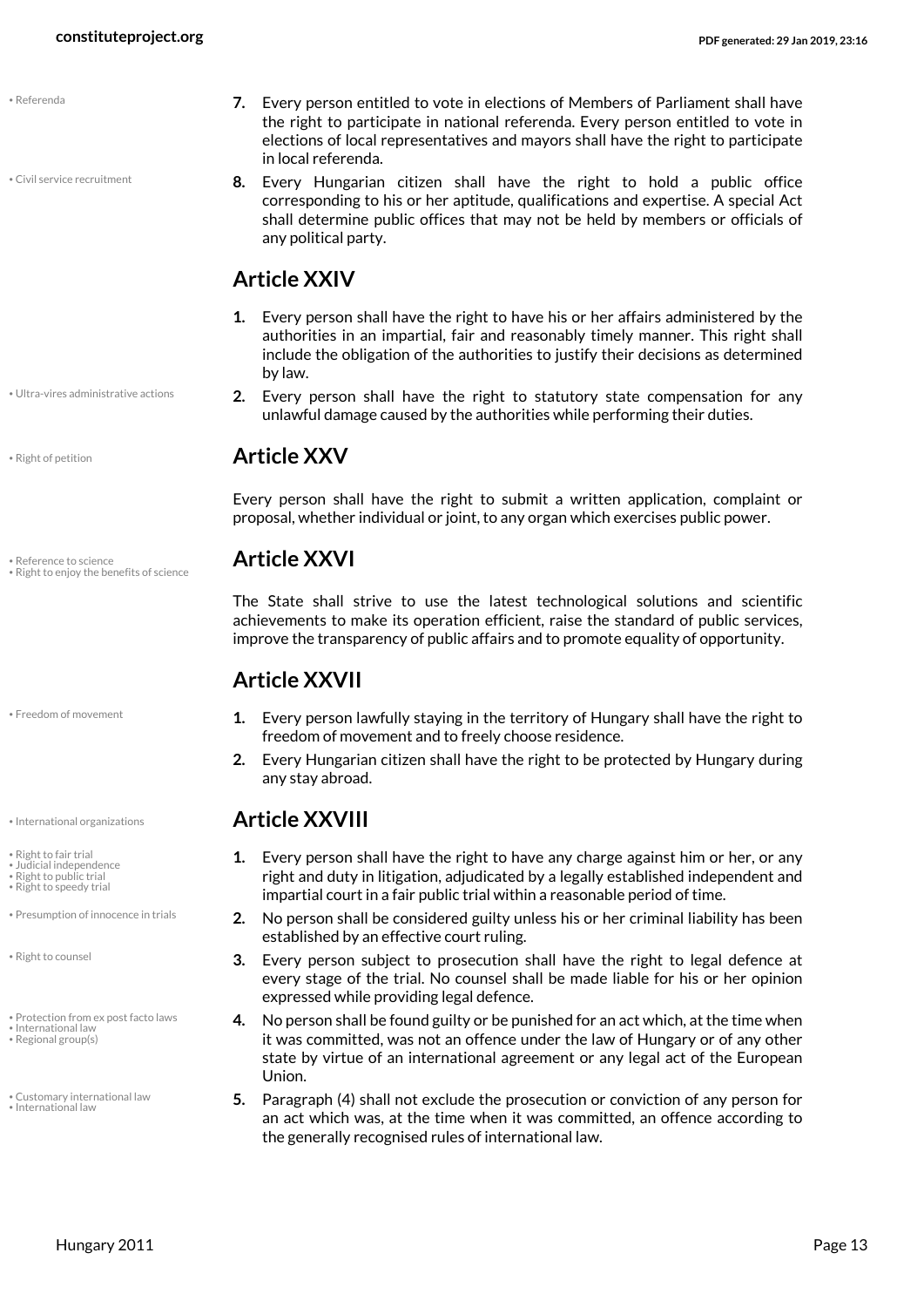- <span id="page-13-4"></span>• Prohibition of double jeopardy
- <span id="page-13-9"></span>• International law • Regional group(s)
- Protection from false imprisonment • Ultra-vires administrative actions
- Integration of ethnic communities **Article XXIX**
- <span id="page-13-11"></span>• Right to culture • Protection of language use

• Right to self determination

<span id="page-13-0"></span>

• Emergency provisions • Right to conscientious objection

<span id="page-13-6"></span><span id="page-13-2"></span>• Emergency provisions • Prohibition of slavery

- 
- <span id="page-13-5"></span>**6.** Except for extraordinary cases of legal remedy determined by law, no person shall be prosecuted or convicted for any offence for which he or she has already been acquitted or convicted by an effective court ruling, whether in Hungary or in any other jurisdiction as defined by international agreements or any legal act of the European Union.
- <span id="page-13-13"></span><span id="page-13-7"></span>**7.** Every person shall have the right to seek legal remedy against any court, administrative or other official decision which violates his or her rights or lawful **interests**

- <span id="page-13-8"></span><span id="page-13-3"></span>**1.** Nationalities living in Hungary shall be constituent parts of the State. Every Hungarian citizen belonging to any nationality shall have the right to freely express and preserve his or her identity. Nationalities living in Hungary shall have the right to use their native languages and to the individual and collective use of names in their own languages, to promote their own cultures, and to be educated in their native languages.
- <span id="page-13-12"></span>**2.** Nationalities living in Hungary shall have the right to establish local and national self-governments.
- **3.** The detailed rules for the rights of nationalities living in Hungary and the rules for the elections of their local and national self-governments shall be defined by a cardinal Act.

### • Duty to pay taxes **Article XXX**

- **1.** Every person shall contribute to satisfying community needs to the best of his or her capabilities and in proportion to his or her participation in the economy.
- **2.** For persons raising children, the extent of contribution to satisfying community needs shall be determined in consideration of the costs of raising children.

### • Duty to serve in the military **Article XXXI**

- <span id="page-13-1"></span>**1.** Every Hungarian citizen shall be obliged to defend the country.
- **2.** Hungary shall maintain a voluntary reserve force for national defence purposes.
- <span id="page-13-10"></span>**3.** During a state of national crisis or, by decision of Parliament during a state of preventive defence, every adult male Hungarian citizen living in Hungary shall perform military service. If armed service is incompatible with the conscience of any person obliged to perform military service, he shall perform unarmed service. The forms and detailed rules for military service shall be defined by a cardinal Act.
- **4.** Every adult Hungarian citizen living in Hungary may be ordered to perform work for national defence purposes during a state of national crisis as defined by a cardinal Act.
- **5.** Every adult Hungarian citizen living in Hungary may be ordered to engage in civil protection for the purpose of national defence and disaster management as defined by a cardinal Act.
- **6.** Every person may be ordered to provide economic and financial services for the purpose of national defence and disaster management, as defined by a cardinal Act.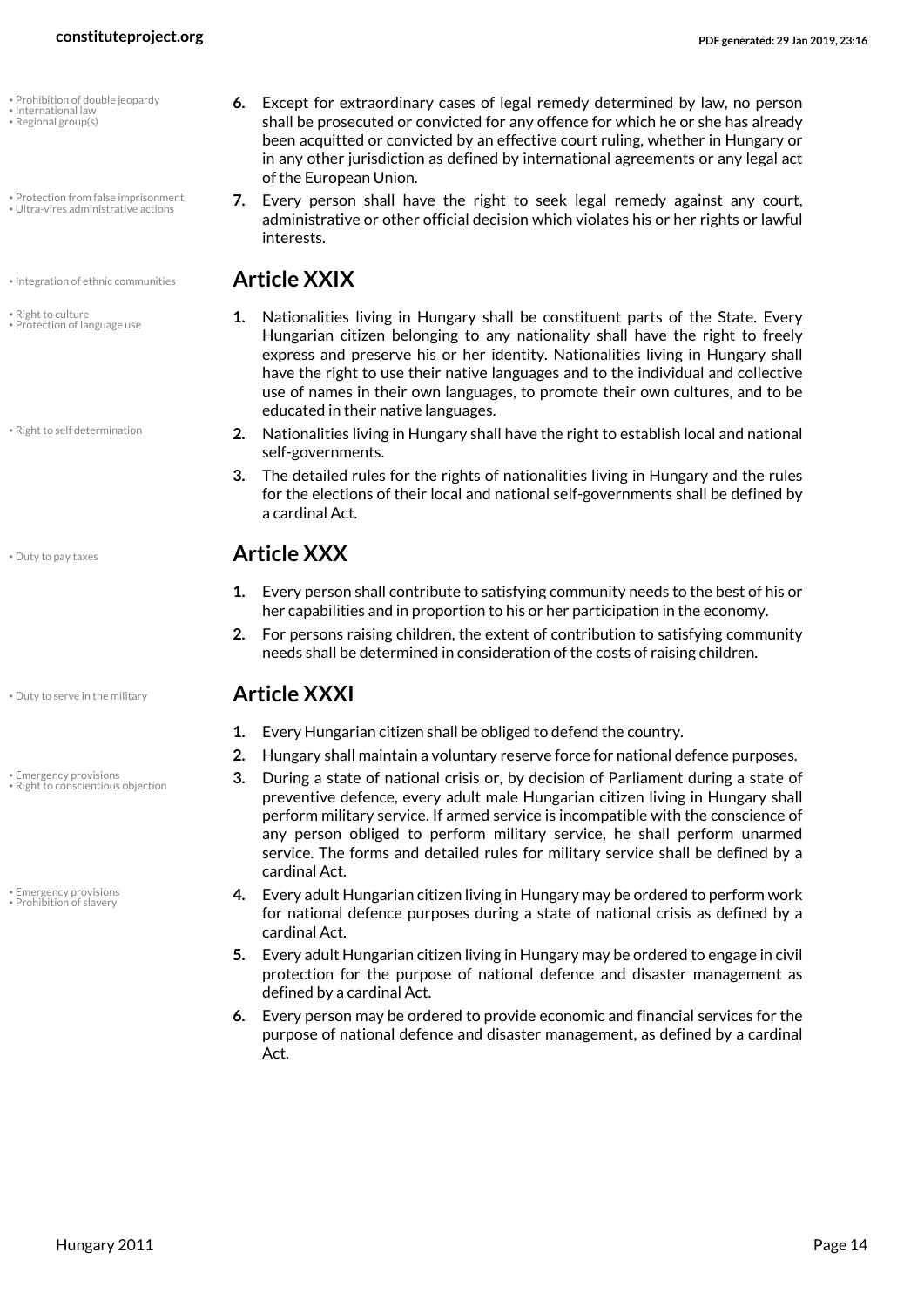# <span id="page-14-0"></span>**THE STATE**

### **Parliament**

• Structure of legislative chamber(s) **Article 1**

- <span id="page-14-18"></span>**1.** In HUNGARY the supreme body of popular representation shall be Parliament.
- <span id="page-14-4"></span>**2.** Parliament shall:
- 
- <span id="page-14-2"></span>
- <span id="page-14-12"></span>• International law
- <span id="page-14-21"></span><span id="page-14-13"></span>• Treaty ratification • Legal status of treaties
- Attorney general
- <span id="page-14-5"></span><span id="page-14-1"></span>• Constitutional court selection
- <span id="page-14-19"></span>• Supreme court selection
- <span id="page-14-10"></span>• Head of state selection
- <span id="page-14-14"></span>• Ombudsman
- <span id="page-14-8"></span>• Head of government selection
- 
- <span id="page-14-6"></span>• Designation of commander in chief

- <span id="page-14-17"></span>• Secret ballot
- First chamber selection
- Claim of universal suffrage
- Integration of ethnic communities
- Scheduling of elections
- Head of government term length Term length for first chamber
- 
- Constitution amendment procedure **a.** enact and amend the Fundamental Law of Hungary;
	- **b.** adopt Acts of Parliament,
- **EDUD c.** adopt the State Budget and approve its implementation,
	- **d.** authorise recognition of the binding nature of any international agreement subject to its responsibilities and competences,
	- **e.** elect the President of the Republic, the members and President of the Constitutional Court, the President of the Curia, the Supreme Prosecutor, the Commissioner for Fundamental Rights and his or her deputies, and the President of the State Audit Office,
	- **f.** elect the Prime Minister and decide on any matter of confidence related to the Government,
	- **g.** dissolve any representative body which operates in violation of the Fundamental Law,
- <span id="page-14-15"></span>• Power to declare/approve war **h.** decide to declare a state of war and to conclude peace.
	- **i.** make decisions on any special legal order and participation in military operations,
	- **j.** grant pardons, and
	- **k.** exercise other responsibilities and competences defined by the Fundamental Law and other laws.

### **Article 2**

- <span id="page-14-7"></span><span id="page-14-3"></span>**1.** Electors shall exercise universal and equal suffrage to elect the Members of Parliament by direct and secret ballot, in elections allowing the free expression of voters' will, in the manner defined by a cardinal Act.
- <span id="page-14-11"></span>**2.** Nationalities living in Hungary shall contribute to Parliament's work as defined by a cardinal Act.
- <span id="page-14-20"></span><span id="page-14-16"></span><span id="page-14-9"></span>**3.** The general elections of the Members of Parliament shall be held in April or May four years after the election of the previous Parliament, except for the elections held due to the voluntary or mandatory dissolution of Parliament.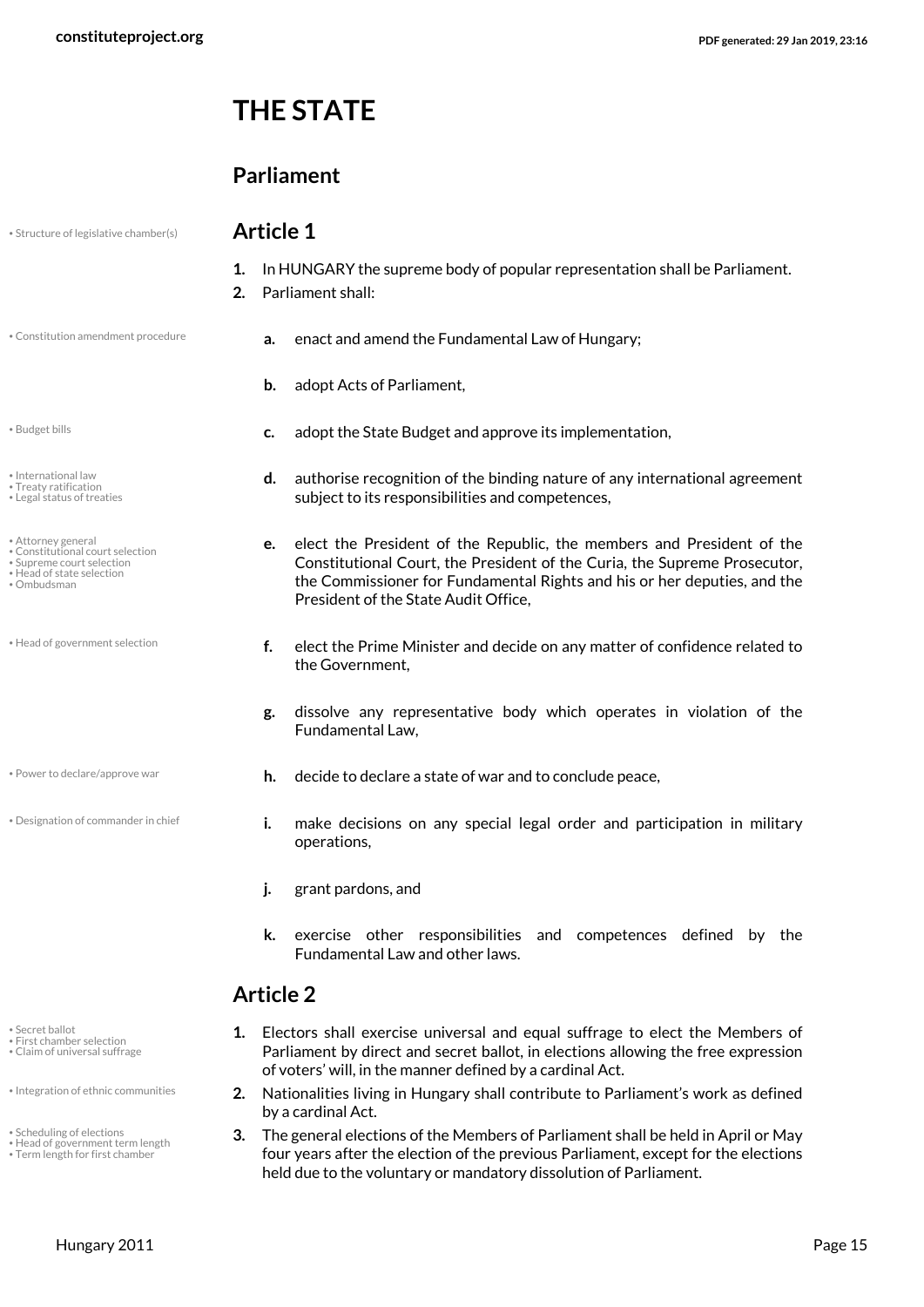### **Article 3**

- **1.** Parliament's mandate shall commence with its inaugural session and be terminated by the inaugural session of the next Parliament. The inaugural session shall be convened by the President of the Republic within thirty days of the elections.
- **2.** Parliament may decide to be dissolved. Dismissal of the legislature
	- **3.** The President of the Republic may dissolve Parliament and simultaneously announce elections if:
		- **a.** when the Government's mandate ends, Parliament fails to elect the person proposed by the President of the Republic to serve as Prime Minister within forty days of presentation of the first nomination, or
		- **b.** Parliament fails to adopt the State Budget for the current year by 31 March.
	- **4.** Before dissolving Parliament, the President of the Republic shall be obliged to ask the Prime Minister, the Speaker of the House, and the heads of parliamentary groups for their opinions.
	- **5.** The President of the Republic may exercise his or her right set out in Paragraph (3)a) until Parliament elects the Prime Minister. The President of the Republic may exercise his or her right under Paragraph (3)b) until Parliament adopts the State Budget.
	- **6.** The new Parliament shall be elected within ninety days of the voluntary or mandatory dissolution of the previous Parliament.

### **Article 4**

- **1.** Members of Parliament shall have equal rights and obligations, perform their activities in the public interest, and may not be instructed in that context.
- <span id="page-15-3"></span><span id="page-15-2"></span>**2.** Members of Parliament shall be entitled to immunity and remuneration in order to promote their independence. A cardinal Act shall list the public offices which may not be held by Members of Parliament and may determine other criteria for incompatibility.
- **\*** Removal of individual legislators **3.** The mandate of a Member of Parliament shall be terminated:
	- **a.** when Parliament's mandate is terminated,
	- **b.** upon his or her death,
	- **c.** by the declaration of his or her incompatibility,
	- **d.** by resignation,
	- **e.** if the conditions for his or her election no longer exist, or
- **Attendance by legislators f.** if he or she has failed to participate in Parliament's work for one year.
	- **4.** Parliament shall decide with a two-thirds majority of the votes of the Members of Parliament present to declare the absence of requirements for the election of any Member of Parliament, to declare incompatibility and to establish that a particular Member of Parliament has failed to participate in Parliament's work for one year.

• Dismissal of the legislature

• Dismissal of the legislature

- <span id="page-15-1"></span>• Dismissal of the legislature
- <span id="page-15-5"></span>• Scheduling of elections
- Immunity of legislators • Outside professions of legislators

<span id="page-15-4"></span><span id="page-15-0"></span>

• Removal of individual legislators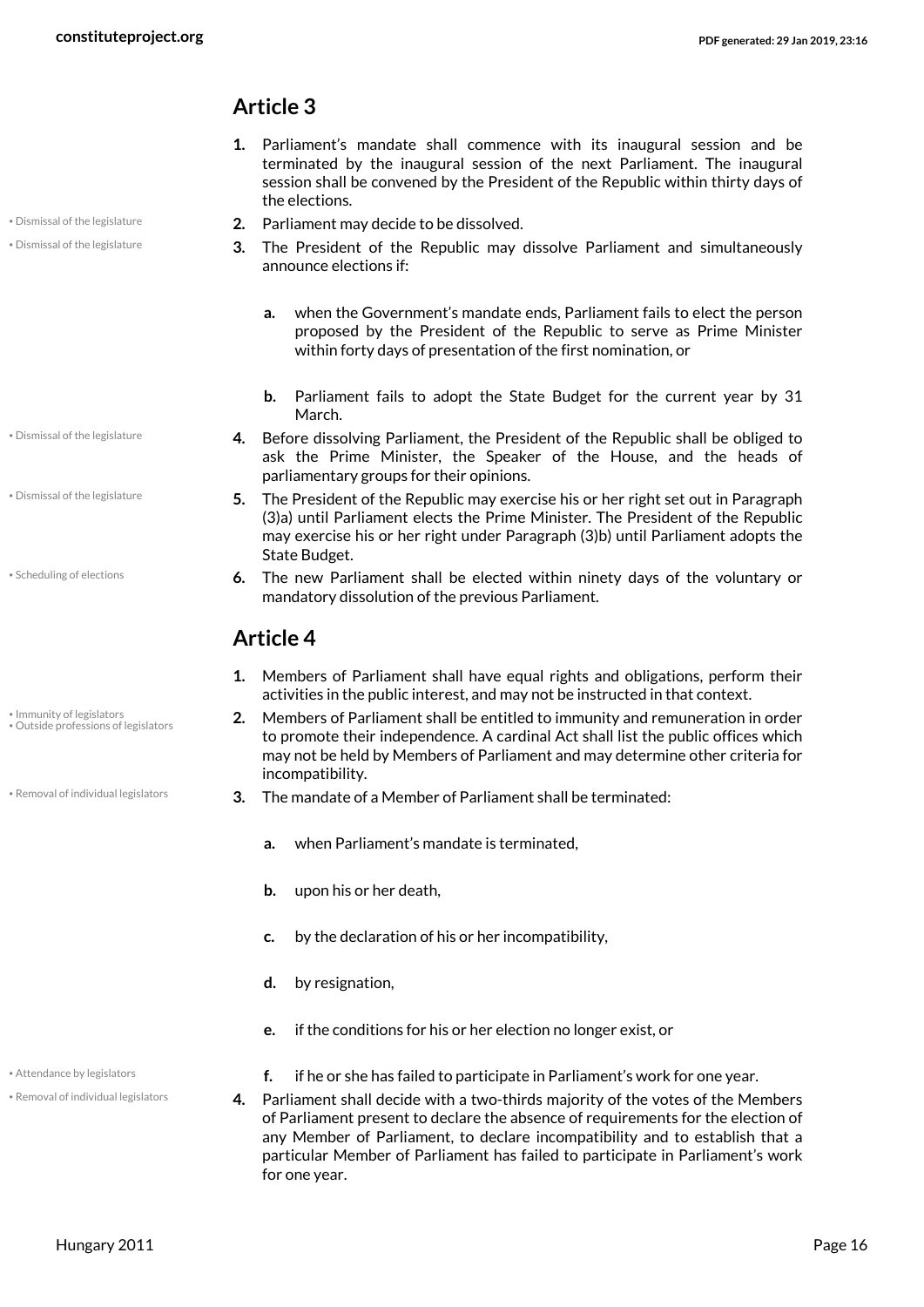- Public or private sessions
- Leader of first chamber
- Legislative committees
- Quorum for legislative sessions

- Constitutional interpretation **Article 6** Constitutionality of legislation
- Legislative committees • Initiation of general legislation

- Approval of general legislation
- Approval of general legislation
- Approval of general legislation • Veto override procedure

<span id="page-16-1"></span>**5.** The detailed rules for the legal status and remuneration of Members of Parliament shall be defined by a cardinal Act.

### **Article 5**

- <span id="page-16-7"></span>**1.** The sessions of Parliament shall be open to the public. Parliament may decide with a two-thirds majority of the votes of the Members of Parliament to hold any session in camera at the request of the Government or any Member of Parliament.
- <span id="page-16-5"></span>**2.** Parliament shall elect the Speaker of the House, Deputy Speakers of the House and Clerks from its members.
- **3.** Parliament shall establish permanent committees consisting of Members of Parliament.
- **4.** Members of Parliament may establish parliamentary groups to coordinate their activities under the Rules of Procedure.
- <span id="page-16-8"></span>**5.** Parliament shall have a quorum if more than half of its members are in attendance.
- **6.** Unless otherwise provided for by the Fundamental Law, Parliament shall make decisions by a simple majority of votes of members present. Particular decisions may be subject to a qualified majority under the Rules of Procedure.
- **7.** Parliament shall determine the rules of its operation and the order of its debates in its Rules of Procedure adopted by a two-thirds vote of Members of Parliament present.
- **8.** The provisions on Parliament's regular sessions shall be laid down in a cardinal Act.

- <span id="page-16-6"></span><span id="page-16-4"></span><span id="page-16-3"></span><span id="page-16-2"></span>**1.** The President of the Republic, the Government, any parliamentary committee and Member of Parliament may propose bills.
- **2.** Parliament may send the adopted Act to the Constitutional Court to examine its conformity with the Fundamental Law upon the motion of the proponent of the bill, the Government or the Speaker of the House, submitted before the final vote. Parliament shall decide on the motion after the final vote. If the motion is adopted, the Speaker of the House shall immediately send the adopted Act to the Constitutional Court to examine its conformity with the Fundamental Law.
- **3.** The Speaker of the House shall sign the adopted Act and send it to the President of the Republic within five days. The President of the Republic shall sign the Act received and order its publication within five days. If Parliament sends the Act to the Constitutional Court to examine its conformity with the Fundamental Law under Paragraph (2), the Speaker of the House may only sign and send it to the President of the Republic if the Constitutional Court has not found any violation of the Fundamental Law.
- **4.** If the President of the Republic finds the Act or any constituent provision contrary to the Fundamental Law and no examination has been held under Paragraph (2), he or she shall send the Act to the Constitutional Court to examine its conformity with the Fundamental Law.
- <span id="page-16-9"></span><span id="page-16-0"></span>**5.** If the President of the Republic disagrees with the Act or any constituent provision and has not exercised his or her right under Paragraph (4), he or she may return the Act once to Parliament for reconsideration along with his or her comments before signature. Parliament shall hold a new debate on the Act and decide on its adoption again. The President of the Republic may also exercise this right if the Constitutional Court has not found any violation of the Fundamental Law during the examination conducted according to Parliament's decision.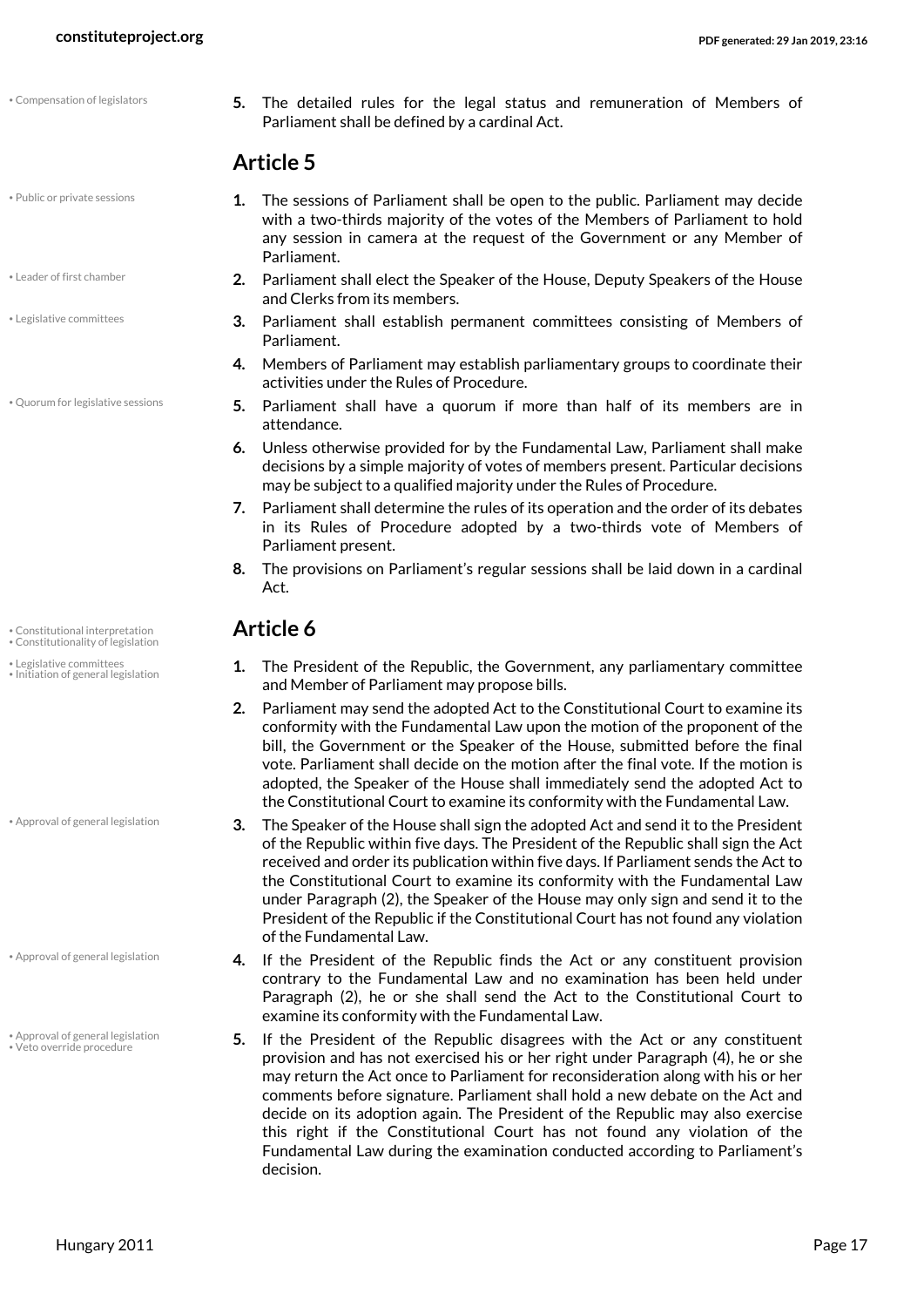• Approval of general legislation

• Approval of general legislation

• Veto override procedure

- <span id="page-17-1"></span>• Attorney general
- <span id="page-17-7"></span><span id="page-17-2"></span>• Central bank • Ombudsman
- Legislative oversight of the executive

• Legislative committees

<span id="page-17-8"></span>• Legislative initiatives by citizens **Article 8** • Referenda

- **6.** The Constitutional Court shall decide on the motion under Paragraphs (2) or (4) as soon as possible but no later than thirty days from receipt. If the Constitutional Court finds any violation of the Fundamental Law, Parliament shall hold a new debate on the Act in order to eliminate such a violation.
- <span id="page-17-0"></span>**7.** If the Constitutional Court does not find any violation of the Fundamental Law during the examination proposed by the President of the Republic, the President of the Republic shall immediately sign the Act and order its publication.
- **8.** The Constitutional Court may be requested to re-examine the Act discussed and adopted by Parliament under Paragraph (6) for its conformity with the Fundamental Law under Paragraphs (2) and (4). The Constitutional Court shall decide on the repeated motion as soon as possible but no later than ten days from receipt.
- <span id="page-17-9"></span>**9.** If Parliament amends the Act returned due to any disagreement of the President of the Republic, the examination of its conformity with the Fundamental Law under Paragraphs (2) and (4) shall only be applicable to the amended provisions or on the grounds of failure to meet the Fundamental Law's procedural requirements for the drafting of such Act. If Parliament adopts the Act returned due to any disagreement of the President of the Republic with the text unamended, the President of the Republic may propose that it should be examined for conformity with the Fundamental Law on the grounds of failure to meet the procedural requirements for the drafting of such Act.

### **Article 7**

- **1.** Members of Parliament may ask questions of the Commissioner for Fundamental Rights, the President of the State Audit Office, the Supreme Prosecutor, and the Governor of the National Bank of Hungary about any matter within their competence.
- <span id="page-17-6"></span>**2.** Members of Parliament may submit interpellations and questions to the Government and any government member about any matter within their competence.
- <span id="page-17-4"></span>**3.** The supervisory activities of parliamentary committees and the obligation to appear before any committee shall be regulated by a cardinal Act.

### **National referenda**

- <span id="page-17-5"></span>**1.** Parliament shall order a national referendum upon the motion of at least two hundred thousand electors. Parliament may order a national referendum upon the motion of the President of the Republic, the Government or one hundred thousand electors. The decision made by any valid and conclusive referendum shall be binding on Parliament.
- **2.** National referenda may be held about any matter within Parliament's responsibilities and competences.
- <span id="page-17-3"></span>**3.** No national referendum may be held on:
- 
- Constitution amendment procedure **a.** any matter aimed at the amendment of the Fundamental Law,
	- **b.** the contents of the Acts on the State Budget and its implementation, the central tax type, pension or healthcare contributions, customs and the central conditions for local taxes,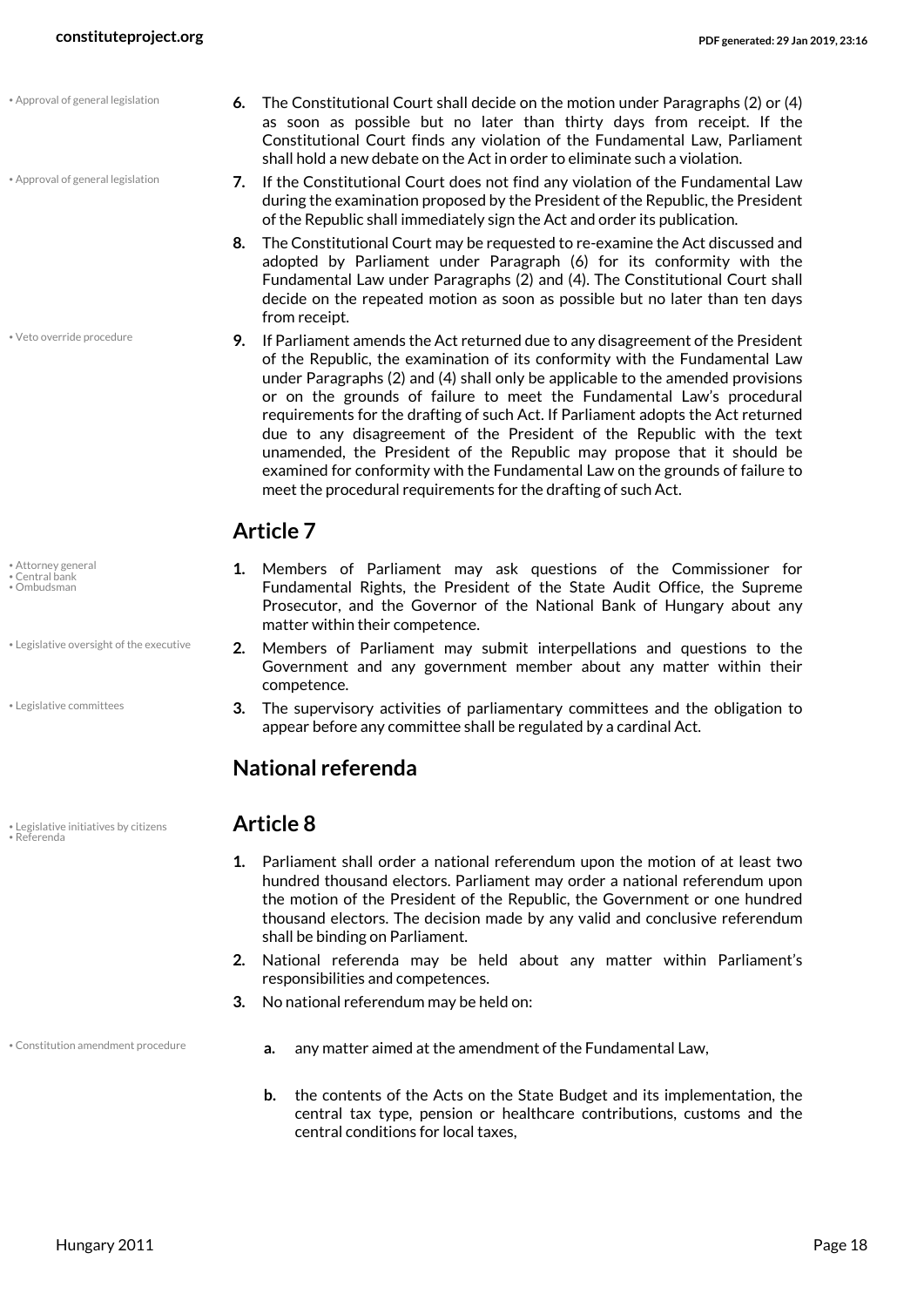<span id="page-18-4"></span>• Regional group(s)

|                        |    | representatives and mayors, and members of the European Parliament,                                                                                                       |  |
|------------------------|----|---------------------------------------------------------------------------------------------------------------------------------------------------------------------------|--|
| · International law    | d. | any obligation arising from an international agreement,                                                                                                                   |  |
|                        |    | e. any matter related to human resources and the establishment of<br>organisations within the competence of Parliament,                                                   |  |
|                        | f. | the voluntary dissolution of Parliament,                                                                                                                                  |  |
|                        | g. | the mandatory dissolution of any representative body,                                                                                                                     |  |
| • Emergency provisions |    | <b>h.</b> the declaration of a state of war, state of national crisis and state of<br>emergency, and on the declaration or extension of a state of preventive<br>defence, |  |
|                        | i. | any matter related to participation in military operations,                                                                                                               |  |

- **j.** the granting of pardons.
- <span id="page-18-1"></span>**4.** A national referendum shall be valid if more than half of all electors have cast a valid vote, and shall be conclusive if more than half of all voters casting a valid vote have given the same answer to a question.

**c.** the contents of the Acts on the elections of Members of Parliament, local

### **The President of the Republic**

### **Article 9**

- <span id="page-18-6"></span>**1.** The head of State of Hungary shall be the President of the Republic, who shall embody the nation's unity and shall safeguard the democratic operation of state organisation.
- <span id="page-18-2"></span><span id="page-18-0"></span>**2.** The President of the Republic shall be the Commander in Chief of the Hungarian Defence Forces.
- Head of state powers **3.** The President of the Republic:
- Foreign affairs representative **a.** shall represent Hungary,
	- **b.** may attend and address any session of Parliament,
	- **c.** may propose bills,
- Referenda **d.** may propose national referenda,
	- **e.** shall set a date for the general elections of Members of Parliament, local representatives and mayors, and of members of the European Parliament, and for national referenda,
	- **f.** shall make decisions on any special legal order,

• Name/structure of executive(s)

- Designation of commander in chief
- <span id="page-18-3"></span>
- 
- 
- Municipal government
- <span id="page-18-8"></span><span id="page-18-7"></span><span id="page-18-5"></span>• Referenda • Regional group(s)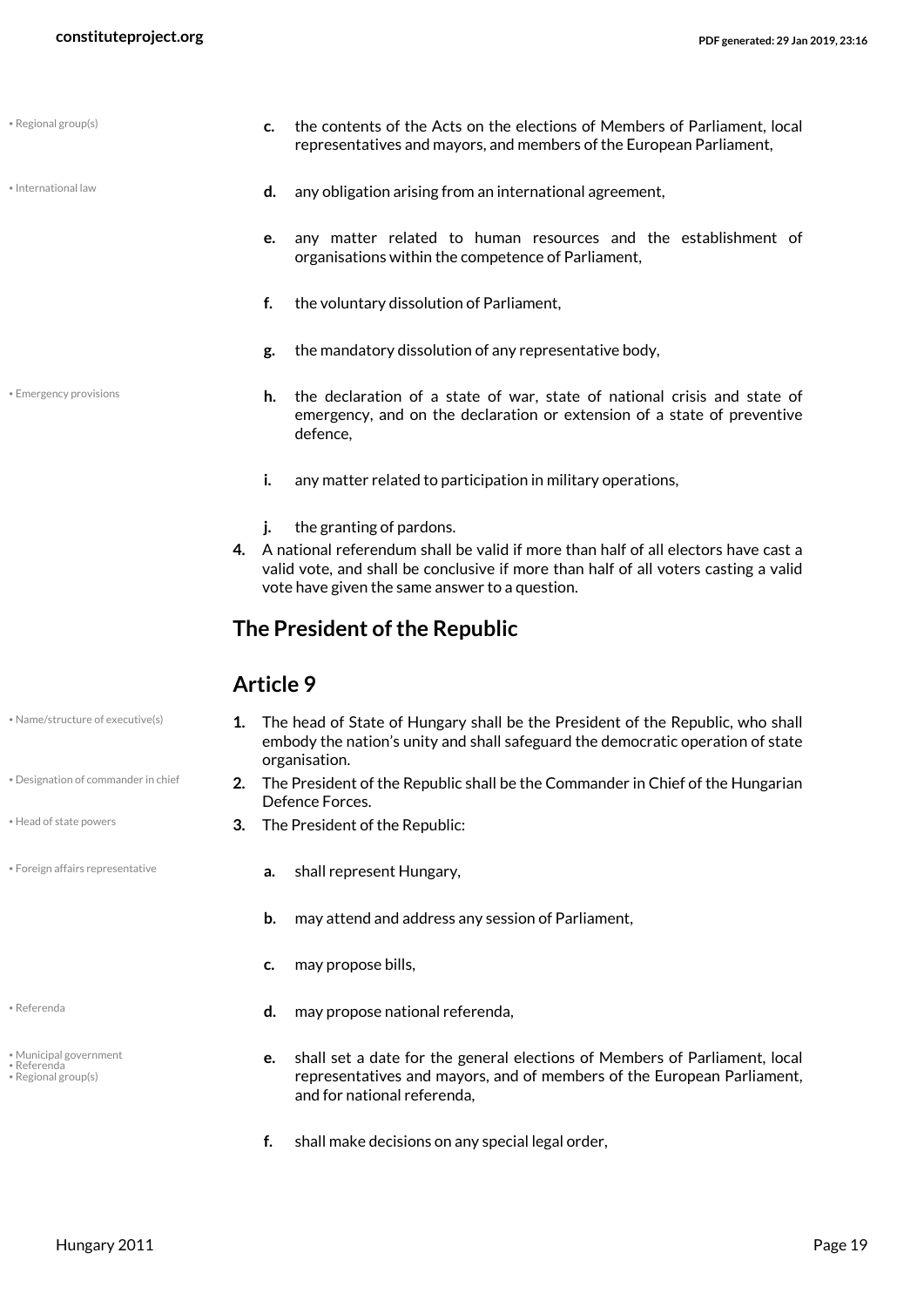- <span id="page-19-18"></span><span id="page-19-17"></span><span id="page-19-16"></span><span id="page-19-15"></span><span id="page-19-14"></span><span id="page-19-13"></span><span id="page-19-12"></span><span id="page-19-11"></span><span id="page-19-10"></span><span id="page-19-9"></span><span id="page-19-8"></span><span id="page-19-7"></span><span id="page-19-6"></span><span id="page-19-5"></span><span id="page-19-4"></span><span id="page-19-3"></span><span id="page-19-2"></span><span id="page-19-1"></span><span id="page-19-0"></span>**g.** shall convene the inaugural session of Parliament, **h.** may dissolve Parliament, • Dismissal of the legislature **i.** may send adopted Acts to the Constitutional Court to examine their conformity with the Fundamental Law, or may return them to Parliament for reconsideration, • Constitutionality of legislation **j.** shall propose persons for the positions of Prime Minister, the President of the Curia, the Supreme Prosecutor and the Commissioner for Fundamental Rights, • Attorney general • Supreme court selection • Head of government selection • Ombudsman **e** Supreme court selection **the Budget Council, k.** shall appoint professional judges and the President of the Budget Council, • Ordinary court selection **l.** shall confirm the appointment of the President of the Hungarian Academy of Sciences, and • Reference to science **m.** shall form the organisation of his or her office. **4.** The President of the Republic shall: • Head of state powers **a.** recognise the binding nature of international agreements by authorisation of Parliament, • International law • Treaty ratification • Legal status of treaties • Foreign affairs representative **b.** accredit and receive ambassadors and envoys, **c.** appoint Ministers, the Governor and Deputy Governors of the National Bank of Hungary, the heads of autonomous regulatory bodies and university professors, • Central bank • Cabinet selection **d.** appoint university rectors, **e.** appoint and promote generals, • Selection of active-duty commanders **f.** award statutory decorations, prizes and titles, and authorise the use of foreign state decorations,
	-
	- Requirements for birthright citizenship • Requirements for naturalization
	- Power to pardon **be a constructed by the server of the right to grant pardons to individuals,** 
		- **h.** decide on any matter of territorial administration within his or her responsibilities and competences, and
		- **i.** decide on any matter related to the acquisition and termination of citizenship,
		- **j.** decide on any matter assigned to his or her competence by law.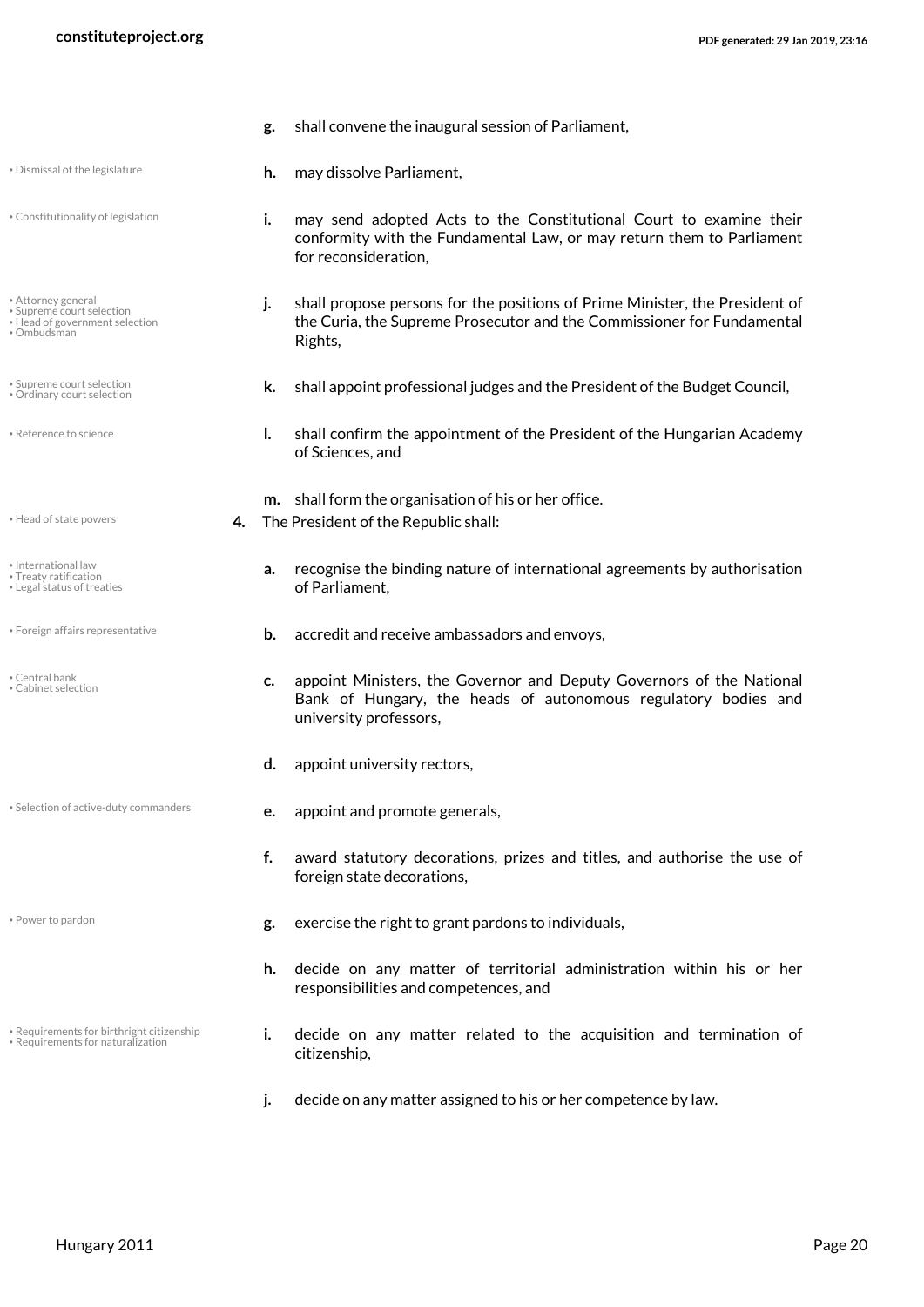<span id="page-20-0"></span>• Central bank

- Selection of active-duty commanders
- <span id="page-20-9"></span>• Treaty ratification

- 
- Head of state term length • Minimum age of head of state
- Eligibility for head of state
- <span id="page-20-5"></span>
- 
- Head of state replacement

• Oaths to abide by constitution

- <span id="page-20-8"></span>**5.** Any measure and decision of the President of the Republic under Paragraph (4) shall be subject to the countersignature of a government member. An Act may provide that a decision within the statutory competence of the President of the Republic shall not be subject to a countersignature.
- **6.** The President of the Republic shall refuse to perform any of his or her obligations in Paragraphs (4)b)-e) if the legal conditions are absent or if he or she has a well- grounded reason to conclude that it would result in a serious malfunction of the State's democratic operation.
- **7.** The President of the Republic shall refuse to perform his or her obligation set out in Paragraph (4)f), if it violates the values enshrined in the Fundamental Law.

### <span id="page-20-6"></span><span id="page-20-4"></span><span id="page-20-1"></span>**Article 10**

- Head of state selection **1.** The President of the Republic shall be elected for five years by Parliament.
	- **2.** Any Hungarian citizen above the age of 35 years may be elected to serve as the President of the Republic.
- Head of state term limits **3.** The President of the Republic may be re-elected only once.

### • Head of state selection **Article 11**

- <span id="page-20-3"></span><span id="page-20-2"></span>**1.** The President of the Republic shall be elected no sooner than sixty but no later than thirty days before expiry of the mandate of the previous President of the Republic, or, as the case may be, within thirty days of the premature termination of his or her mandate. The date for the election of the President of the Republic shall be set by the Speaker of the House. Parliament shall elect the President of the Republic by secret ballot.
- **2.** The election of the President of the Republic shall be preceded by nomination. Any nomination shall be valid subject to a written proposal by at least one-fifth of the Members of Parliament. Nominations shall be submitted to the Speaker of the House before the vote is ordered. Every Member of Parliament may propose one candidate. No proposal for multiple candidates shall be valid.
- **3.** The President of the Republic elected in the first round of voting shall be the candidate who received a two-thirds majority of the votes of the Members of Parliament.
- **4.** If the first round of voting is inconclusive, a second round shall be held. In the second round of voting, votes may be cast for the two candidates receiving the highest and second highest numbers of votes respectively in the first round. In the event of a tied vote for first place in the first round of voting, votes may be cast for the candidates who have received the highest number of votes. In the event of a tied vote only for second place in the first round of voting, votes may be cast for all candidates who have received the highest and second highest numbers of votes. The President of the Republic, elected in the second round of voting, shall be the candidate who has received the majority of valid votes, irrespective of the number of voters. If the second round of voting is also inconclusive, a new election shall be held after repeated nomination.
- **5.** The elections procedure shall be completed within two consecutive days at most.
- <span id="page-20-7"></span>**6.** The President-elect of the Republic shall swear an oath before Parliament and take office on expiry of the mandate of the previous President of the Republic or, in the event of the early termination of such mandate, eight days after the announcement of the result of the election.

### **Article 12**

**1.** The person of the President of the Republic shall be inviolable.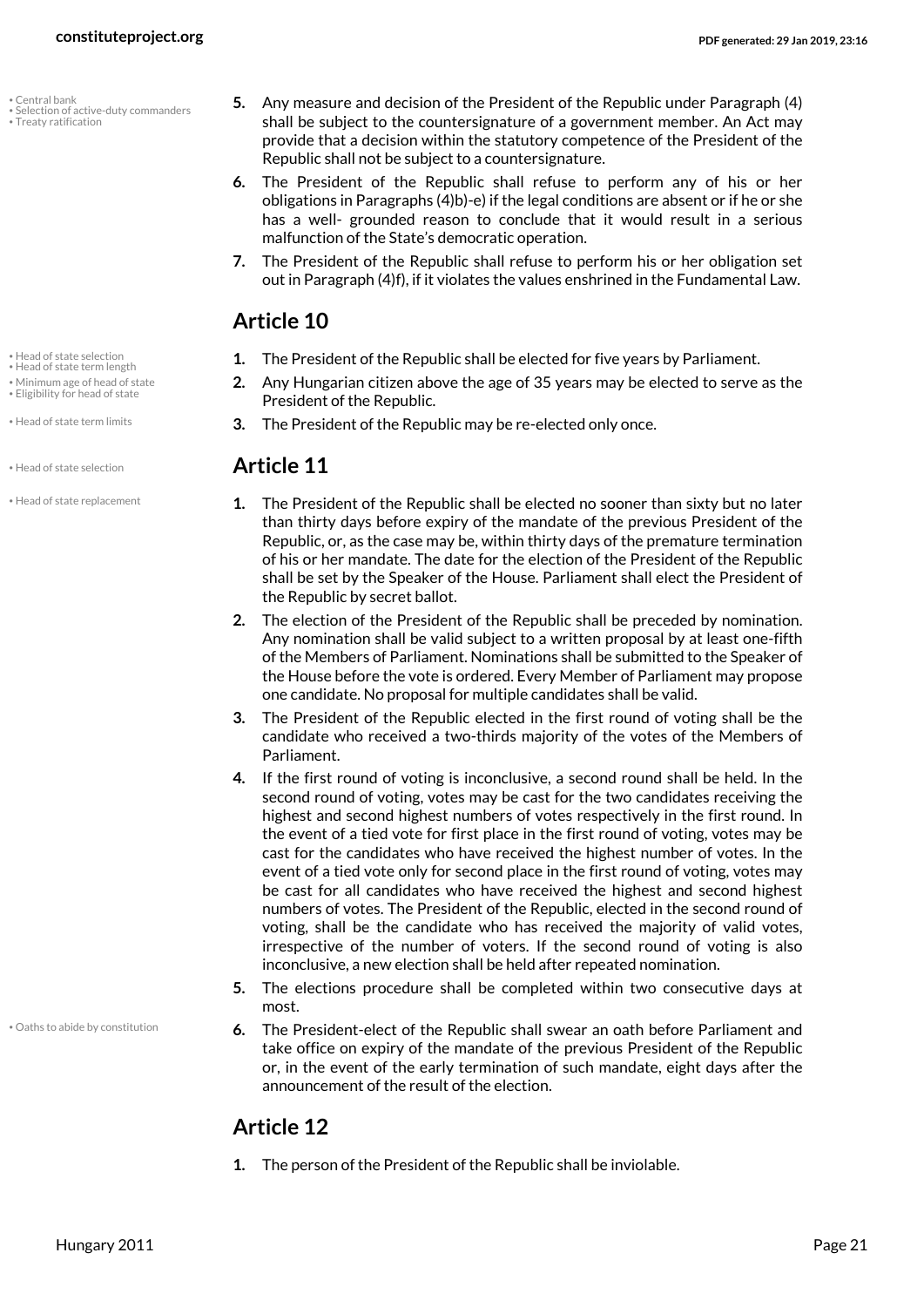|  | · Provisions for intellectual property |  |
|--|----------------------------------------|--|

- <span id="page-21-3"></span>**2.** The office of the President of the Republic shall be incompatible with any other state, social, economic and political office or assignment. The President of the Republic may not pursue any other remunerated occupation, and may not receive a fee for any other activity, except for an activity subject to copyright protection.
- **3.** The mandate of the President of the Republic shall be terminated:
	- **a.** by the expiry of his or her term,
	- **b.** upon his or her death,
	- **c.** by his or her inability to perform his or her responsibilities for over ninety days,
	- **d.** if the conditions for his or her election no longer exist,
	- **e.** by the declaration of his or her incompatibility,
	- **f.** by resignation or
- Head of state removal *g.* by removal from office as the President of the Republic.
	- **4.** Parliament shall decide with a two-thirds majority of the votes of members present to establish any condition of the President of the Republic which has prevented the performance of his or her responsibilities for over ninety days or on the absence of the requirements for his or her election, or on the declaration of his or her incompatibility.
	- **5.** The detailed rules for the legal status and remuneration of the President of the Republic shall be defined by a cardinal Act.

- <span id="page-21-1"></span>**1.** The President of the Republic may only be prosecuted after termination of his or her mandate.
- **2.** If the President of the Republic wilfully violates the Fundamental Law or any Act while in office, or if he or she commits a wilful offence, one-fifth of the Members of Parliament may propose his or her removal from office.
- **3.** The impeachment procedure shall require a two-thirds majority of the votes of the Members of Parliament. Voting shall be held by secret ballot.
- **4.** The President of the Republic may not exercise his or her competence from the day when Parliament makes its decision until the end of the impeachment procedure.
- \* Constitutional court powers **5.** The impeachment procedure shall be conducted by the Constitutional Court.
	- **6.** If the Constitutional Court establishes the liability of the President of the Republic under public law, it may remove him or her from office.

### <span id="page-21-0"></span>**Article 14**

**1.** In the event of any temporary incapacity of the President of the Republic, his or her responsibilities and competence shall be exercised by the Speaker of the House until the termination of such incapacity or, if the mandate of the President of the Republic expires in the meantime, until the new President of the Republic takes office.

• Head of state removal

<span id="page-21-2"></span>• Head of state removal **Article 13**

• Head of state immunity

• Constitutional court powers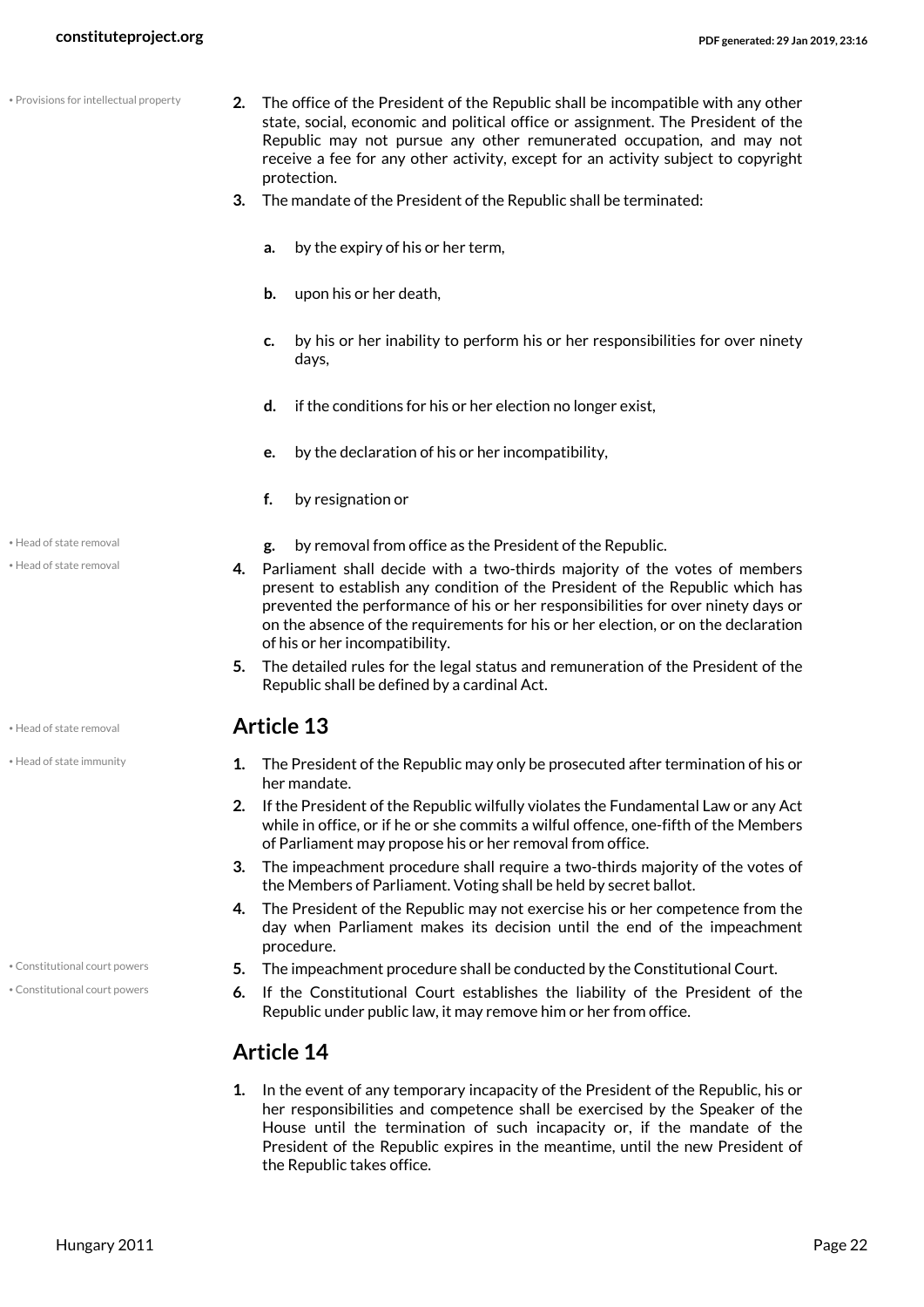• Powers of cabinet

<span id="page-22-8"></span>• Establishment of cabinet/ministers **Article 15** • Powers of cabinet

- Head of government decree power
- 
- Establishment of cabinet/ministers **Article 16**
- 
- <span id="page-22-1"></span>• Deputy executive
- Head of government selection
- Head of government selection
- Head of government selection

<span id="page-22-4"></span>• Head of government replacement

<span id="page-22-5"></span>• Head of government selection

- <span id="page-22-0"></span>• Cabinet selection
- <span id="page-22-7"></span>
- **2.** The temporary incapacity of the President of the Republic shall be established by Parliament on the recommendation of the President of the Republic, the Government or any Member of Parliament.
- **3.** While substituting for the President of the Republic, the Speaker of the House may not exercise his or her rights as a Member of Parliament, and his or her responsibilities as the Speaker of the House shall be performed by the Deputy Speaker of the House designated by Parliament.

### **The Government**

- **1.** The Government shall be the general body of executive power, and its responsibilities and competences shall include all matters not expressly delegated by the Fundamental Law or other legislation to the responsibilities and competences of another body. The Government shall be answerable to Parliament.
- **2.** The Government shall be the supreme body of public administration and may establish public administration organs as defined by law.
- <span id="page-22-6"></span><span id="page-22-3"></span><span id="page-22-2"></span>**3.** Acting within its competence, the Government shall adopt decrees by statutory authorisation on any matter not regulated by an Act.
- Head of government decree power **4.** No decree of the Government shall conflict with any Act.

- Name/structure of executive(s) **1.** The Government's members shall be the Prime Minister and the Ministers.
	- **2.** The Prime Minister shall adopt decrees to designate one or two Ministers to serve as Deputy Prime Ministers.
	- **3.** The Prime Minister shall be elected by Parliament on the recommendation of the President of the Republic.
	- **4.** The election of the Prime Minister shall be subject to a majority vote of the Members of Parliament. The Prime Minister shall take office on the day of his or her election.
	- **5.** The President of the Republic shall make his or her proposal set out in Paragraph (3):
		- **a.** at the inaugural session of the new Parliament, if the Prime Minister's mandate was terminated by the formation of the newly-elected Parliament;
		- **b.** within fifteen days of termination of the Prime Minister's mandate, if the Prime Minister's mandate was terminated by resignation, upon his or her death, the establishment of incompatibility, absence of the requirements for his or her election or because Parliament expressed its lack of confidence in the Prime Minister at the confidence vote.
	- **6.** If Parliament has not elected the candidate for Prime Minister defined by Paragraph (5), the President of the Republic shall propose a new candidate within fifteen days.
	- **7.** Ministers shall be appointed by the President of the Republic on the recommendation of the Prime Minister. Ministers shall take office on the date designated in their appointment document or, in the absence thereof, on the day of appointment.
	- **8.** The Government shall be formed by the appointment of Ministers.
- Oaths to abide by constitution **9.** Government members shall swear an oath before Parliament.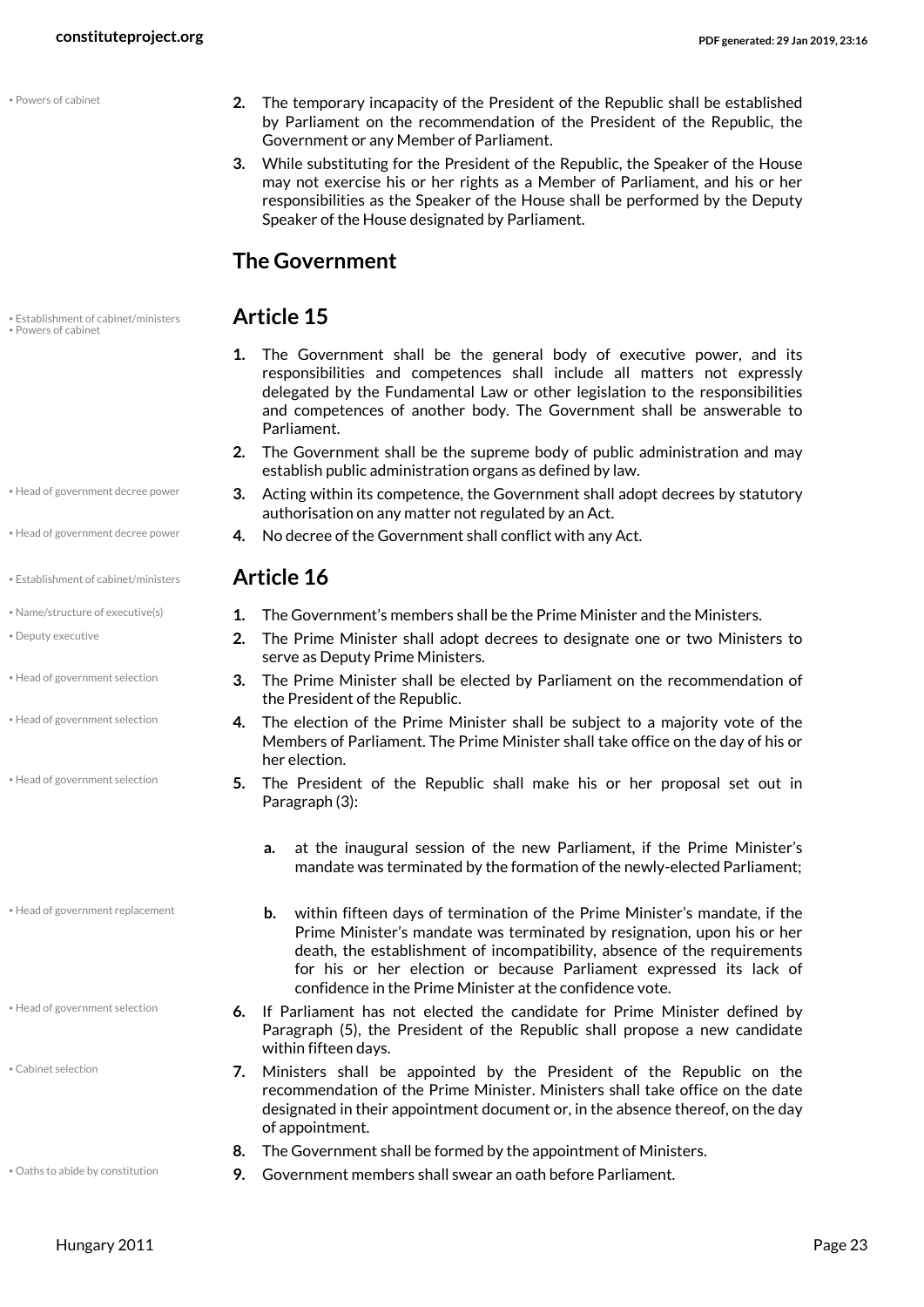• Establishment of cabinet/ministers **Article 17**

- <span id="page-23-2"></span>**1.** The Ministries shall be listed in a special Act.
- **2.** Ministers without portfolio may be appointed for the responsibilities defined by the Government.
- **3.** The Government's regional administrative bodies with general competence shall be the metropolitan and county government offices.
- **4.** An Act may amend the provision of a cardinal Act on the designation of Ministries, Ministers or public administration organs.
- **5.** The legal status of government officials shall be regulated by law.

### <span id="page-23-4"></span><span id="page-23-3"></span>**Article 18**

- Head of government powers **1.** The Prime Minister shall determine the Government's general policy.
	- **2.** Ministers shall have autonomous control of the sectors of public administration and the subordinated organs within their competence in line with the Government's general policy, and shall perform the responsibilities determined by the Government or the Prime Minister.
	- **3.** Acting within their competence, government members shall adopt decrees by authority of an Act or a government decree, whether independently or in agreement with any other Minister; such decrees may not conflict with any Act, government decree or any order of the Governor of the National Bank of Hungary.
	- **4.** Government members shall be answerable to Parliament for their activities, and Ministers shall be answerable to the Prime Minister. Government members may attend and address any session of Parliament. Parliament and any parliamentary committee may oblige government members to attend any of their sessions.
	- **5.** The detailed rules for the legal status and remuneration of government members and the substitution of Ministers shall be determined by an Act.

<span id="page-23-9"></span><span id="page-23-7"></span>Parliament may ask the Government for information on its position to be adopted in the decision-making process of the European Union's institutions operating with the Government's participation, and may express its position about the draft on the agenda in the procedure. In the European Union's decision-making process, the Government shall take Parliament's position into consideration.

### • Cabinet removal **Article 20**

- **1.** The mandate of the Government shall be terminated by the termination of the Prime Minister's mandate.
- <span id="page-23-6"></span>**2.** The Prime Minister's mandate shall be terminated:
- Head of government term length **a.** by the formation of the newly-elected Parliament,
	- **b.** if Parliament adopts a motion of no-confidence in the Prime Minister and elects a new Prime Minister,
	- **c.** if Parliament adopts a motion of no-confidence in the Prime Minister at the confidence vote proposed by the Prime Minister,
	- **d.** by resignation,

• Powers of cabinet • Head of government powers

<span id="page-23-1"></span>• Central bank • Head of government decree power

- <span id="page-23-10"></span>• Powers of cabinet • Legislative committees
- <span id="page-23-8"></span>• Legislative oversight of the executive

<span id="page-23-11"></span>• International organizations **Article 19** • Regional group(s)

<span id="page-23-0"></span>

• Head of government removal

<span id="page-23-5"></span>• Head of government removal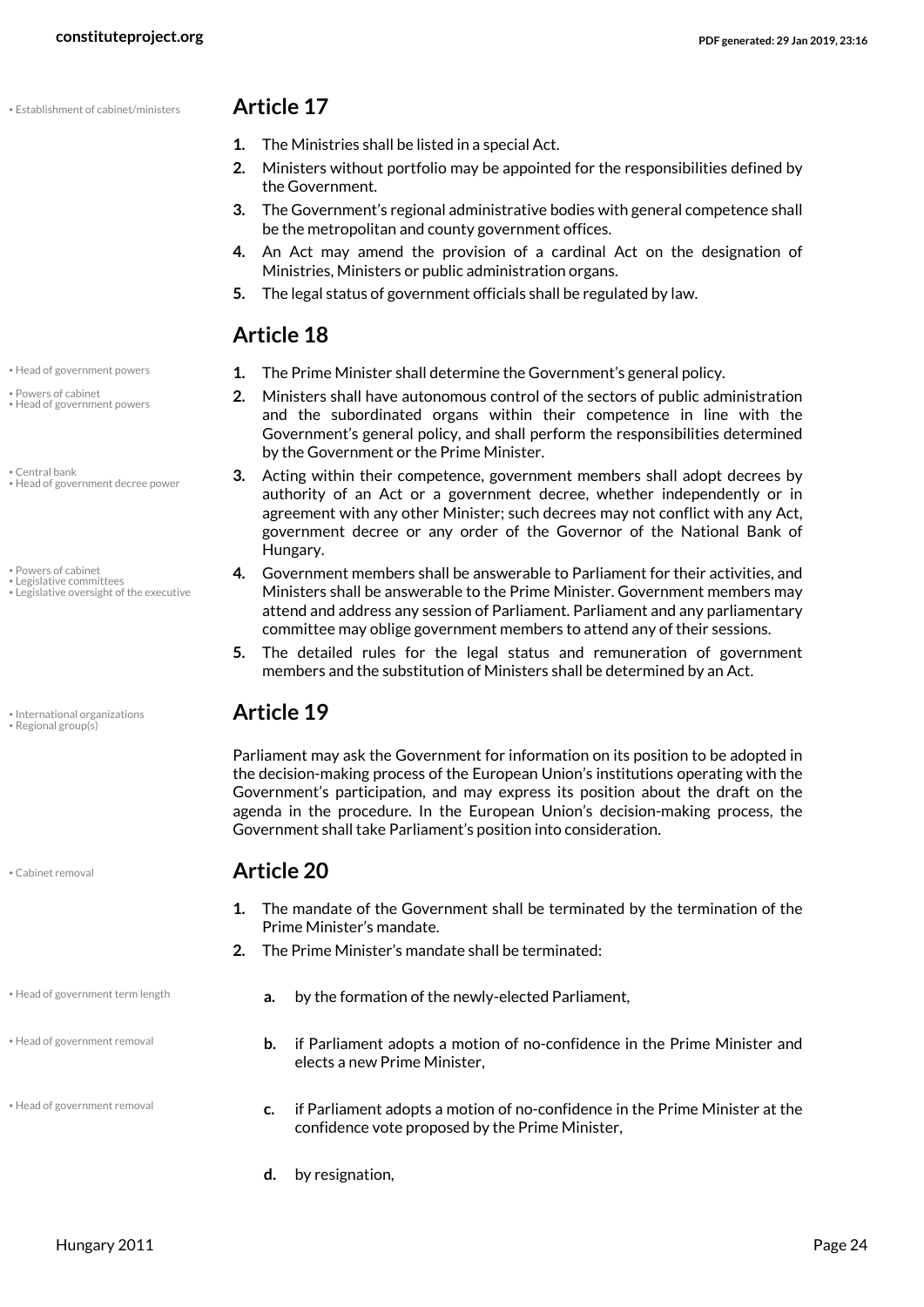- **e.** upon his or her death,
- **f.** by incompatibility or
- **g.** if the conditions of his or her election no longer exist.
- **3.** A Minister's mandate shall be terminated:
	- **a.** by termination of the Prime Minister's mandate,
	- **b.** by resignation,
	- **c.** by removal,
	- **d.** upon his or her death.
- **4.** Parliament shall decide on the establishment of the absence of requirements for the election of the Prime Minister and on the declaration of incompatibility by a two- thirds vote of Members of Parliament present.

- <span id="page-24-2"></span>**1.** One-fifth of the Members of Parliament may submit a written motion of no-confidence in the Prime Minister by proposing another person to serve as Prime Minister.
- **2.** By endorsing a motion of no-confidence, Parliament shall express its lack of confidence in the Prime Minister and shall simultaneously elect as Prime Minister the person proposed in the motion of no-confidence. Such decision by Parliament shall require a simple majority of the votes of the Members of Parliament.
- **3.** The Prime Minister may propose a confidence vote. Parliament shall adopt a motion of no-confidence in the Prime Minister if a simple majority of Members of Parliament do not support the Prime Minister in the confidence vote proposed by the Prime Minister.
- **4.** The Prime Minister may propose that the vote on a government proposal shall be regarded as a confidence vote. Parliament shall adopt a motion of no-confidence in the Prime Minister if it does not endorse the government proposal.
- **5.** Parliament shall make a decision on the matter of confidence three days after submission of the motion of no-confidence or the Prime Minister's proposal set out in Paragraphs (3) and (4), but no later than eight days after submission.

### **Article 22**

- **1.** The Government shall exercise its competence as a caretaker government from termination of its mandate until the formation of the new Government, but may not recognise the binding nature of an international agreement, and may only adopt decrees in cases of extreme urgency by authority of an Act.
- <span id="page-24-1"></span>**2.** If the Prime Minister's mandate is terminated by resignation or the formation of the newly-elected Parliament, the Prime Minister shall exercise his or her competence as a caretaker Prime Minister until the election of the new Prime Minister, but may not propose the removal of any Minister or the appointment of a new Minister, and may only adopt decrees in cases of urgency by authority of an Act.

<span id="page-24-0"></span>• Cabinet removal **Article 21** • Head of government removal

<span id="page-24-3"></span>• Head of government decree power • International law

• Head of government decree power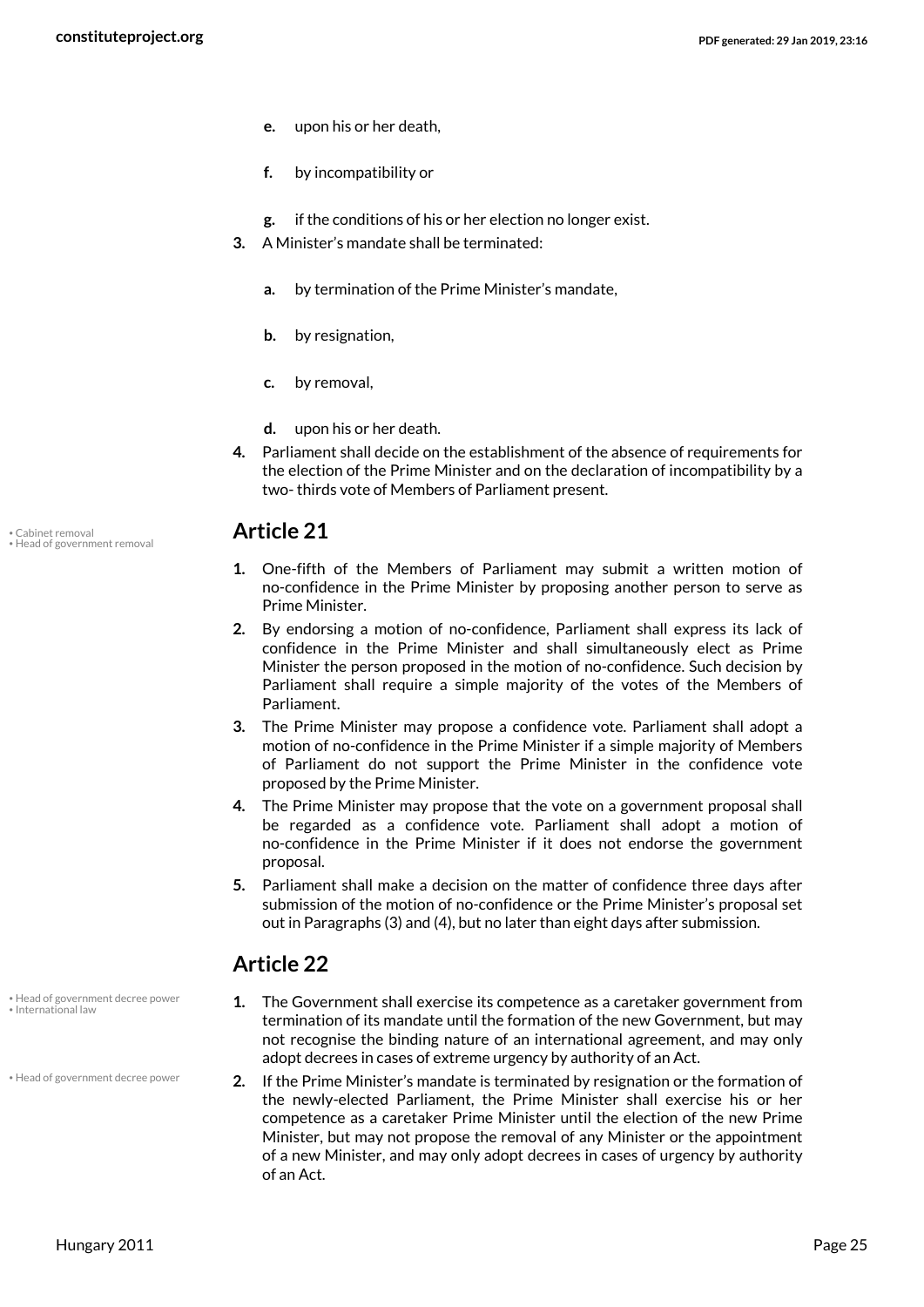<span id="page-25-4"></span>• Deputy executive

- Head of government decree power
- **3.** If the Prime Minister's mandate has been terminated upon his or her death, by the establishment of incompatibility or due to the absence of the requirements for his or her election or because Parliament adopted a motion of no-confidence in the Prime Minister at a confidence vote, the Prime Minister's competence shall be exercised by the Deputy Prime Minister or, in the case of several Deputy Prime Ministers, the Deputy Prime Minister designated as first choice until the new Prime Minister is elected, with the restrictions set out in Paragraph (2).
- **4.** Every Minister shall exercise his or her competence as a caretaker Minister from termination of the Prime Minister's mandate until the new Minister's appointment or the designation of any other member of the new Government for the temporary performance of the responsibilities of Ministers, but may only adopt decrees in cases of urgency.

### **Autonomous regulatory bodies**

### **Article 23**

- **1.** Parliament may establish autonomous regulatory bodies to perform and exercise particular responsibilities and competences of the executive branch by virtue of a cardinal Act.
- **2.** The heads of autonomous regulatory bodies shall be appointed by the Prime Minister or the President of the Republic on the recommendation of the Prime Minister for the term defined by a cardinal Act. The heads of autonomous regulatory bodies shall appoint one or more deputies.
- **3.** The heads of autonomous regulatory bodies shall present an annual report to Parliament on the activities of their respective autonomous regulatory bodies.
- <span id="page-25-6"></span>**4.** Acting within their competence defined by a cardinal Act, the heads of autonomous regulatory bodies shall issue decrees by statutory authorisation, which may not conflict with any Act, government decree, any decree of the Prime Minister, ministerial decree or with any order of the Governor of the National Bank of Hungary. The heads of autonomous regulatory bodies may be substituted for by their deputies designated in their decrees for the purpose of issuing decrees.

### **The Constitutional Court**

- <span id="page-25-5"></span><span id="page-25-3"></span><span id="page-25-2"></span><span id="page-25-1"></span>**1.** The Constitutional Court shall be the supreme body for the protection of the Fundamental Law.
- **2.** The Constitutional court powers **2.** The Constitutional Court shall:
	- **a.** examine adopted but not published Acts for conformity with the Fundamental Law,
	- **b.** review any piece of legislation applicable in a particular case for conformity with the Fundamental Law at the proposal of any judge,
	- **c.** review any piece of legislation applied in a particular case for conformity with the Fundamental Law further to a constitutional complaint,

<span id="page-25-0"></span>• Central bank • Head of government decree power

• Constitutional interpretation **Article 24** • Establishment of constitutional court

• Constitutionality of legislation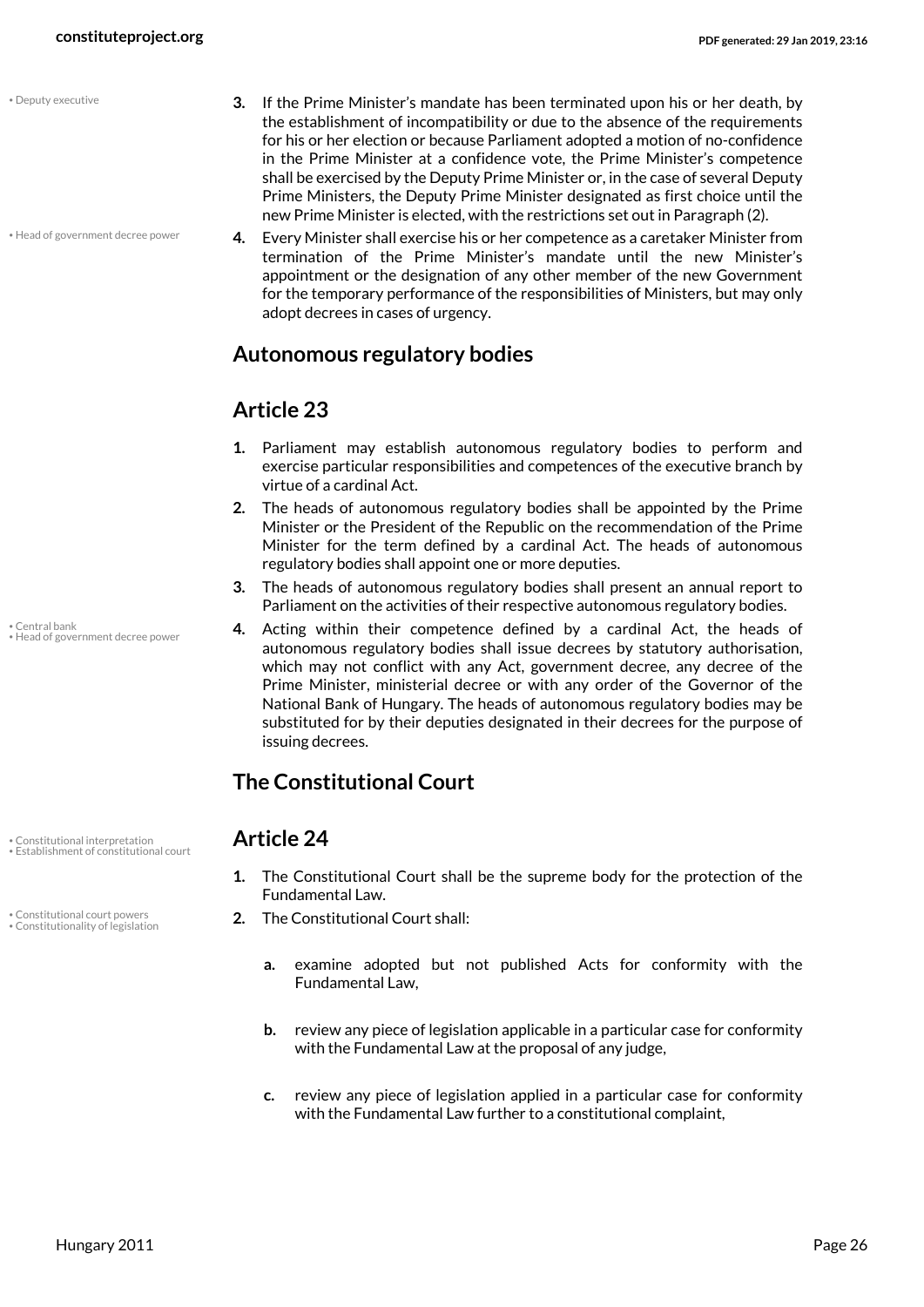- <span id="page-26-9"></span>• Ombudsman
- International law
- 
- Constitutionality of legislation

- <span id="page-26-7"></span><span id="page-26-6"></span>• International law • Legal status of treaties
- Eligibility for const court judges
- <span id="page-26-4"></span><span id="page-26-2"></span><span id="page-26-1"></span>• Constitutional court selection • Constitutional court term length
- Constitutional court powers

<span id="page-26-10"></span>

<span id="page-26-11"></span>

• National vs subnational laws

- **d.** review any court ruling for conformity with the Fundamental Law further to a constitutional complaint,
- **e.** examine any piece of legislation for conformity with the Fundamental Law at the request of the Government, one-fourth of the Members of Parliament or the Commissioner for Fundamental Rights,
- **f.** examine any piece of legislation for conflict with any international agreement, and
- <span id="page-26-3"></span>**g.** exercise further responsibilities and competences determined in the Fundamental Law and a cardinal Act.
- Constitutional court powers **3. The Constitutional Court:** 
	- **a.** shall annul any piece of legislation or any constituent provision which conflicts with the Fundamental Law, within its competence set out in Paragraphs (2), Subparagraphs b), c) and e);
	- **b.** shall annul any court ruling which conflicts with the Fundamental Law within its competence set out in Paragraph (2)d);
	- **c.** may annul any piece of legislation or any constituent provision which conflicts with an international agreement, within its competence set out in Paragraph (2)f); and shall determine further legal consequences set out in a cardinal Act.
	- **4.** The Constitutional Court shall be a body of fifteen members, each elected for twelve years by a two-thirds vote of the Members of Parliament. Parliament shall elect, with a two-thirds majority of the votes, a member of the Constitutional Court to serve as its President until the expiry of his or her mandate as a constitutional judge. No member of the Constitutional Court shall be affiliated to any political party or engage in any political activity.
	- **5.** The detailed rules for the competence, organisation and operation of the Constitutional Court shall be regulated by a cardinal Act.

### <span id="page-26-0"></span>**Courts**

### • Structure of the courts **Article 25**

- <span id="page-26-5"></span>**1.** Courts shall administer justice. The supreme judicial body shall be the Curia.
- Supreme court powers **2. Courts shall decide on:** 
	- **a.** criminal matters, civil disputes, other matters defined by laws;
	- **b.** the legitimacy of administrative decisions;
- <span id="page-26-8"></span>**C.** the conflict of local ordinal legislation **c.** the conflict of local ordinances with other legislation and their annulment;
	- **d.** the establishment of a local government's neglect of its statutory legislative obligation.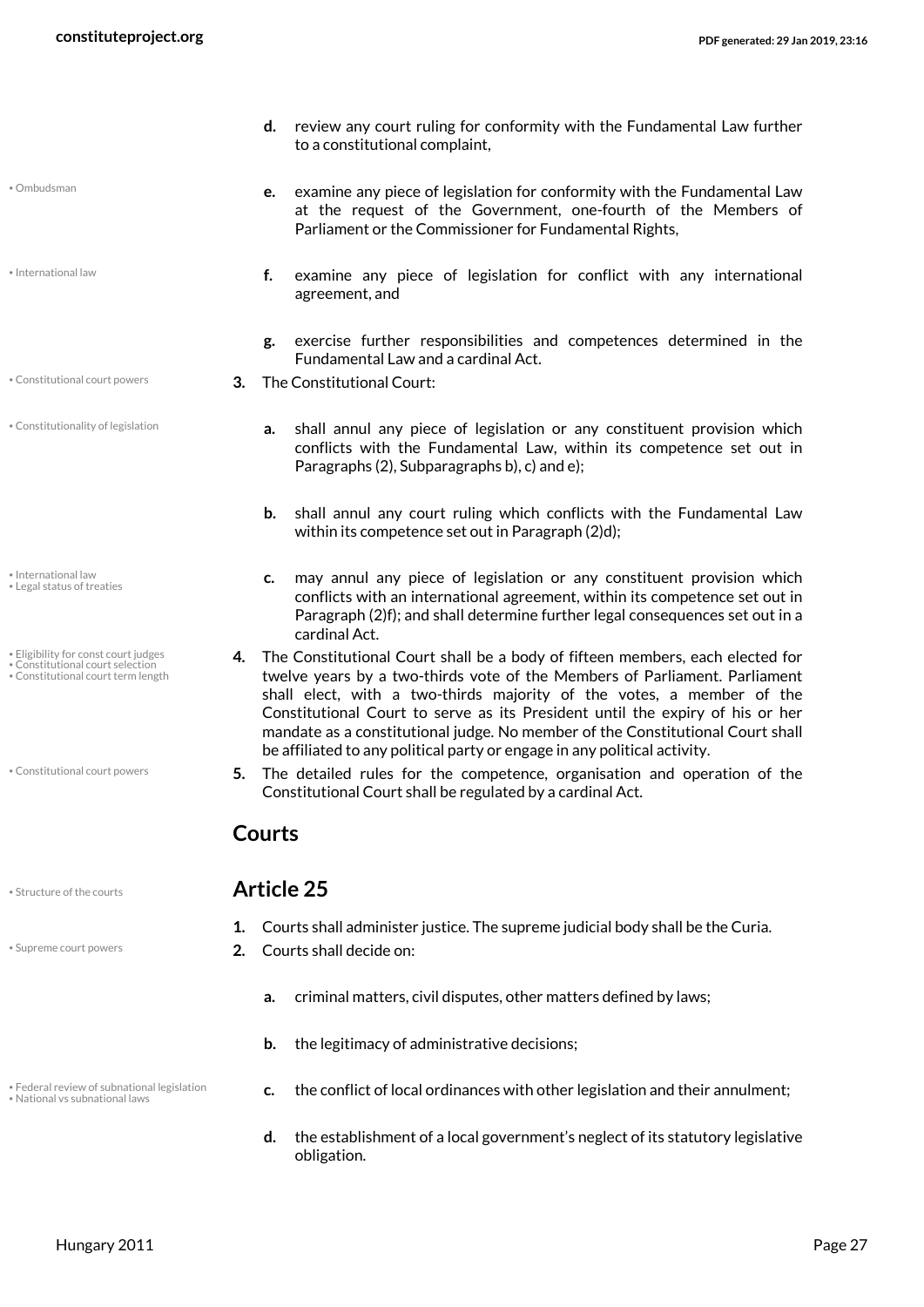- <span id="page-27-6"></span>• Judicial precedence
- Establishment of administrative courts • Establishment of labor courts

• Eligibility for supreme court judges • Supreme court term length • Supreme/ordinary court judge removal

• Eligibility for ordinary court judges • Ordinary court term length

• Minimum age of supreme court judges • Supreme court selection • Mandatory retirement age for judges • Minimum age of ordinary court judges

<span id="page-27-5"></span>• Judicial independence

• Ordinary court selection

• Supreme court selection • Supreme court term length

- **3.** In addition to the responsibilities defined by Paragraph (2), the Curia shall ensure uniformity in the judicial application of laws and shall make decisions accordingly, which shall be binding on courts.
- <span id="page-27-4"></span><span id="page-27-3"></span>**4.** The judiciary shall have a multi-level organisation. Special courts may be established for particular groups of cases, especially for administrative and labour disputes.
- **5.** The organs of judicial self-government shall participate in the administration of the courts.
- **6.** An Act may authorise other organs to act in particular legal disputes.
- **7.** The detailed rules for the organisation and administration of courts, and of the legal state and remuneration of judges shall be regulated by a cardinal Act.

### **Article 26**

- <span id="page-27-15"></span><span id="page-27-2"></span>**1.** Judges shall be independent and only subordinated to laws, and may not be instructed in relation to their judicial activities. Judges may only be removed from office for the reasons and in a procedure defined by a cardinal Act. Judges shall not be affiliated to any political party or engage in any political activity.
- <span id="page-27-12"></span><span id="page-27-11"></span><span id="page-27-10"></span><span id="page-27-9"></span><span id="page-27-8"></span><span id="page-27-1"></span>**2.** Professional judges shall be appointed by the President of the Republic as defined by a cardinal Act. No person under thirty years of age shall be eligible for the position of judge. With the exception of the President of the Curia, no judge may serve who is older than the general retirement age.
- <span id="page-27-14"></span><span id="page-27-13"></span>**3.** The President of the Curia shall be elected from among its members for nine years by Parliament on the recommendation of the President of the Republic. The election of the President of the Curia shall require a two-thirds majority of the votes of the Members of Parliament.

### • Jury trials required **Article 27**

- **1.** Unless otherwise provided for by law, courts shall administer justice in panels.
- **2.** Non-professional judges shall also participate in the administration of justice in the cases and ways defined by laws.
- **3.** Sole judges and chairpersons of panels shall be professional judges. In cases defined by law, court secretaries may also act within the competence of sole judges subject to Article 26(1).

### **Article 28**

In applying laws, courts shall primarily interpret the text of any law in accordance with its goals and the Fundamental Law. The interpretation of the Fundamental Law and other laws shall be based on the assumption that they serve a moral and economical purpose corresponding to common sense and the public benefit.

### **Prosecution services**

• Attorney general **Article 29**

**1.** The Supreme Prosecutor and prosecution services shall contribute to the administration of justice by enforcing the State's demand for punishment. Prosecution services shall prosecute offences, take action against any other unlawful act or omission, and shall promote the prevention of unlawful acts.

<span id="page-27-7"></span>

<span id="page-27-0"></span>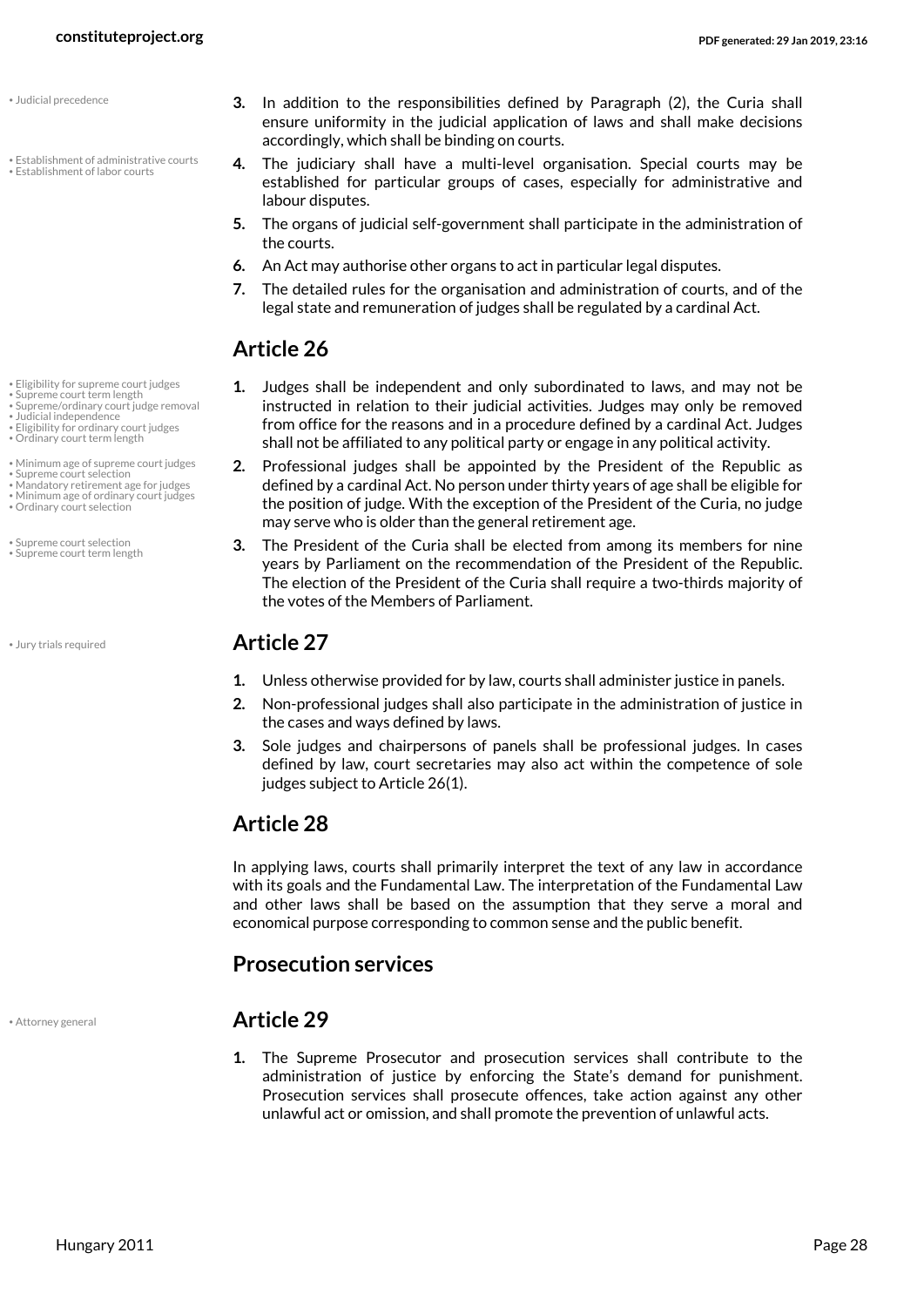- **2.** By statutory definition, the Supreme Prosecutor and prosecution services shall:
	- **a.** exercise rights in conjunction with investigations,
	- **b.** represent public accusation in court proceedings,
	- **c.** supervise the legitimacy of penal enforcement,
	- **d.** exercise other responsibilities and competences defined by law.
- **3.** The organisation of prosecution shall be led and directed by the Supreme Prosecutor, who shall appoint prosecutors. With the exception of the Supreme Prosecutor, no prosecutor may serve who is older than the general retirement age.
- **4.** The Supreme Prosecutor shall be elected from prosecutors for nine years by Parliament on the recommendation of the President of the Republic. The election of the Supreme Prosecutor shall require a two-thirds majority of the votes of the Members of Parliament.
- **5.** The Supreme Prosecutor shall present to Parliament an annual report on his or her activities.
- **6.** No prosecutor may be affiliated to any political party or engage in any political activity.
- **7.** The detailed rules for the organisation and operation of prosecution services, and the legal status and remuneration of the Supreme Prosecutor and prosecutors shall be defined by a cardinal Act.

### **The Commissioner for Fundamental Rights**

### • Ombudsman **Article 30**

- **1.** The Commissioner for Fundamental Rights shall protect fundamental rights and shall act at the request of any person.
- **2.** The Commissioner for Fundamental Rights shall examine or cause to examine any abuses of fundamental rights of which he or she becomes aware, and shall propose general or special measures for their remedy.
- <span id="page-28-0"></span>**3.** The Commissioner for Fundamental Rights and his or her deputies shall be elected for six years by a two-thirds vote of the Members of Parliament. The deputies shall defend the interests of future generations and the rights of nationalities living in Hungary. The Commissioner for Fundamental Rights and his or her deputies shall not be affiliated to any political party or engage in any political activity.
- **4.** The Commissioner for Fundamental Rights shall present to Parliament an annual report on his or her activities.
- **5.** The detailed rules for the Commissioner for Fundamental Rights and his or her deputies shall be determined by an Act.

### • Municipal government **Local governments**

### **Article 31**

**1.** In Hungary local governments shall be established to administer public affairs and exercise public power at a local level.

<span id="page-28-2"></span>

• Integration of ethnic communities

<span id="page-28-1"></span>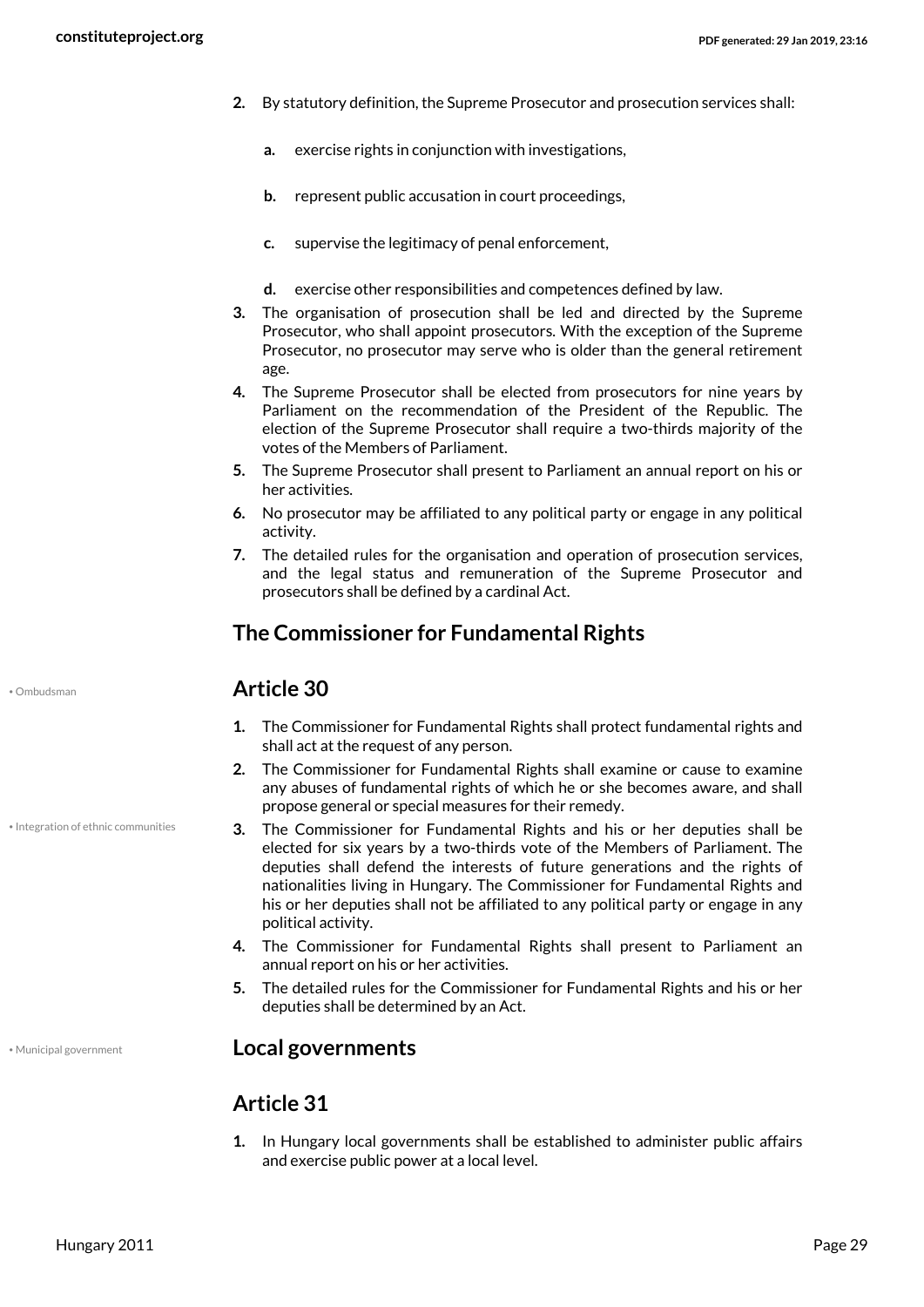<span id="page-29-3"></span>• Referenda

- **2.** A local referendum may be held on any matter within the responsibilities and competences of local governments as defined by law.
- **3.** The rules of local governments shall be defined by a cardinal Act.

### **Article 32**

- **1.** In administering public affairs at a local level, local governments shall, to the extent permitted by law:
	- **a.** adopt ordinances,
	- **b.** make decisions,
	- **c.** perform autonomous administration,
	- **d.** determine their regime of organisation and operation,
	- **e.** exercise their rights as owners of local government properties,
	- **f.** determine their budgets and perform independent financial management accordingly,
	- **g.** engage in entrepreneurial activities with their assets and revenues available for the purpose, without jeopardising the performance of their compulsory tasks,
	- **h.** decide on the types and rates of local taxes,
	- **i.** create local government symbols and establish local decorations and honorary titles,
	- **j.** ask for information, propose decisions and express their views to competent bodies,
	- **k.** be free to associate with other local governments, establish alliances for the representation of interests, cooperate with the local governments of other countries within their competences, and be free to affiliate with organisations of international local governments, and
	- **l.** exercise further statutory responsibilities and competences.
- <span id="page-29-2"></span><span id="page-29-0"></span>**2.** Acting within their competences, local governments shall adopt local ordinances to regulate local social relations not regulated by an Act or by authority of an Act.
- National vs subnational laws **3.** Local ordinances may not conflict with any other legislation.
	- **4.** Local governments shall send their ordinances to the metropolitan or county government office immediately after their publication. If the metropolitan or county government office finds the ordinance or any constituent provision unlawful, it may apply to any court for a review of such ordinance.

<span id="page-29-1"></span>• International organizations

• Federal review of subnational legislation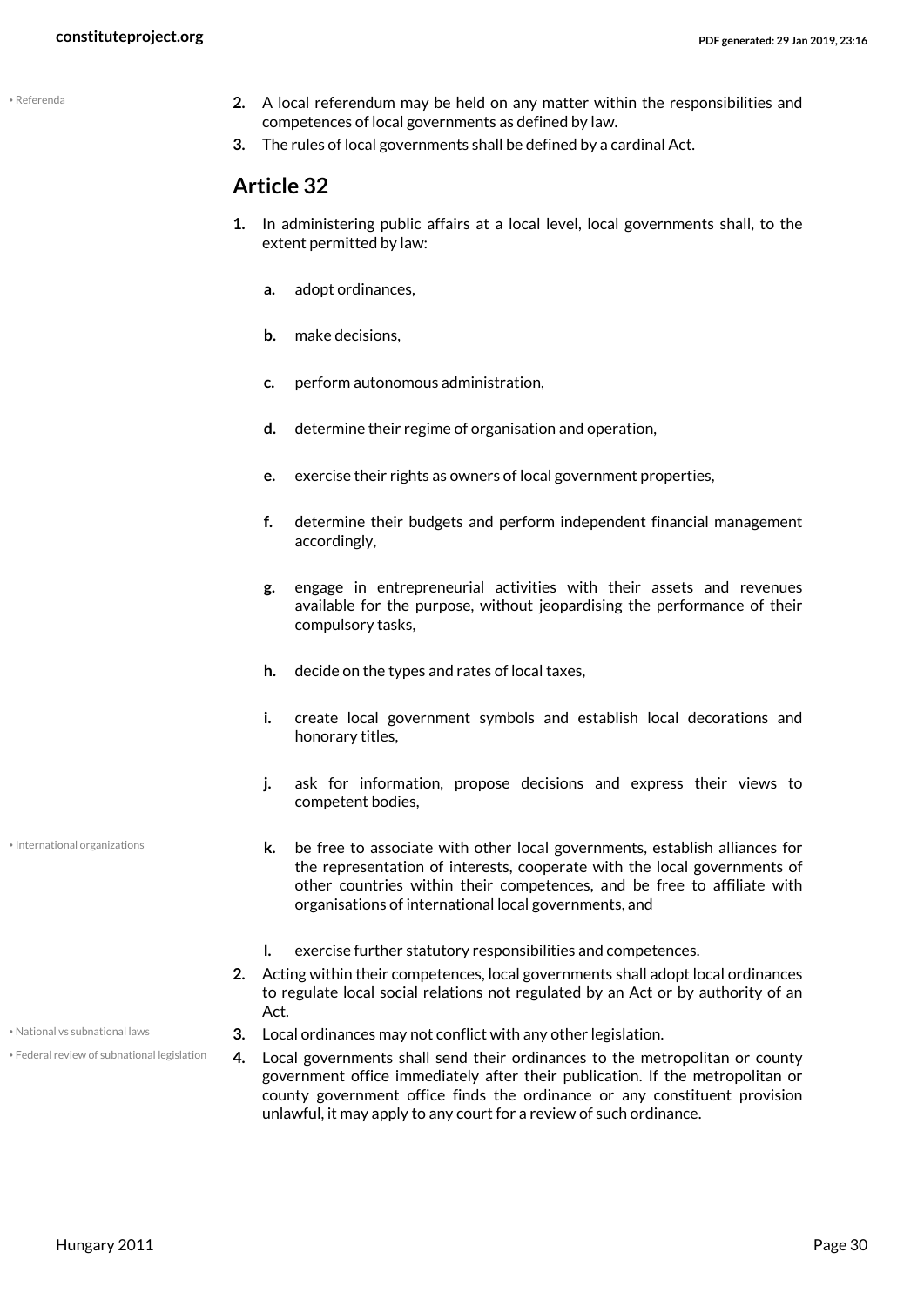- **5.** The metropolitan or county government office may apply to a court to establish a local government's neglect of its statutory legislative obligation. If such local government continues to neglect its statutory legislative obligation by the date determined by the court's decision on the establishment of such neglect, the court shall order, at the initiative of the metropolitan or county government office, the head of the metropolitan or county government office to adopt the local ordinance required for the remedy of the neglect in the name of the local government.
- **6.** The properties of local governments shall be public properties which shall serve for the performance of their duties.

### **Article 33**

- **1.** The responsibilities and competences of local governments shall be exercised by local representative bodies.
- **2.** Local representative bodies shall be headed by mayors. County representative bodies shall elect one of their members to serve as president for the term of their mandate.
- **3.** Local representative bodies may elect committees and establish offices as defined by a cardinal Act.

### **Article 34**

- **1.** Local governments and state organs shall cooperate to achieve community goals. An Act may define compulsory responsibilities and competences for local governments. Local governments shall be entitled to proportionate budgetary and other financial support for the performance of their compulsory responsibilities and competences.
- **2.** An Act may authorise local governments to perform their compulsory duties through associations.
- <span id="page-30-2"></span>**3.** Mayors and presidents of county representative bodies may exceptionally perform administrative responsibilities and competences in addition to their local duties by virtue of an Act or a government decree by authority of an Act.
- <span id="page-30-1"></span>**4.** The Government shall perform the legal supervision of local governments through the metropolitan and county government offices.
- **5.** An Act may define conditions for, or the Government's consent to, any borrowing to a statutory extent or to any other commitment of local governments with the aim of preserving their budget balance.

### **Article 35**

<span id="page-30-4"></span>• Secret ballot • Claim of universal suffrage

<span id="page-30-3"></span>• Powers of cabinet

• Head of government decree power

• Federal review of subnational legislation

- <span id="page-30-0"></span>**1.** Electors shall exercise universal and equal suffrage to elect local representatives and mayors by direct and secret ballot, in elections allowing the free expression of the will of electors, in the manner defined by a cardinal Act.
- **2.** Local representatives and mayors shall be elected for five years as defined by a cardinal Act.
- **3.** The mandate of local representative bodies shall end on the day of the national elections of local representatives and mayors. In the case of elections cancelled due to the absence of candidates, the mandate of local representative bodies shall be extended until the day of the interim elections. The mandate of mayors shall end on the day of the election of the new mayor.
- **4.** Local representative bodies may decide to be dissolved as defined by a cardinal Act.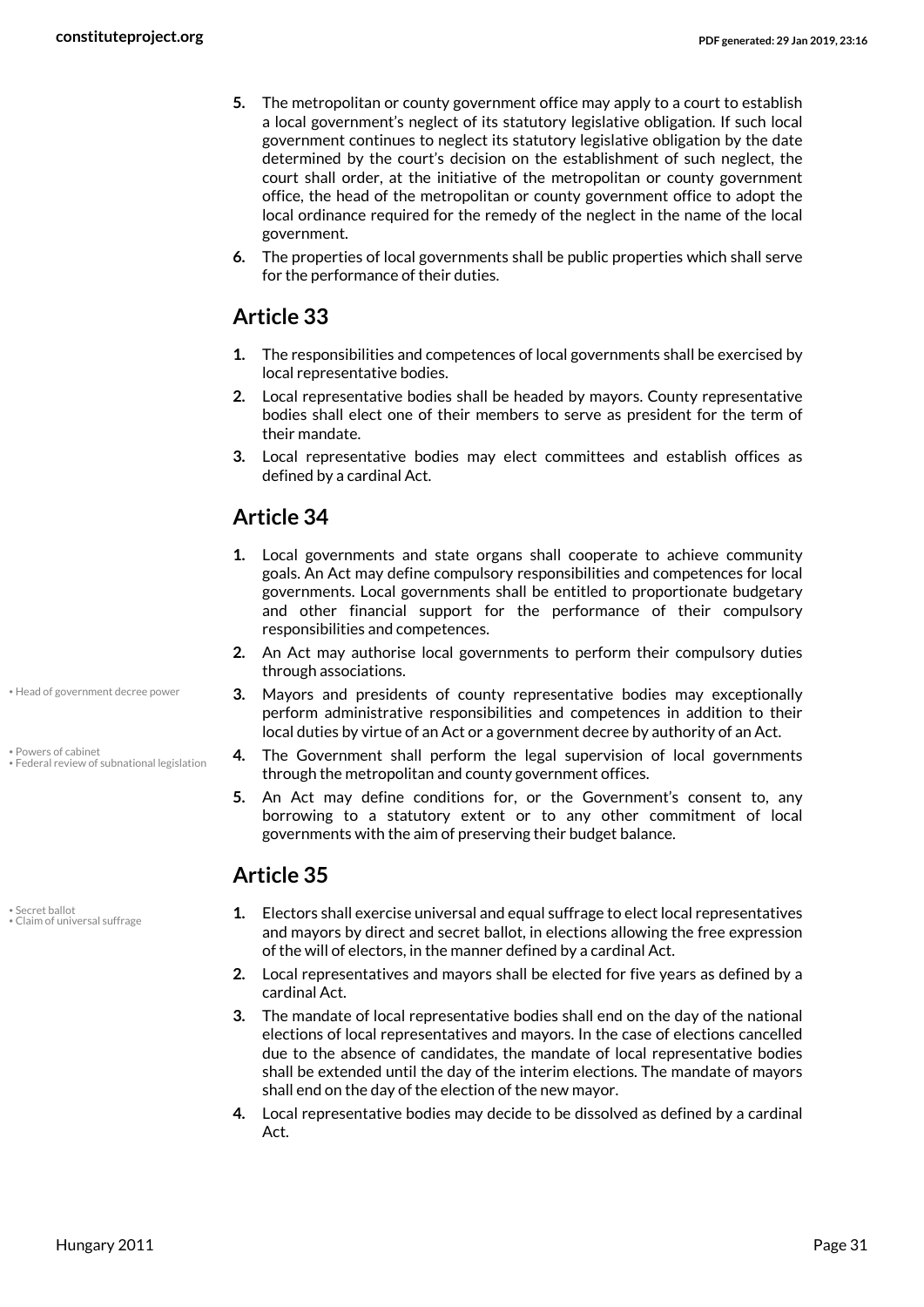<span id="page-31-3"></span>• Powers of cabinet • Constitutional court powers

- Balanced budget
- Balanced budget

<span id="page-31-0"></span>• Balanced budget

- <span id="page-31-2"></span>**5.** Parliament may dissolve any local representative body which violates the Fundamental Law at the proposal of the Government made after consultation with the Constitutional Court.
- **6.** Voluntary and mandatory dissolution shall also terminate the mandate of mayors.

### **Public finances**

### <span id="page-31-1"></span>• Budget bills **Article 36**

- **1.** Parliament shall adopt an Act on the State Budget and its implementation for each calendar year. The Government shall submit to Parliament a bill on the State Budget and its implementation by the statutory deadline.
- **2.** All bills on the State Budget and its implementation shall contain all state expenditures and revenues in the same structure, in a transparent manner and in reasonable detail.
- **3.** By adopting the State Budget Act, Parliament shall authorise the Government to collect the revenues and to disburse the expenditures defined by the same.
- **4.** Parliament may not adopt a State Budget Act which allows state debt to exceed half of the Gross Domestic Product.
- **5.** As long as state debt exceeds half of the Gross Domestic Product, Parliament may only adopt a State Budget Act which contains state debt reduction in proportion to the Gross Domestic Product.
- **6.** Any deviation from the provisions in Paragraphs (4) and (5) shall only be possible during a special legal order, to the extent required for mitigating the consequences of the causes, and if there is a significant and enduring national economic recession, to the extent required for redressing the balance of the national economy.
- **7.** If Parliament fails to adopt the State Budget Act by the beginning of the calendar year, the Government shall be entitled to collect statutory revenues and disburse - expenditures for the previous calendar year on a pro-rata basis in accordance with the expenditure targets defined by the State Budget Act.

### **Article 37**

- **1.** The Government shall be obliged to implement the State Budget in a lawful, practical and transparent manner, with efficient management of public funds.
- **2.** During the implementation of the State Budget, no debt or financial obligation may be assumed which allows state debt to exceed half of the Gross Domestic Product, with the exceptions defined by Article 36(6).
- **3.** During the implementation of the State Budget, as long as state debt exceeds half of the Gross Domestic Product, no debt or financial obligation may be assumed which allows the share of state debt related to the Gross Domestic Product to exceed its level in the previous year, with the exceptions defined by Article 36(6).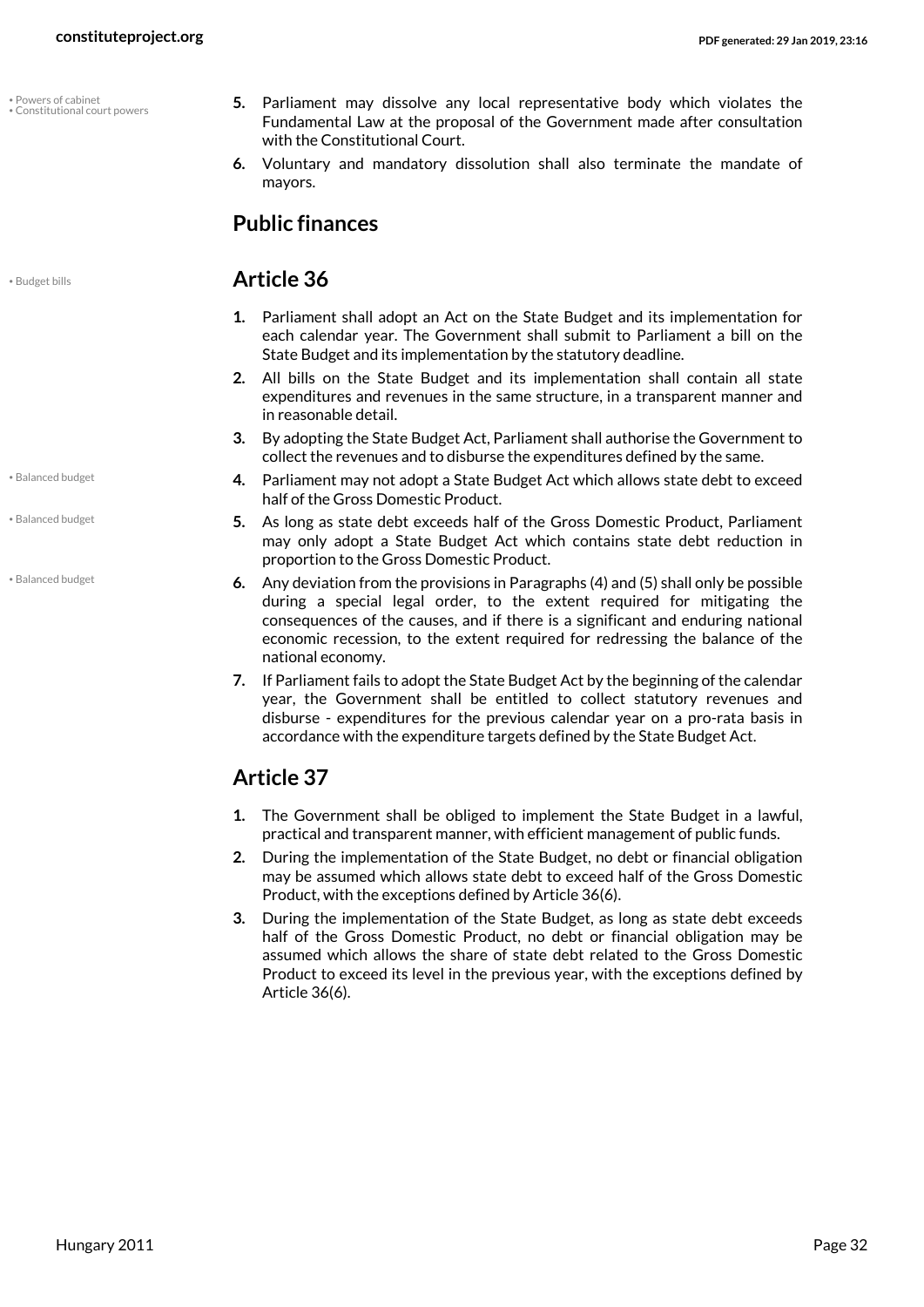• Human dignity

- Constitutional interpretation Constitutionality of legislation
- <span id="page-32-2"></span>
- <span id="page-32-1"></span><span id="page-32-0"></span>**4.** As long as state debt exceeds half of the Gross Domestic Product, the Constitutional Court may, within its competence set out in Article 24(2)b-e), only review the Acts on the State Budget and its implementation, the central tax type, duties, pension and healthcare contributions, customs and the central conditions for local taxes for conformity with the Fundamental Law or annul the preceding Acts due to violation of the right to life and human dignity, the right to the protection of personal data, freedom of thought, conscience and religion, and with the rights related to Hungarian citizenship. The Constitutional Court shall have the unrestricted right to annul the related Acts for non-compliance with the Fundamental Law's procedural requirements for the drafting and publication of such legislation.
- **5.** The rules for the calculation of state debt and the Gross Domestic Product and for the implementation of the provisions in Article 36 and Paragraphs (1)-(3) shall be defined by an Act.

### • Ownership of natural resources **Article 38**

- <span id="page-32-3"></span>**1.** The properties of the State and local governments shall be national assets. The management and protection of national assets shall aim to serve the public interest, to satisfy common needs and to safeguard natural resources in consideration of the needs of future generations. The requirements for the preservation, protection and responsible management of national assets shall be defined by a cardinal Act.
- **2.** The scope of the State's exclusive properties and exclusive economic activities, and the limitations and conditions of the alienation of national assets that are strategic in terms of the national economy, shall de defined by a cardinal Act in consideration of the goals set out in Paragraph (1).
- **3.** National assets shall only be transferred for the purposes and with the exceptions determined by law and in consideration of the requirement of proportionate values.
- **4.** Agreements on the transfer or utilisation of national assets shall only be concluded with any organisation which has a transparent ownership structure, organisation and activity aimed to manage the national assets transferred or assigned for utilisation.
- **5.** All business organisations owned by the State and local governments shall perform independent economic management in a lawful, responsible, practical and efficient manner.

### **Article 39**

- **1.** The State Budget may only be used for providing support or performing any contractual payment to an organisation which has a transparent ownership structure, organisation and activity aimed to utilise such support.
- **2.** Every organisation managing public funds shall be obliged to account for its management of public funds to the general public. Public funds and national assets shall be managed according to the principles of transparency and the elimination of corruption. The data related to public funds and national assets shall be data of public interest.

### **Article 40**

The fundamental rules of general taxation and the pension system shall be defined by a cardinal Act for the predictable contribution to the satisfaction of common needs and to ensure decent living conditions for the elderly.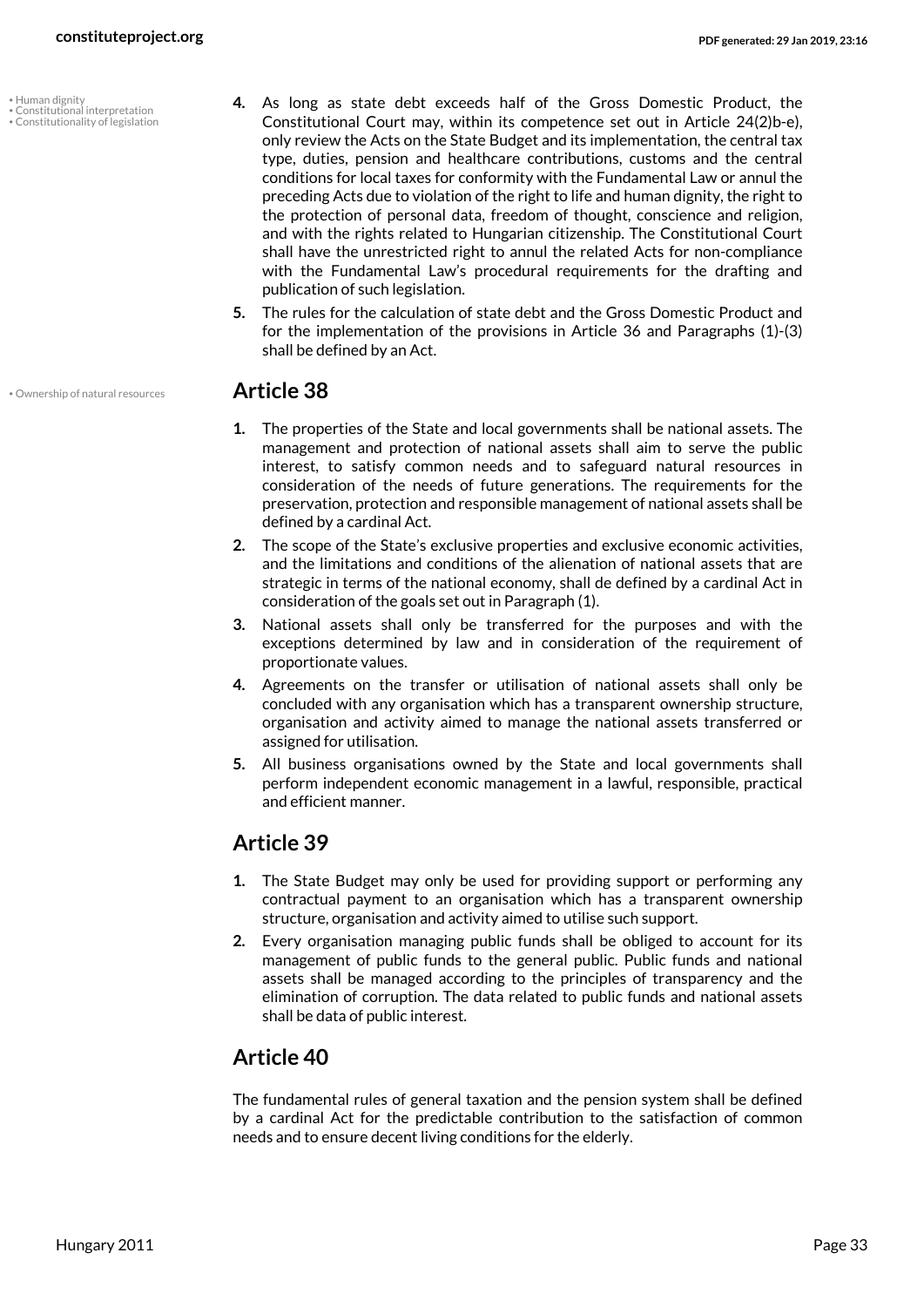### • Central bank **Article 41**

- **1.** The National Bank of Hungary shall be the central bank of Hungary. The National Bank of Hungary shall be responsibility for monetary policy as set out by a cardinal Act.
- **2.** The Governor and Deputy Governors of the National Bank of Hungary shall be appointed for six years by the President of the Republic.
- **3.** The Governor of the National Bank of Hungary shall present to Parliament an annual report on the activities of the National Bank of Hungary.
- **4.** Acting within his or her competence defined by a cardinal Act, the Governor of the National Bank of Hungary shall issue orders by statutory authorisation, which may not conflict with any law. The Governor of the National Bank of Hungary may be substituted for by a Deputy Governor designated in an order for the purpose of issuing orders.
- **5.** The detailed rules for the organisation and operation of the National Bank of Hungary shall be defined by a cardinal Act.

### **Article 42**

The rules for the body supervising the system of financial mediation shall be defined by a cardinal Act.

### **Article 43**

- **1.** The State Audit Office shall be the financial and economic audit agency of Parliament. Acting within its statutory competence, the State Audit Office shall audit the implementation of the State Budget, the management of public finances, the utilisation of funds from public finances and the management of national assets. The State Audit Office shall examine the criteria of lawfulness, practicality and efficiency.
- **2.** The President of the State Audit Office shall be elected for twelve years by a two- thirds vote of the Members of Parliament.
- **3.** The President of the State Audit Office shall present to Parliament an annual report on the activities of the State Audit Office.
- **4.** The detailed rules for the organisation and operation of the State Audit Office shall be defined by a cardinal Act.

### • Budget bills **Article 44**

- **1.** The Budget Council shall be an organ supporting Parliament's legislative activities and examining feasibility of the State Budget.
- **2.** The Budget Council shall make a statutory contribution to the preparation of the State Budget Act.
- **3.** The adoption of the State Budget Act shall be subject to the prior consent of the Budget Council in order to meet the requirements set out in Article 36(4)-(5).
- **4.** The members of the Budget Council shall include the President of the Budget Council, the Governor of the National Bank of Hungary and the President of the State Audit Office. The President of the Budget Council shall be appointed for six years by the President of the Republic.
- **5.** The detailed rules for the operation of the Budget Council shall be defined by a cardinal Act.

<span id="page-33-0"></span>

<span id="page-33-1"></span>• Central bank

Hungary 2011 Page 34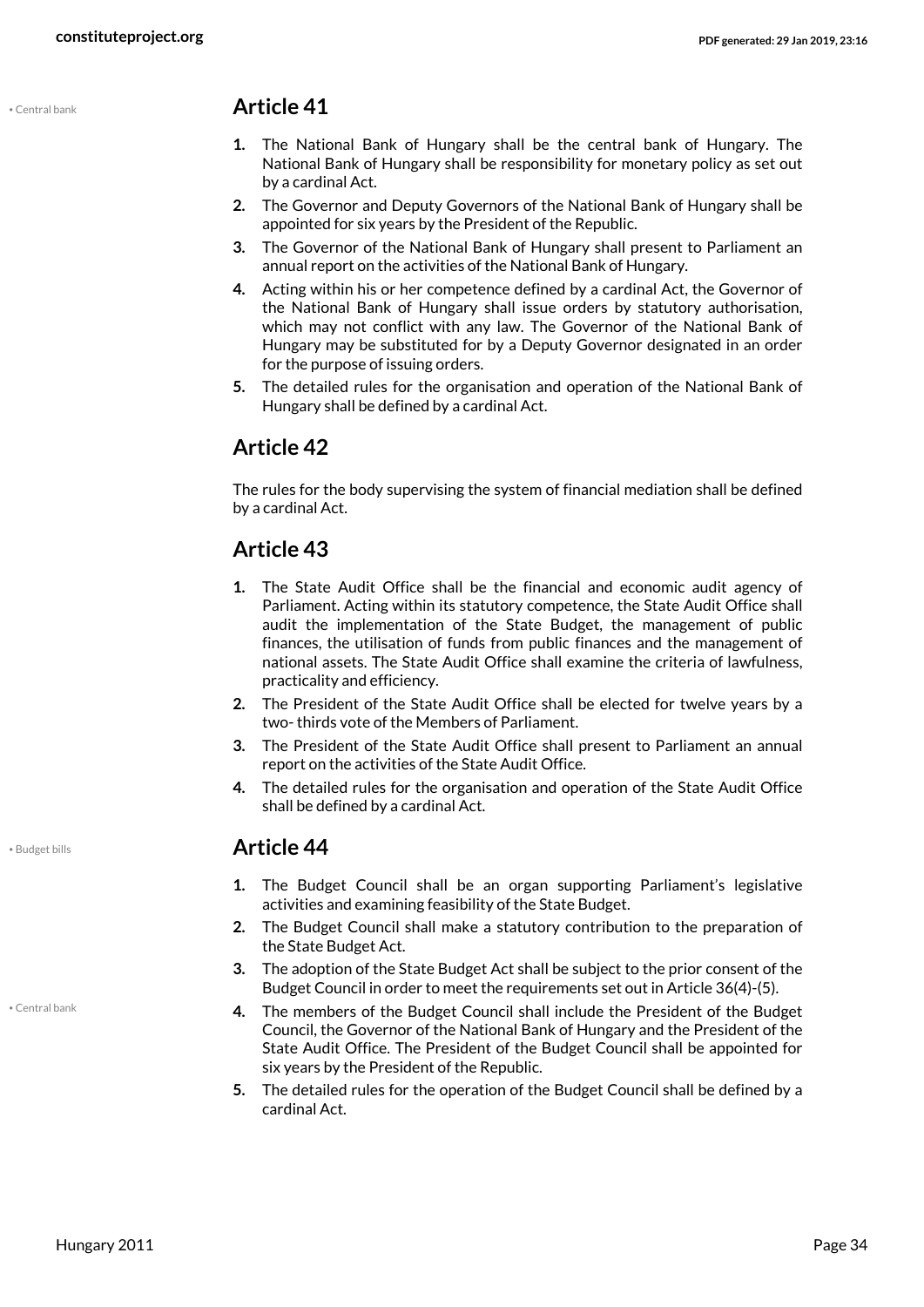• International law

- Powers of cabinet
- Designation of commander in chief Advisory bodies to the head of state
- <span id="page-34-2"></span>• International law

• Restrictions on the armed forces

### • Designation of commander in chief **Article 47**

<span id="page-34-3"></span>• Powers of cabinet

### **The Hungarian Defence Forces**

### **Article 45**

- **1.** Hungary's armed forces shall be the Hungarian Defence Forces. The core activities of the Hungarian Defence Forces shall include the military defence of Hungary's independence, territorial integrity and state borders, common defence and peacekeeping tasks arising from international agreements, and humanitarian activities according to the rules of international law.
- <span id="page-34-0"></span>**2.** Unless otherwise provided for by an international agreement, Parliament, the President of the Republic, the National Defence Council, the Government, and the responsible and competent Minister shall have the exclusive right to direct the Hungarian Defence Forces according to the Fundamental Law and a cardinal Act. The operation of the Hungarian Defence Forces shall be directed by the Government.
- **3.** The Hungarian Defence Forces shall contribute to disaster prevention and the relief and elimination of the consequences of disasters.
- <span id="page-34-4"></span>**4.** The professional members of the Hungarian Defence Forces shall not be affiliated to any political party or engage in any political activity.
- **5.** The detailed rules for the organisation, tasks, direction, management and operation of the Hungarian Defence Forces shall be defined by a cardinal Act.

### **The police and national security services**

### **Article 46**

- **1.** The fundamental duties of the police shall include the prevention and investigation of offences, and the protection of public security, law and order, and the state borders.
- Powers of cabinet **2.** The operation of the police shall be directed by the Government.
	- **3.** The fundamental duties of national security services shall include the protection of Hungary's independence and lawful order, and the enforcement of its national security interests.
- Powers of cabinet **1.4.** The operation of national security services shall be directed by the Government.
	- **5.** The professional members of the police and national security services shall not be affiliated to any political party or engage in any political activity.
	- **6.** The detailed rules for the organisation and operation of the police and national security services, the rules for using secret service means and methods, and the rules for national security activities shall be defined by a cardinal Act.

### **Decisions on participation in military operations**

- <span id="page-34-1"></span>**1.** The Government shall decide on any cross-border manoeuvre of the Hungarian Defence Forces and foreign armed forces.
- **2.** With a two-thirds majority of the votes of its members present, Parliament shall decide on any foreign or domestic deployment and foreign stationing of the Hungarian Defence Forces and on any deployment of foreign armed forces in Hungary or departing from Hungary, except for the cases defined by Paragraph (3).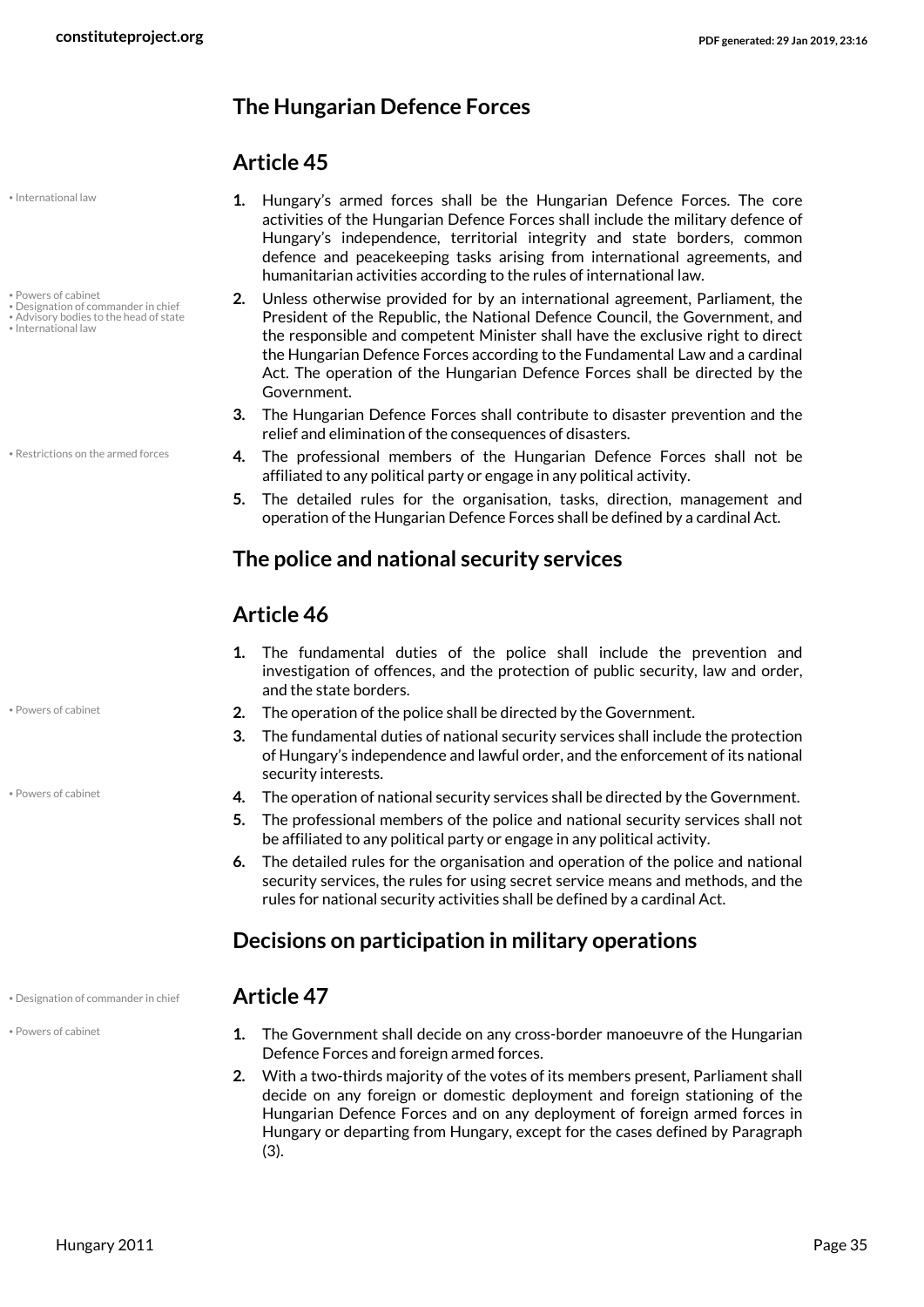- <span id="page-35-3"></span>• Powers of cabinet
- International organizations
- <span id="page-35-4"></span>• Regional group(s)
- <span id="page-35-2"></span>**3.** The Government shall decide on any deployment of the Hungarian Defence Forces and foreign armed forces under Paragraph (2) based on the decision of the European Union and the North Atlantic Treaty Organisation, and on any other manoeuvre of the same.
- **4.** The Government shall immediately report to Parliament, and notify the President of the Republic of, any decision made under Paragraph (3) or made to authorise the participation of the Hungarian Defence Forces in any peacekeeping or humanitarian activity in a foreign operational area.

### **Special legal orders**

### **Common rules for the state of national crisis and the state of emergency**

### <span id="page-35-1"></span>• Emergency provisions **Article 48**

- **1.** Parliament shall:
- Advisory bodies to the head of state

• Advisory bodies to the head of state

- **a.** declare a state of national crisis and establish the National Defence Council in the event of a state of war or an imminent danger of armed attack by a foreign power (danger of war);
- **b.** declare a state of emergency in the event of armed acts aimed at the overturning of the constitutional order or at the exclusive acquisition of power, and of serious mass acts of violence threatening life and property, committed with arms or in an armed manner.
- **2.** The declaration of any special legal order, the conclusion of peace and the declaration of the state of special legal order under Paragraph (1) shall require a two- thirds majority of the votes of the Members of Parliament.
- <span id="page-35-0"></span>**3.** The President of the Republic shall be entitled to declare a state of war and a state of national crisis, establish the National Defence Council and to declare a state of emergency if Parliament is prevented from making such decisions.
- **4.** Parliament shall be considered prevented from making such decisions during parliamentary recess and if the limited time available or the events which have resulted in the state of war, state of national crisis or state of emergency create an insurmountable obstacle to its convening.
- **5.** The incapacity of Parliament and the justifiability of the declaration of state of war, state of national crisis or state of emergency shall be unanimously determined by the Speaker of the House, the President of the Constitutional Court and the Prime Minister.
- **6.** Parliament shall review the justifiability of the declaration of state of war, state of national crisis or state of emergency at its first session once it is able again to convene, and shall decide on the legitimacy of the measures adopted. Such decision shall require a two-thirds majority of the votes of the Members of Parliament.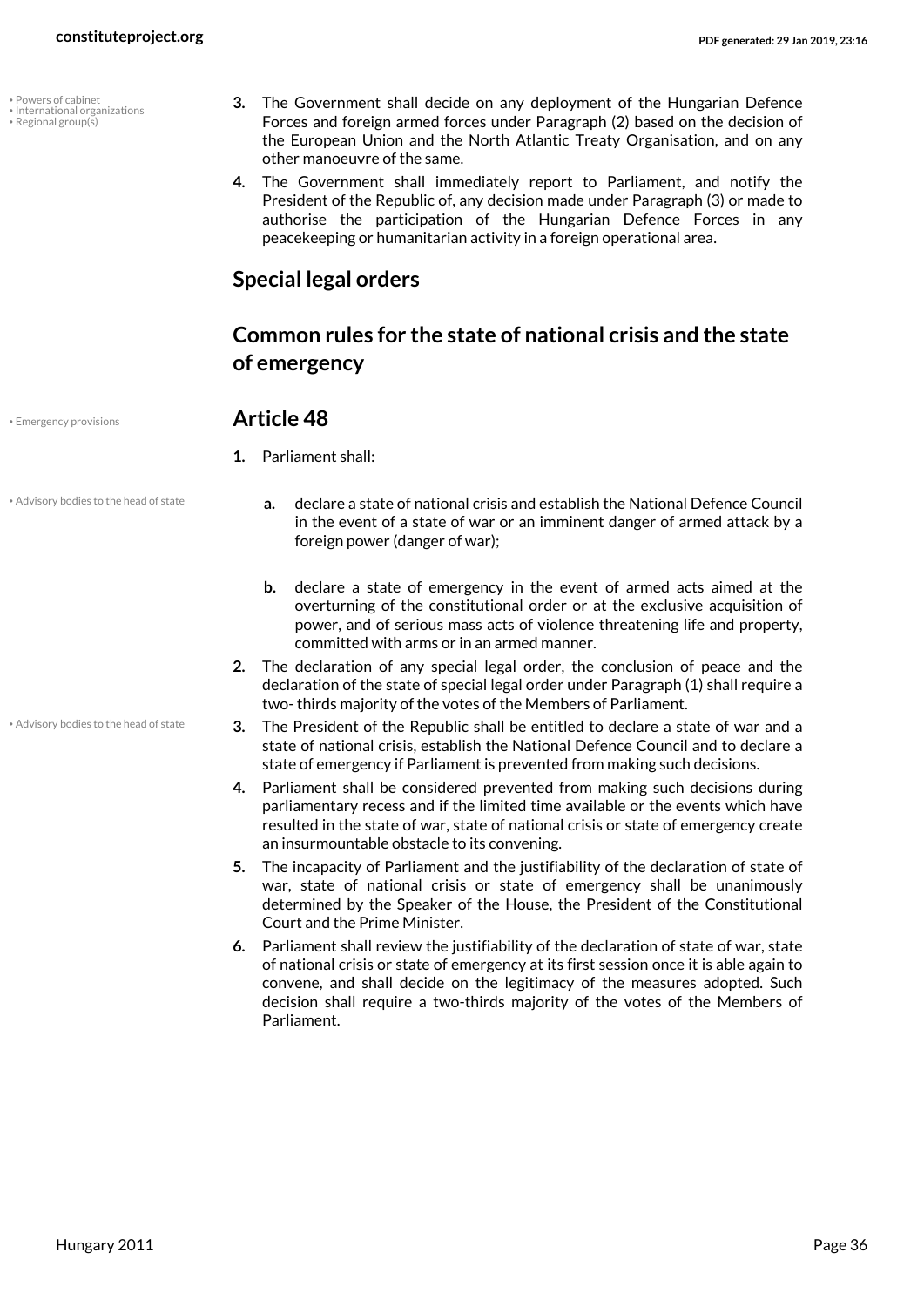- **7.** During a state of national crisis or a state of emergency, Parliament may not undergo voluntary or mandatory dissolution. During a state of national crisis or a state of emergency, no general elections may be called or held. In such cases, a new Parliament shall be elected within ninety days of termination of the state of national crisis or state of emergency. If the general elections of Members of Parliament have already been held, but the new Government has not been formed yet, the President of the Republic shall convene the inaugural session within thirty days of termination of the state of national crisis or state of emergency.
- **8.** Parliament under voluntary or mandatory dissolution may be convened by the National Defence Council in a state of national crisis, and by the President of the Republic in a state of emergency.

### **State of national crisis**

- <span id="page-36-0"></span>**1.** The President of the National Defence Council shall be the President of the Republic, and its members shall be the Speaker of the House, the heads of parliamentary groups, the Prime Minister, Ministers and the Chief of the National Defence Staff with a consultative right.
- **2.** The National Defence Council shall exercise the rights:
	- **a.** delegated to it by Parliament,
	- **b.** of the President of the Republic,
	- **c.** of the Government.
- <span id="page-36-1"></span>**3.** The National Defence Council shall decide on:
	- **a.** any foreign or domestic deployment of the Hungarian Defence Forces, their participation in any peace-keeping activity, engagement in humanitarian activities in any foreign operational area, and their stationing abroad,
		- **b.** the deployment of foreign armed forces in Hungary or departing from Hungary, and their stationing in Hungary,
		- **c.** the introduction of any extraordinary measure defined by a cardinal Act.
- **4.** The National Defence Council may adopt orders to suspend the application of particular laws, to deviate from any statutory provision and to adopt any other extraordinary measure.
- **5.** Any order of the National Defence Council shall be repealed by termination of the state of national crisis, unless its effect is extended by Parliament.

### **State of emergency**

<span id="page-36-2"></span>

### • Emergency provisions **Article 50**

**1.** The Hungarian Defence Forces may be involved in a state of emergency if the use of the police and national security services is insufficient.

• Emergency provisions **Article 49** • Advisory bodies to the head of state

• Designation of commander in chief

<span id="page-36-3"></span>• Advisory bodies to the head of state

• Head of state powers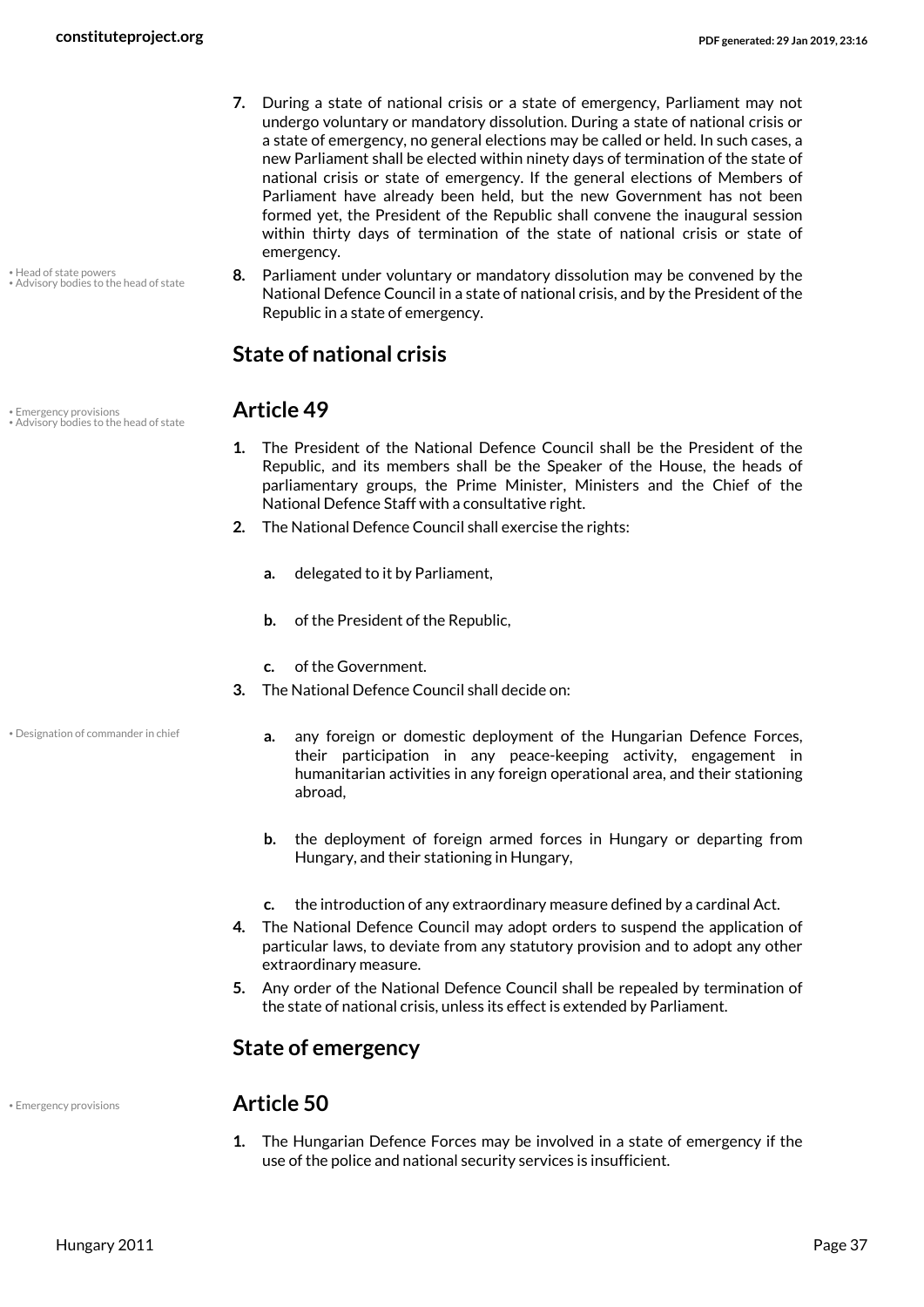- Head of state decree power
- Legislative committees • Head of state decree power
- Legislative committees • Head of state decree power
- Head of state decree power
- 
- **2.** In a state of emergency, the President of the Republic shall decide on the involvement of the Hungarian Defence Forces under Paragraph (1) in the event of Parliament's incapacity.
- **3.** In a state of emergency, the President of the Republic shall pass orders to adopt any extraordinary measure as defined by a cardinal Act. The orders of the President of the Republic may suspend the application of particular laws, deviate from any statutory provision, and adopt any further extraordinary measure.
- **4.** The President of the Republic shall immediately notify the Speaker of the House of the adoption of any extraordinary measure. In a state of emergency, Parliament or, in the event of its incapacity, Parliament's National Defence Committee shall hold sessions on a continuous basis. Parliament or, in the event of its incapacity, Parliament's National Defence Committee may suspend the application of any extraordinary measure adopted by the President of the Republic.
- <span id="page-37-3"></span>**5.** Any extraordinary measure adopted by an order shall remain effective for thirty days, unless its effect is extended by Parliament or, in the event of its incapacity, Parliament's National Defence Committee.
- <span id="page-37-2"></span>**6.** Any order of the President of the Republic shall be repealed by termination of the state of emergency.

### **State of preventive defence**

### <span id="page-37-0"></span>• Emergency provisions **Article 51**

- **1.** In the event of a danger of an external armed attack or in order to perform an obligation arising from a military alliance, Parliament shall declare a state of preventive defence for a particular period, and shall simultaneously authorise the Government to adopt extraordinary measures defined by a cardinal Act. The period of a state of preventive defence may be extended.
- **2.** The declaration and extension of the special legal order set out in Paragraph (1) shall require a two-thirds majority of the votes of Members of Parliament present.
- **3.** After proposing the declaration of a state of preventive defence, the Government may pass decrees to adopt any measure in deviation from the laws regulating the operation of public administration, the Hungarian Defence Forces and law enforcement agencies, and shall continuously inform the President of the Republic and the relevant and competent permanent committees of Parliament accordingly. Such measures shall remain in effect until Parliament decides on the declaration of a state of preventive defence but for no longer than sixty days.
- **4.** During a state of preventive defence, the Government may adopt decrees to suspend the application of particular laws, to deviate from any statutory provision and to adopt any further extraordinary measure as defined by a cardinal Act.
- <span id="page-37-1"></span>**5.** Any government decree shall be repealed by termination of the state of preventive defence.

• Head of government decree power

• Head of government decree power

• Head of government decree power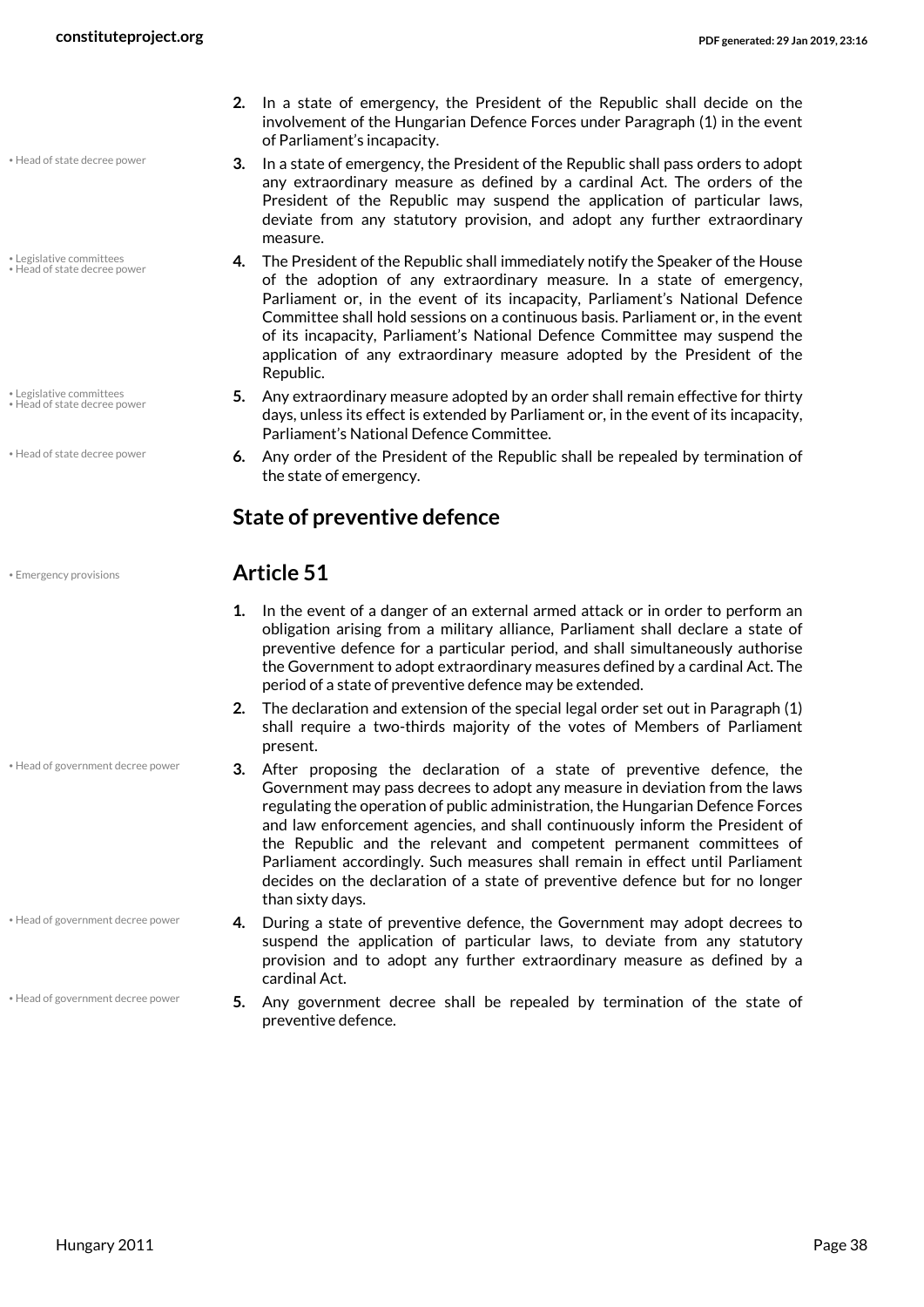### **Unexpected attacks**

### • Head of government decree power

• Head of government decree power

# • Emergency provisions **Article 53** • Head of government decree power

### • Emergency provisions **Article 52**

- **1.** In the event of any unexpected invasion of the territory of Hungary by external armed groups, the Government shall be obliged to immediately take action with forces duly prepared and proportionate to the attack to repel the same, to safeguard the territory of Hungary with domestic and allied emergency air defence and aviation forces, and to protect law and order, life and property, public order and public safety, according to an armed defence plan approved by the President of the Republic as necessary, until it makes a decision on the declaration of a state of emergency or a state of national crisis.
- **2.** The Government shall immediately notify Parliament and the President of the Republic of its action taken according to Paragraph (1).
- **3.** In the event of any unexpected attack, the Government may adopt decrees to suspend the application of particular laws and to deviate from any statutory provision, and may adopt any further extraordinary measure as defined by a cardinal Act.
- **4.** Any such government decree shall be repealed by termination of the unexpected attack.

### **State of extreme danger**

- <span id="page-38-1"></span>**1.** The Government shall declare a state of extreme danger and may adopt any extraordinary measure defined by a cardinal Act in the event of any natural disaster or industrial accident endangering life or property, or to mitigate the consequences.
- **2.** The Government may adopt decrees in a state of extreme danger to suspend the application of particular laws, to deviate from any statutory provision and to adopt any further extraordinary measure as defined by a cardinal Act.
- **3.** The government decree set out in Paragraph (2) shall remain effective for fifteen days, unless the Government extends the effect of such decree by authority of Parliament.
- **4.** The government decree shall be repealed by termination of the state of extreme danger.

### **Common rules for special legal orders**

### <span id="page-38-0"></span>• Emergency provisions **Article 54**

- **1.** In a special legal order, the exercise of fundamental rights may be suspended or restricted beyond Article I(3), except for the fundamental rights set out in Articles II and III, and Article XXVIII(2)-(5).
- **2.** In a special legal order, the application of the Fundamental Law may not be suspended, and the operation of the Constitutional Court may not be restricted.
- **3.** Any special legal order shall be terminated by the organ entitled to introduce the special legal order if the conditions for its declaration no longer exist.
- **4.** The detailed rules for any special legal order shall be defined by a cardinal Act.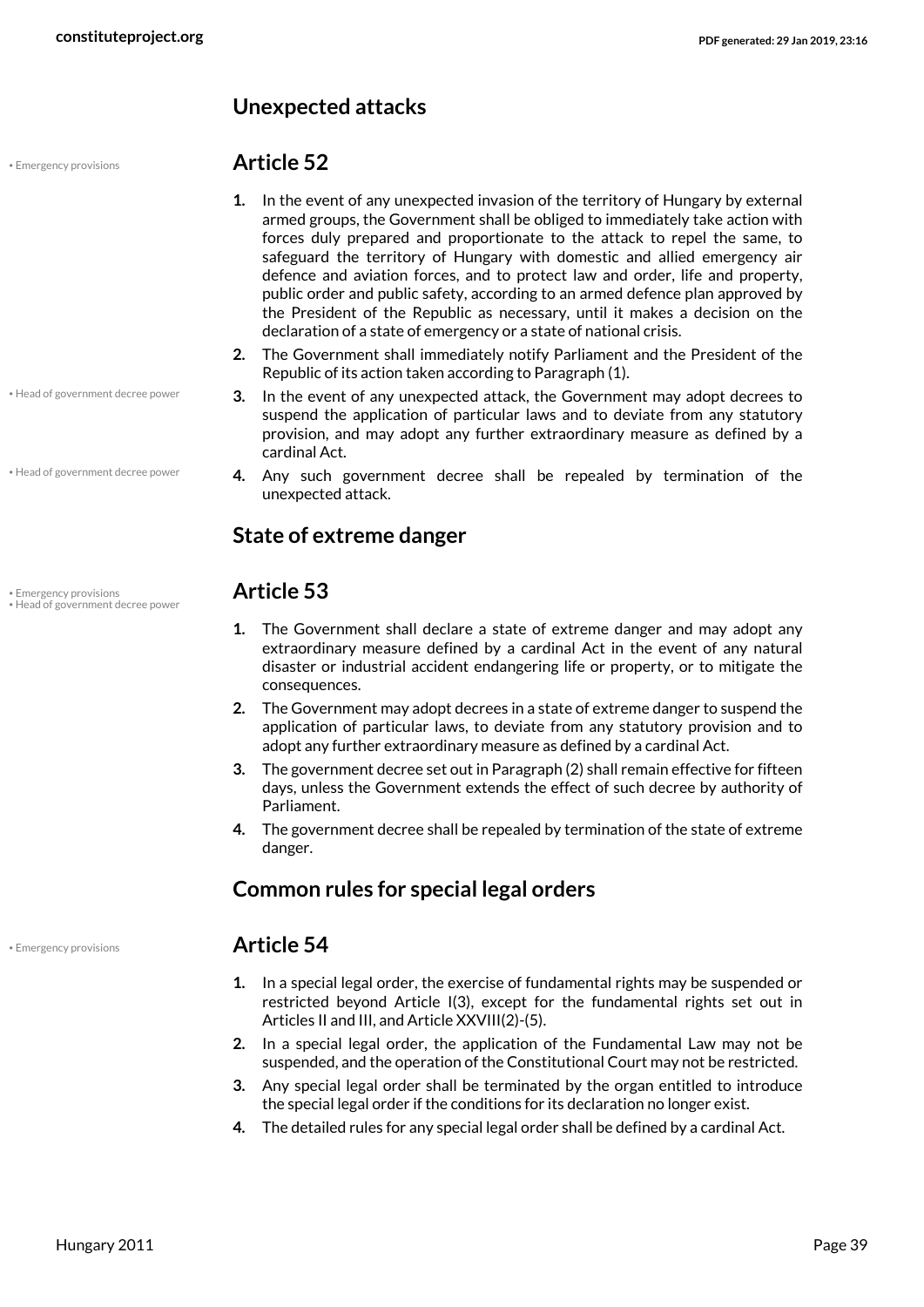# <span id="page-39-0"></span>**CLOSING PROVISIONS**

- **1.** The Fundamental Law of Hungary shall take effect on 1 January 2012.
- **2.** Parliament shall adopt the Fundamental Law pursuant to Sections 19(3)a) and 24(3) of Act XX of 1949.
- **3.** Parliament shall adopt the temporary provisions related to this Fundamental Law in a special procedure defined in point 2.
- **4.** The Government shall be obliged to submit to Parliament all bills required for the enforcement of the Fundamental Law.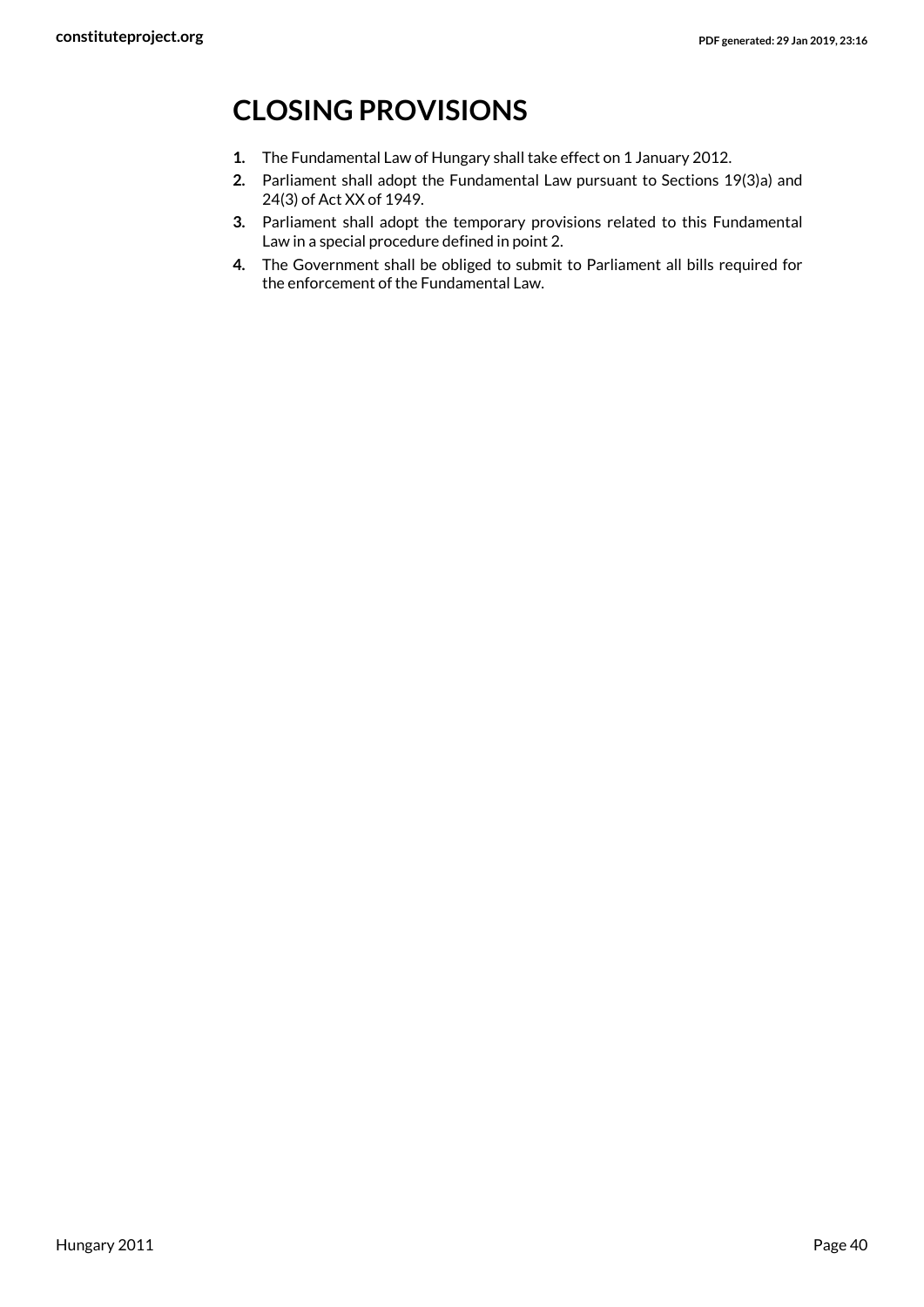# **Topic index**

### A

| <sub>B</sub> |                                                                                                           |
|--------------|-----------------------------------------------------------------------------------------------------------|
|              |                                                                                                           |
|              |                                                                                                           |
| $\mathsf{C}$ |                                                                                                           |
|              |                                                                                                           |
|              |                                                                                                           |
|              |                                                                                                           |
|              |                                                                                                           |
|              | Claim of universal suffrage $\dots\dots\dots\dots\dots\dots\dots\dots\dots\dots\dots\dots\dots\dots\dots$ |
|              |                                                                                                           |
|              |                                                                                                           |
|              |                                                                                                           |
|              |                                                                                                           |
|              |                                                                                                           |
|              |                                                                                                           |
|              |                                                                                                           |
|              |                                                                                                           |
|              |                                                                                                           |
|              |                                                                                                           |
|              |                                                                                                           |
|              |                                                                                                           |

### D

| Duty to pay taxes $\dots\dots\dots\dots\dots\dots\dots\dots\dots\dots\dots\dots\dots\dots\dots\dots\dots\dots$ |  |
|----------------------------------------------------------------------------------------------------------------|--|
|                                                                                                                |  |
|                                                                                                                |  |

### E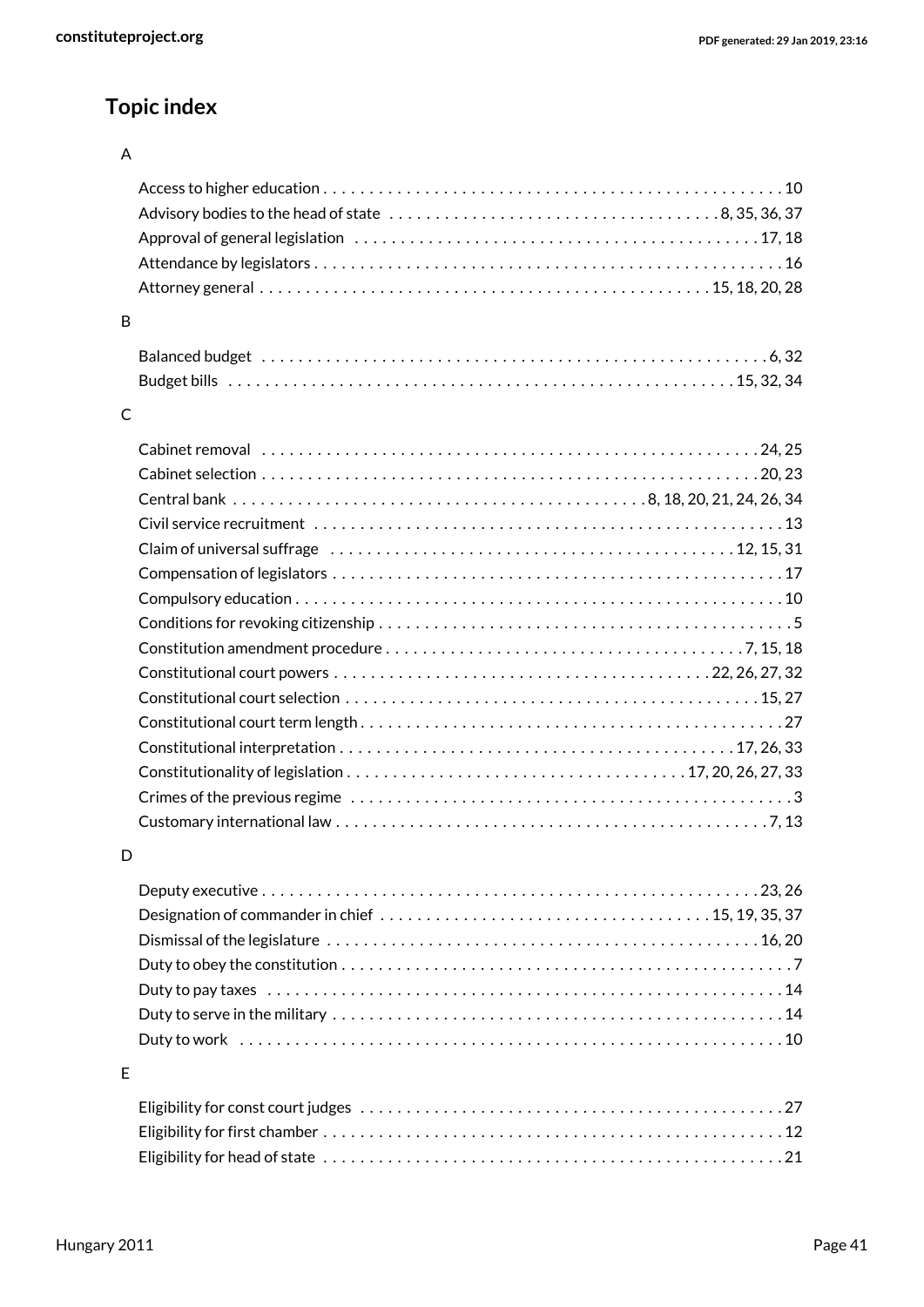| F |                                                               |  |
|---|---------------------------------------------------------------|--|
|   |                                                               |  |
|   |                                                               |  |
|   |                                                               |  |
|   |                                                               |  |
|   |                                                               |  |
|   |                                                               |  |
|   |                                                               |  |
|   |                                                               |  |
|   |                                                               |  |
|   |                                                               |  |
|   |                                                               |  |
|   |                                                               |  |
| G |                                                               |  |
|   |                                                               |  |
|   |                                                               |  |
| H |                                                               |  |
|   | Head of government decree power 8, 23, 24, 25, 26, 31, 38, 39 |  |
|   |                                                               |  |
|   |                                                               |  |
|   |                                                               |  |
|   |                                                               |  |
|   |                                                               |  |
|   |                                                               |  |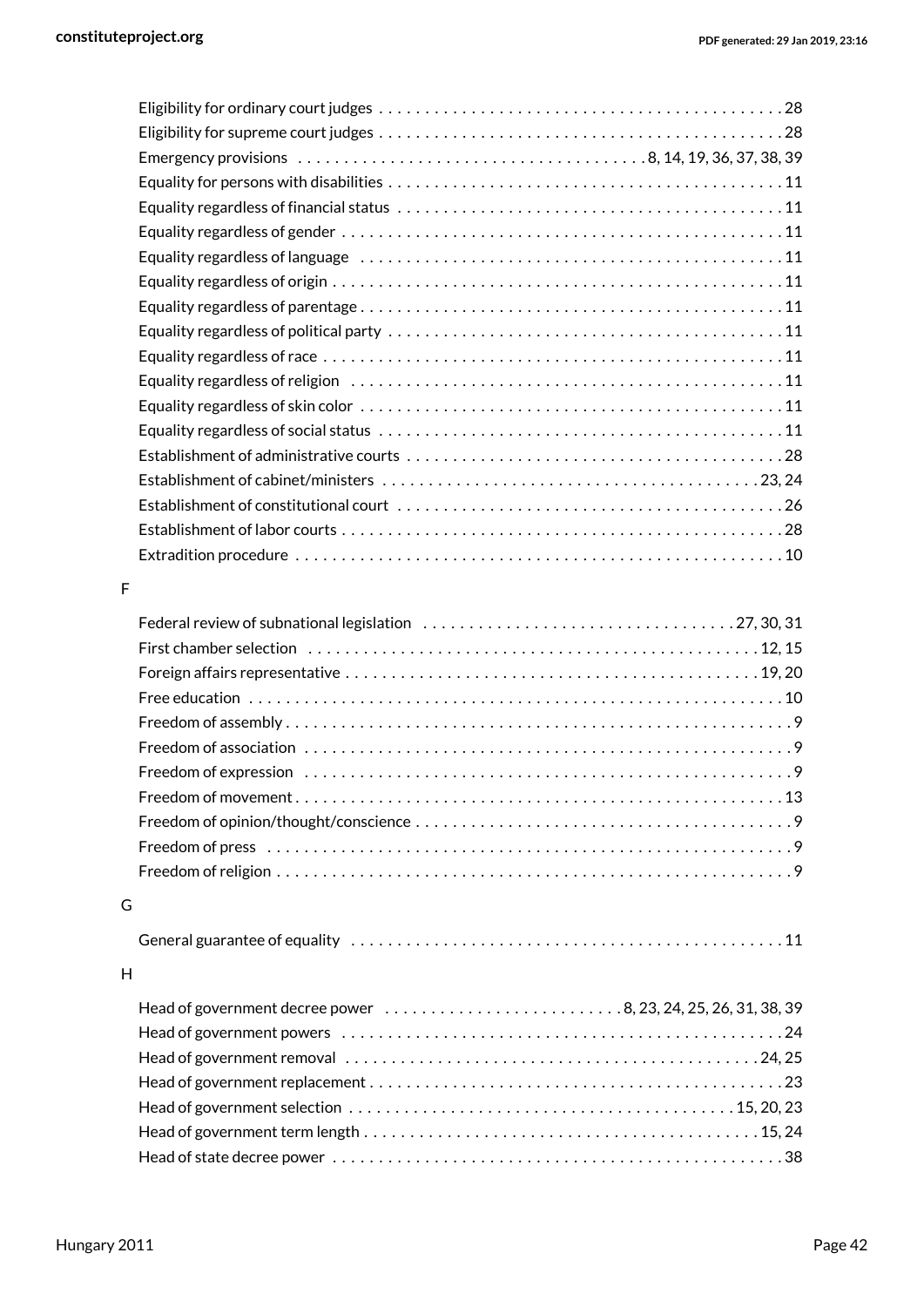| $\mathbf{I}$ |                                                                                                                       |
|--------------|-----------------------------------------------------------------------------------------------------------------------|
|              |                                                                                                                       |
|              |                                                                                                                       |
|              |                                                                                                                       |
|              |                                                                                                                       |
|              |                                                                                                                       |
|              | International organizations $\dots\dots\dots\dots\dots\dots\dots\dots\dots\dots\dots\dots\dots$ 5, 12, 13, 24, 30, 36 |
|              |                                                                                                                       |
| J            |                                                                                                                       |
|              | Judicial independence $\dots\dots\dots\dots\dots\dots\dots\dots\dots\dots\dots\dots\dots\dots\dots$                   |
|              |                                                                                                                       |
|              |                                                                                                                       |
| $\mathsf{L}$ |                                                                                                                       |
|              |                                                                                                                       |
|              |                                                                                                                       |
|              |                                                                                                                       |
|              |                                                                                                                       |
|              |                                                                                                                       |
|              |                                                                                                                       |
|              |                                                                                                                       |
| M            |                                                                                                                       |
|              |                                                                                                                       |
|              |                                                                                                                       |
|              |                                                                                                                       |
|              |                                                                                                                       |
|              |                                                                                                                       |
|              |                                                                                                                       |
|              |                                                                                                                       |
|              |                                                                                                                       |
| N            |                                                                                                                       |
|              |                                                                                                                       |
|              |                                                                                                                       |
|              |                                                                                                                       |
|              |                                                                                                                       |
|              |                                                                                                                       |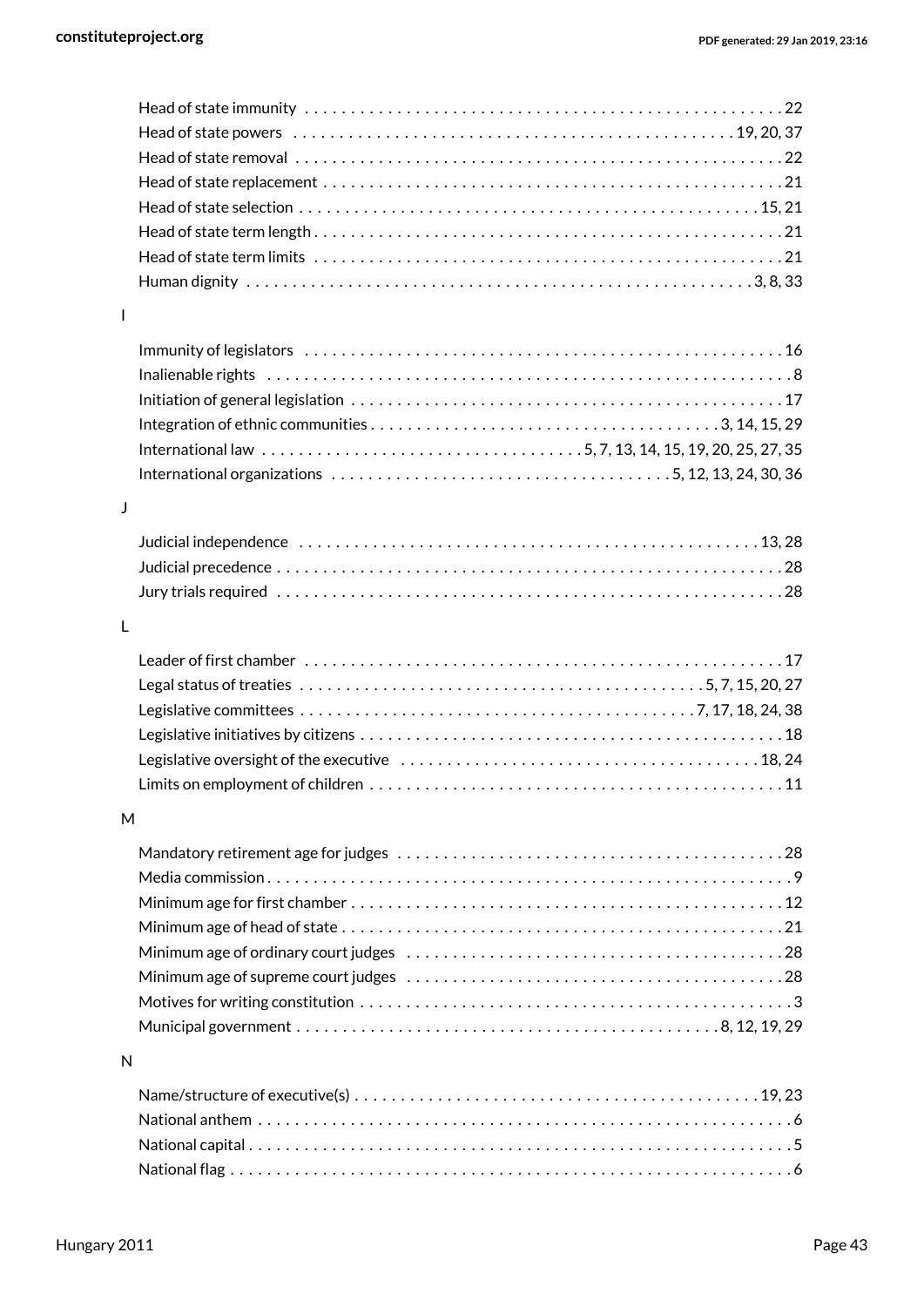| O |                                                                                                          |
|---|----------------------------------------------------------------------------------------------------------|
|   |                                                                                                          |
|   |                                                                                                          |
|   |                                                                                                          |
|   |                                                                                                          |
|   |                                                                                                          |
|   |                                                                                                          |
|   |                                                                                                          |
|   |                                                                                                          |
|   |                                                                                                          |
| P |                                                                                                          |
|   |                                                                                                          |
|   |                                                                                                          |
|   |                                                                                                          |
|   |                                                                                                          |
|   |                                                                                                          |
|   |                                                                                                          |
|   |                                                                                                          |
|   |                                                                                                          |
|   |                                                                                                          |
|   |                                                                                                          |
|   |                                                                                                          |
|   |                                                                                                          |
|   |                                                                                                          |
|   |                                                                                                          |
|   |                                                                                                          |
|   | Protection of environment $\dots\dots\dots\dots\dots\dots\dots\dots\dots\dots\dots\dots\dots\dots3,7,12$ |
|   |                                                                                                          |
|   |                                                                                                          |
|   |                                                                                                          |
|   |                                                                                                          |
|   |                                                                                                          |
| Q |                                                                                                          |
|   |                                                                                                          |
| R |                                                                                                          |
|   |                                                                                                          |
|   |                                                                                                          |
|   |                                                                                                          |
|   |                                                                                                          |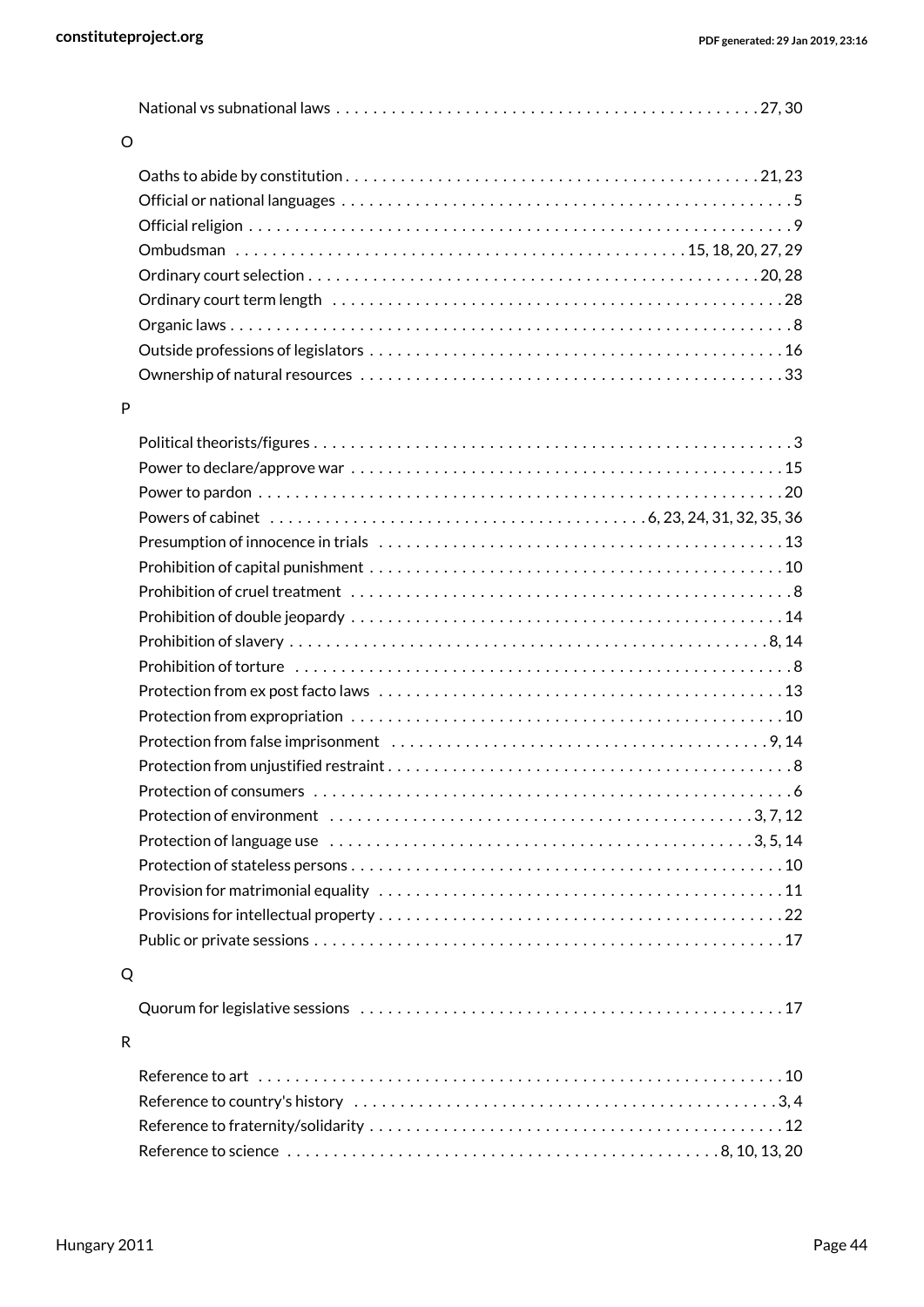|   | Right to establish a business $\dots\dots\dots\dots\dots\dots\dots\dots\dots\dots\dots\dots\dots\dots\dots\dots\dots$ |  |
|---|-----------------------------------------------------------------------------------------------------------------------|--|
|   |                                                                                                                       |  |
|   |                                                                                                                       |  |
|   |                                                                                                                       |  |
|   |                                                                                                                       |  |
|   |                                                                                                                       |  |
|   |                                                                                                                       |  |
|   |                                                                                                                       |  |
|   |                                                                                                                       |  |
|   |                                                                                                                       |  |
|   |                                                                                                                       |  |
|   |                                                                                                                       |  |
|   |                                                                                                                       |  |
|   |                                                                                                                       |  |
|   |                                                                                                                       |  |
|   |                                                                                                                       |  |
|   |                                                                                                                       |  |
|   |                                                                                                                       |  |
|   |                                                                                                                       |  |
|   |                                                                                                                       |  |
|   |                                                                                                                       |  |
|   |                                                                                                                       |  |
|   | Rights of children $\dots\dots\dots\dots\dots\dots\dots\dots\dots\dots\dots\dots\dots\dots\dots\dots\dots\dots$       |  |
| S |                                                                                                                       |  |
|   |                                                                                                                       |  |
|   |                                                                                                                       |  |

### Scheduling of elections . . . . . . . . . . . . . . . . . . . . . . . . . . . . . . . . . . . . . . . . . . . . . . . . . . [15,](#page-14-16) [16](#page-15-5) Secret ballot . . . . . . . . . . . . . . . . . . . . . . . . . . . . . . . . . . . . . . . . . . . . . . . . . . . . . . . . . [15,](#page-14-17) [31](#page-30-4)